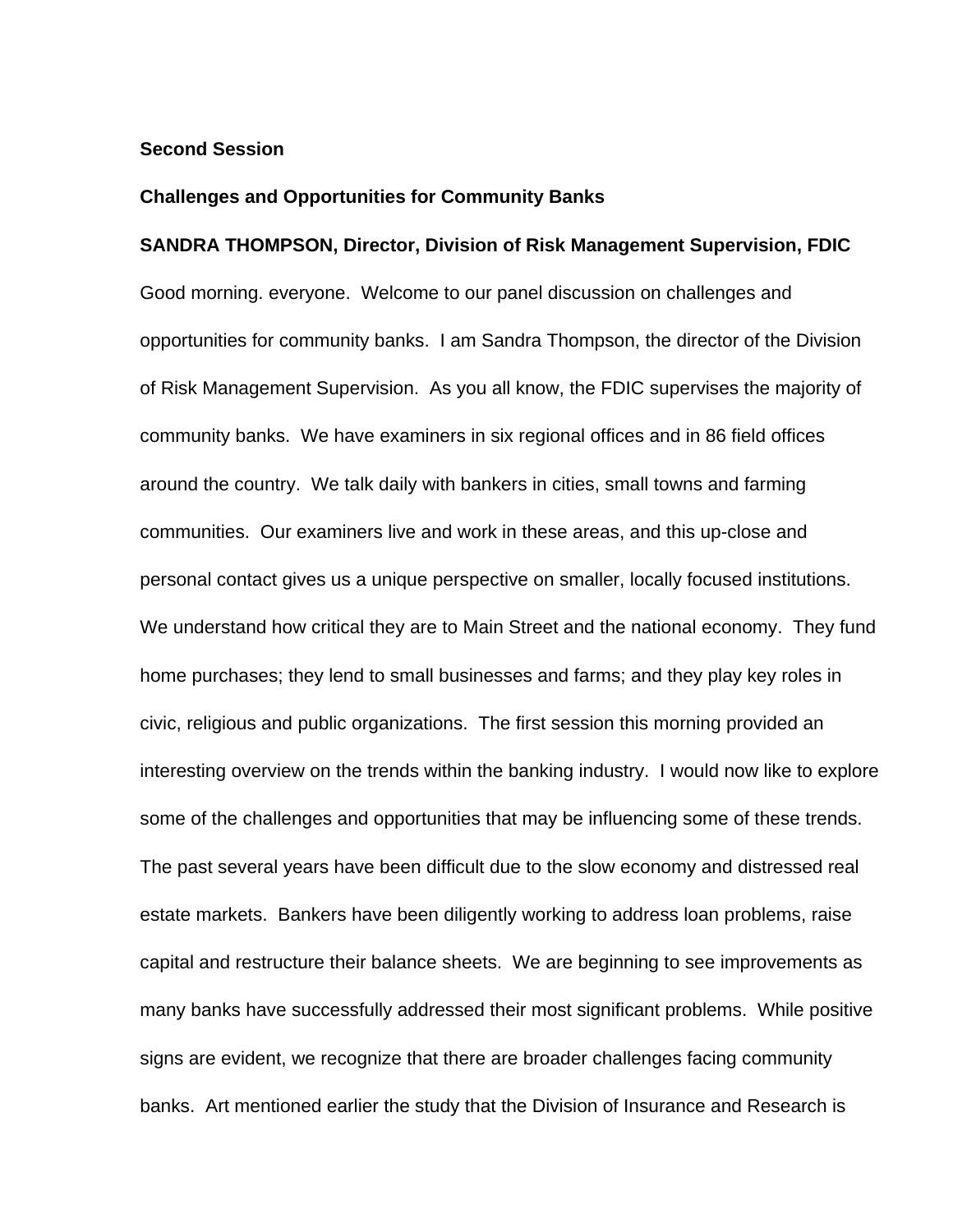undertaking. In supervision, we've also been gathering information through the examination process about some of these challenges. Our examiners are reporting intense competition in credit and deposit markets. They also note challenges from demographic changes, technology and meeting regulatory obligations. Attracting and retaining expert talent is another issue. Despite these challenges, we believe opportunities exist for community banks. Some customers prefer the high-touch personal service offered by locally managed banks. And this provides a significant competitive advantage. Community banks have an opportunity to reach tech-savvy customers as they demand more and more on-the-go financial services. Mobile access and social media are expected to be major delivery channels for the younger generation, who likely have different banking habits than their parents. Small businesses also like dealing with community banks. They want a personal relationship with their banker, local decision-making and trusted financial advice. Small-business lending will remain important for community banks and may be one of the best opportunities for sustainable growth. I have great interest in this panel. They are all bankers from different parts of the country. They are well respected for their leadership and reputations for producing successful business results. We sincerely appreciate the time they are spending with us to talk about this very important issue. I have the pleasure of introducing Dorothy Savarese. She is chairman of the Board, president and CEO of Cape Cod Five Cents Savings Bank in Cape Cod, Massachusetts. She has been with Cape Cod Five since 1993, serving in multiple roles before assuming her present position in 2005. We also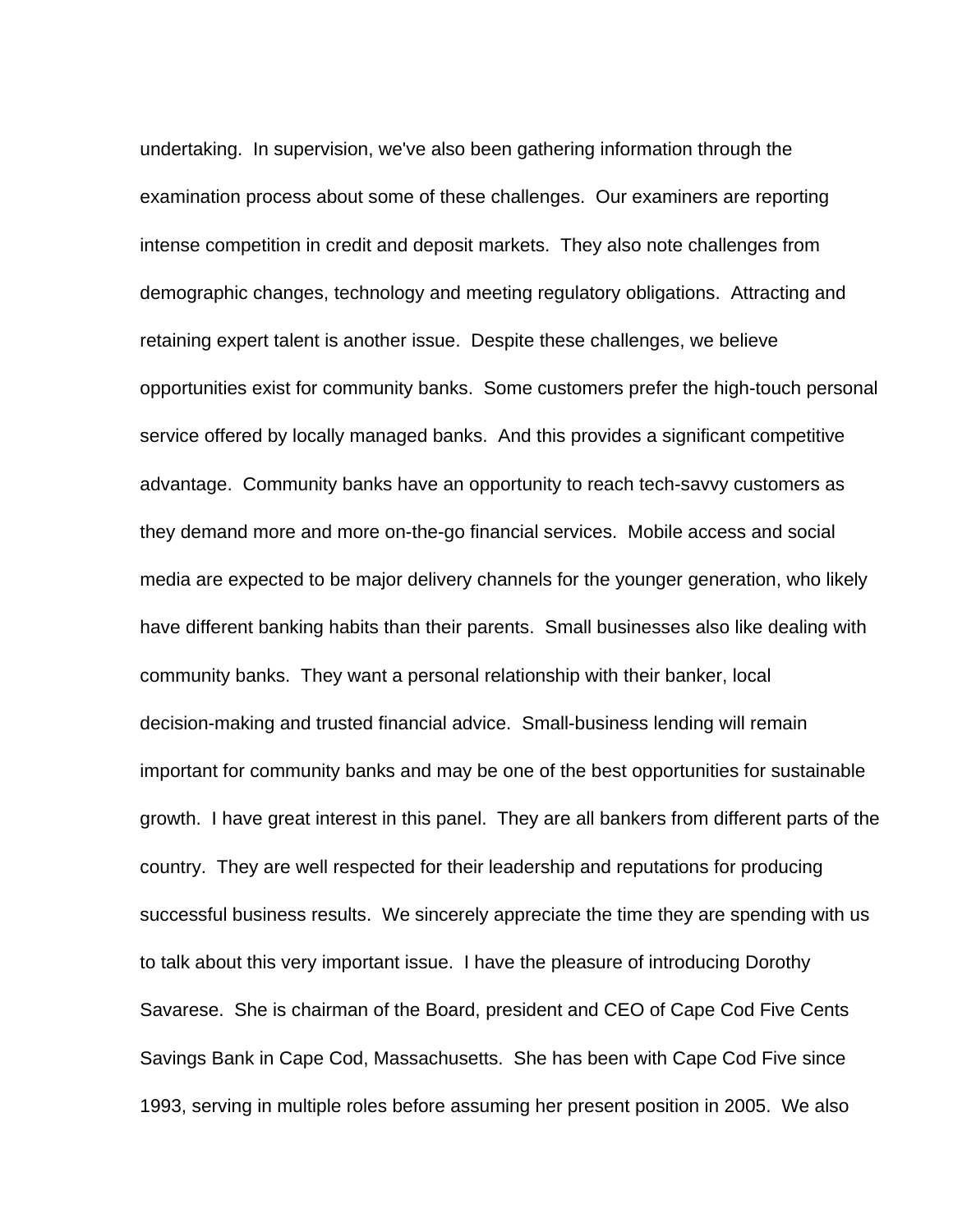have Kelly King, chairman and CEO of BB&T in North Carolina. Like Dorothy, Kelly has served in many roles at BB&T and he started in the bank's management program in 1972. I think that was a successful program. Bill Loving is president and CEO of Pendleton Community Bank in Franklin, West Virginia. He joined Pendleton in 2000, presently serves as vice chairman of the Independent Community Bankers Association, the ICBA. Bill, like others on this panel, is actively involved in numerous organizations that promote the interest of community banking. Ron Hansen is president and CEO of Liberty Trust and Savings in Durant, Iowa. Ron has been with the bank since 1975 and became president in 1995. He is the third member of his family to serve in this role. Ron certainly understands the needs of small communities. In fact, his bank continues to operate and maintain a branch where it was originally chartered, in a town of 121. I think he told me right before the session, 135 people. So the goal for our session is to have an open, frank dialogue. We hope to better understand the challenges facing community banks and to talk about what can be done to address these challenges. The first panel looked at the definition of a community bank and they looked from a theoretical perspective and almost by the numbers. I would like to start by asking the members on this panel from an operational perspective: What are your views regarding community banks? What is the unique role they play in the towns that you serve? Ron, I would like to start with you.

### **RON HANSEN, President and CEO, Liberty Trust and Savings Bank**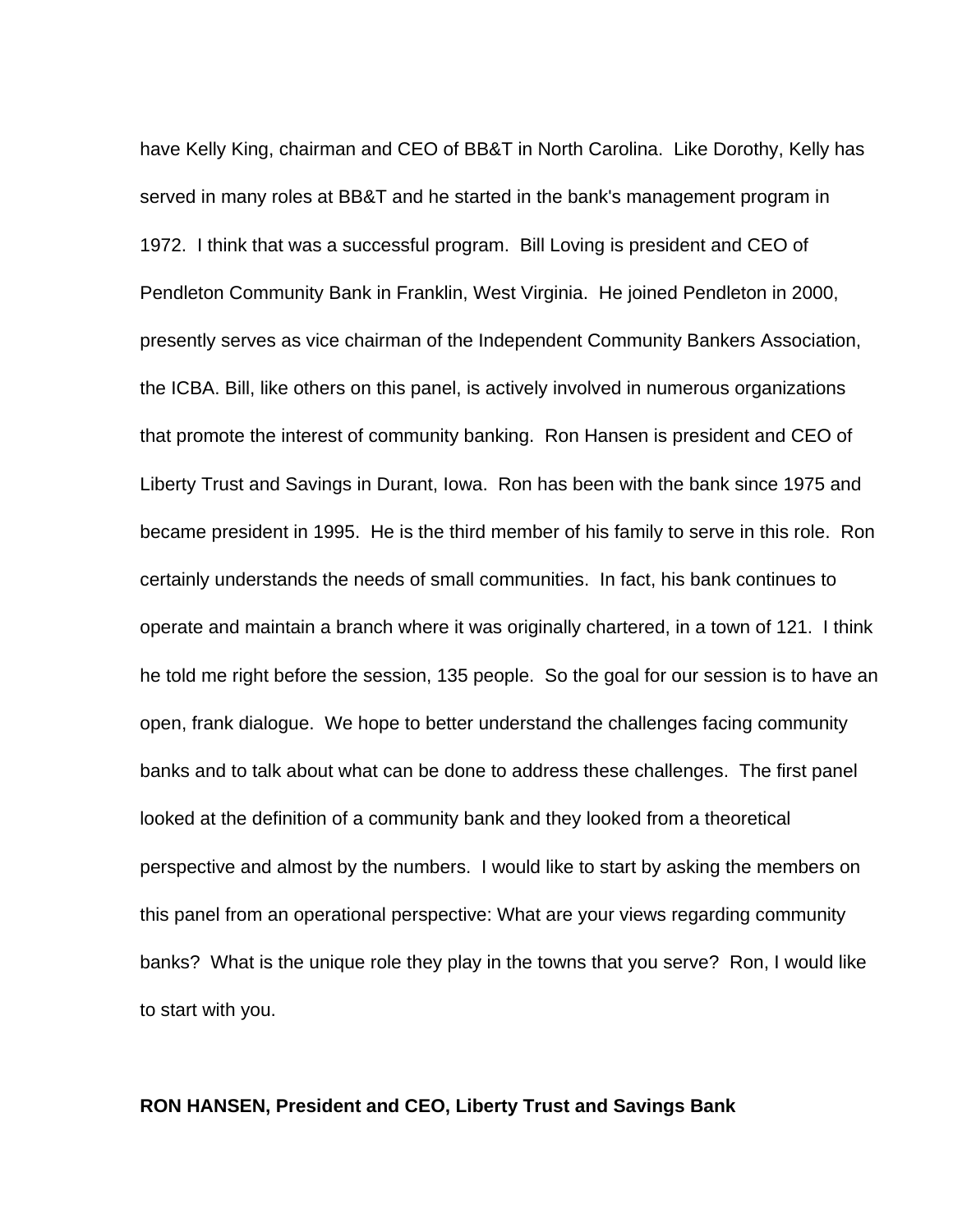I think that the entire community looks to the bank for leadership when you're in a bank the size of our bank. We are about \$120 million or \$130 million. It changes a million or two every day, it seems. But it's the first place that civic leaders, the first place that community organizations come to when they are looking to start a new project, whether it is for guidance on how to do that or whether it is for charitable contributions. A number of years ago, probably 15 or 20 years ago, we formed an economic development corporation in our community, and one of our officers—we've had two officers over the term of that corporation—served as secretary treasurer. I would say if it were not for the leadership of our bank in that situation, we would not have an active economic development corporation in our community.

#### **SANDRA THOMPSON**

Dorothy, what are your thoughts?

**DOROTHY SAVARESE, president and CEO, Cape Cod Five Cents Savings Bank**  If you forgive me for one minute, I just have to stop and thank the FDIC for their leadership in having this today. I know I share the feelings of many of us in this room and beyond in expressing our appreciation to Acting Chairman Gruenberg and the entire FDIC staff. We spend our days trying to explain the importance of community banking, and for the first time I sat in a room and people laid out an explanation that was better than " will know it when I see it" or "It's less than \$1 billion."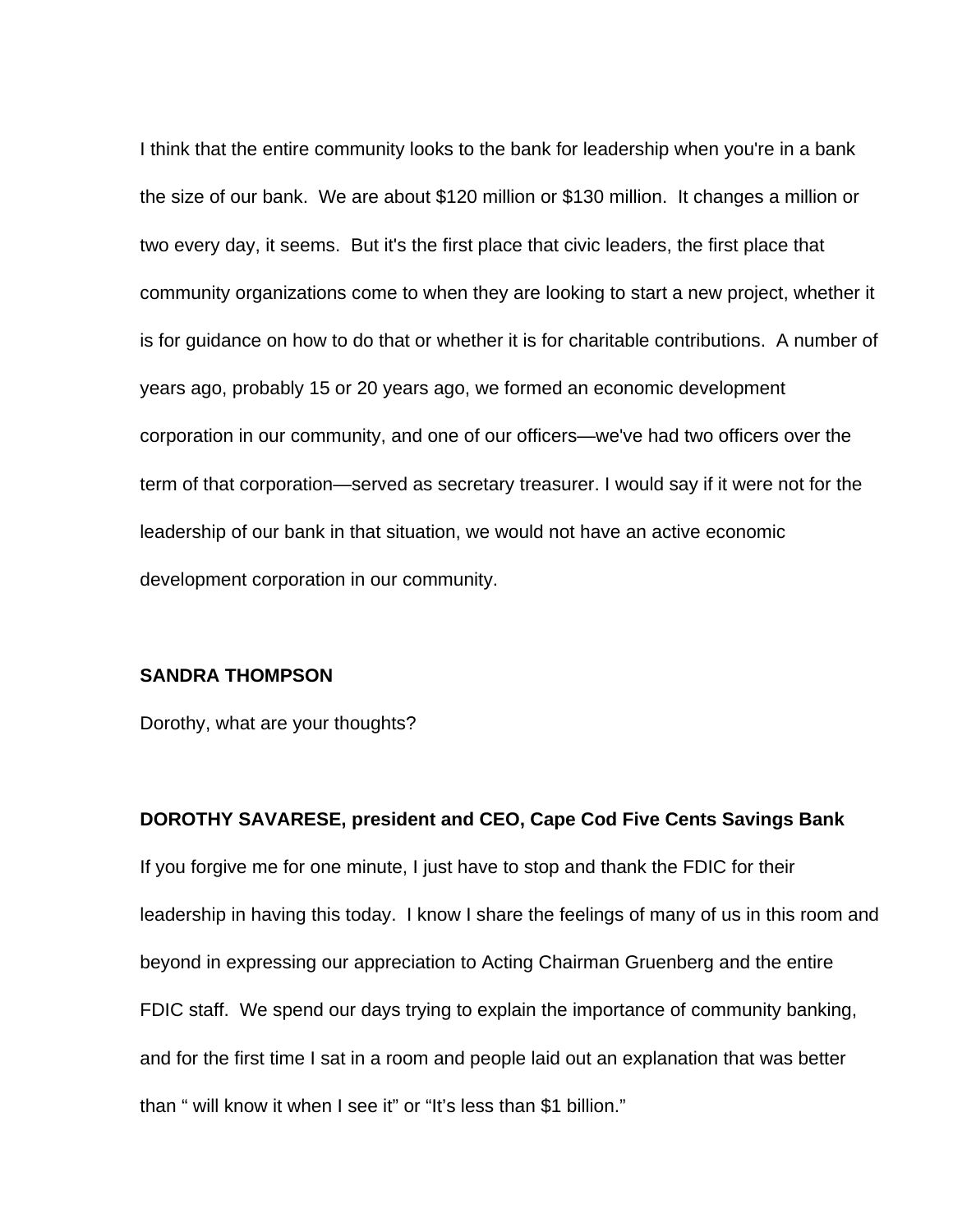So this is so exciting. It's sort of like taking Google maps and drilling down and down. And I think that's how we derive a really good insight. I'm excited about the proactive engagement, because as Chairman Bernanke said, the FDIC is in a unique position to offer us insights to enable us to become more viable. So to you Director Thompson, thank you much. So who are we? This is interesting because, thank goodness, when I finally got the data I found out it was legitimate that I'm on this panel. We are one of the 330. Cape Cod Five is a \$2 billion mutual state-chartered community bank on Cape Cod. And yes, it's because what we do and how we do that, we made it into that 330. I have been there almost since the beginning of the study that they presented, so I'm feeling a little long in the tooth but it was also interesting for me to see the migration of my organization. We were a little over \$500 million when I started back in 1993. What we have done through the years is continue our commitment to those three pillars that a number of people have identified—our customers, our employees and our community. And from the traditional approach to lending which I will tell you—I'm not making this up—when I first arrived I, found that one of the things they did was look at the neatness of the wood pile of the customer that we were lending to, to see whether or not they were a person who would pay us back, to—over the years—reinventing ourselves to meet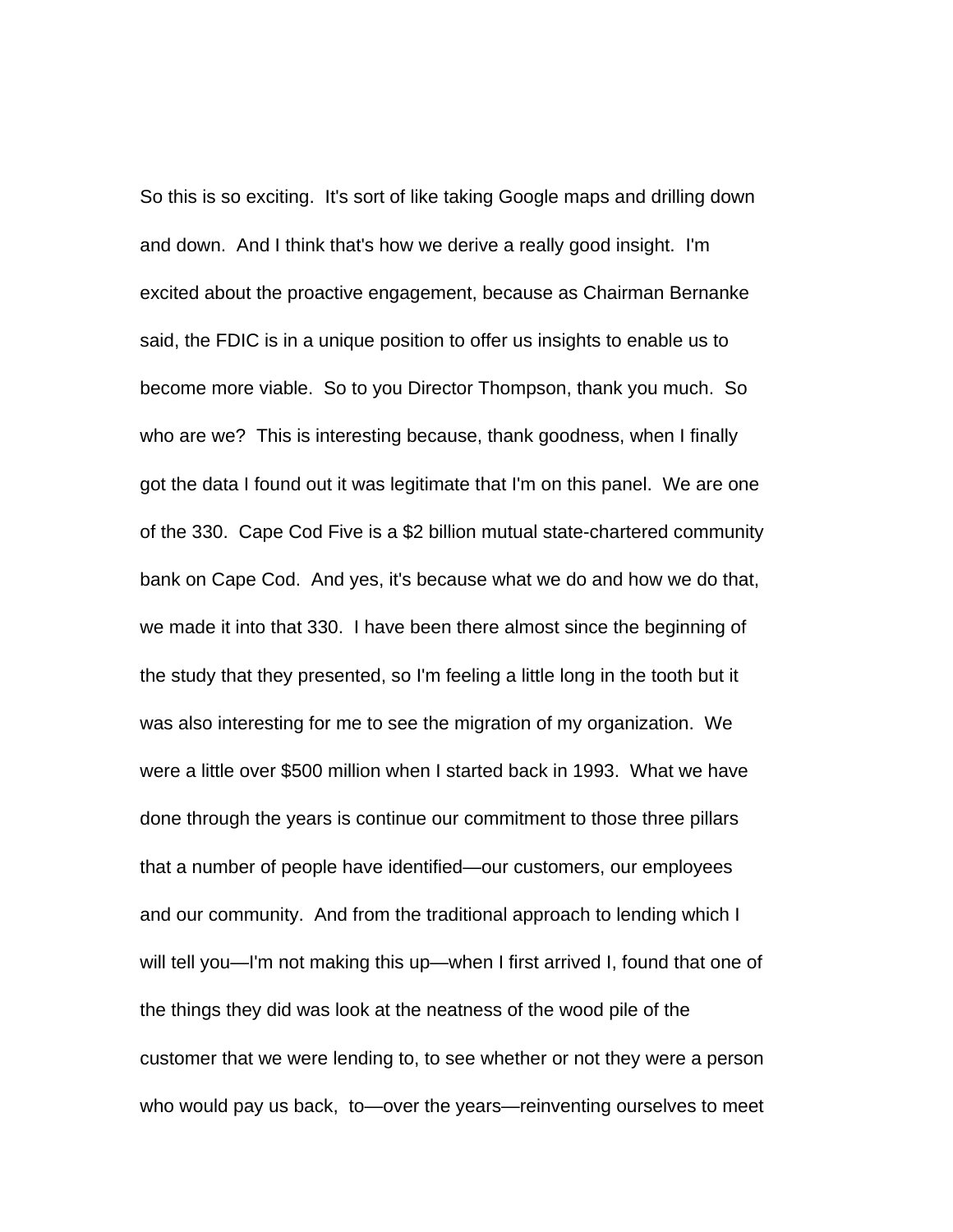the evolving needs of our very diverse community. We have fishermen; we have year-round residents; and we have second homers and we have retirees. We are the leading Mass housing lender in affordable housing, and yet at the same time, because they told me they wanted it, about eight years ago I started a trust department. So we have a range of products and services that meet our community's needs, but we actually consider ourselves a quasi-philanthropic organization and at core our focus is on our community. So we have a \$10.5 million charitable foundation and we give away about \$500,000 a year to the community.

## **SANDRA THOMPSON**

Bill.

#### **WILLIAM LOVING Jr., president and CEO, Pendleton Community Bank**

I tell you, Dorothy, it is interesting we have credit scores and you have the cord score, right?

And truly, community bankers are unique and we are different. I started in banking about the same time you did, Kelly. At that point a bank was a bank. But today that's not the case. The community bank model in the industry is unique. We serve our communities. We are the lifeblood of our communities. We live there. We work there. We know our customers. As a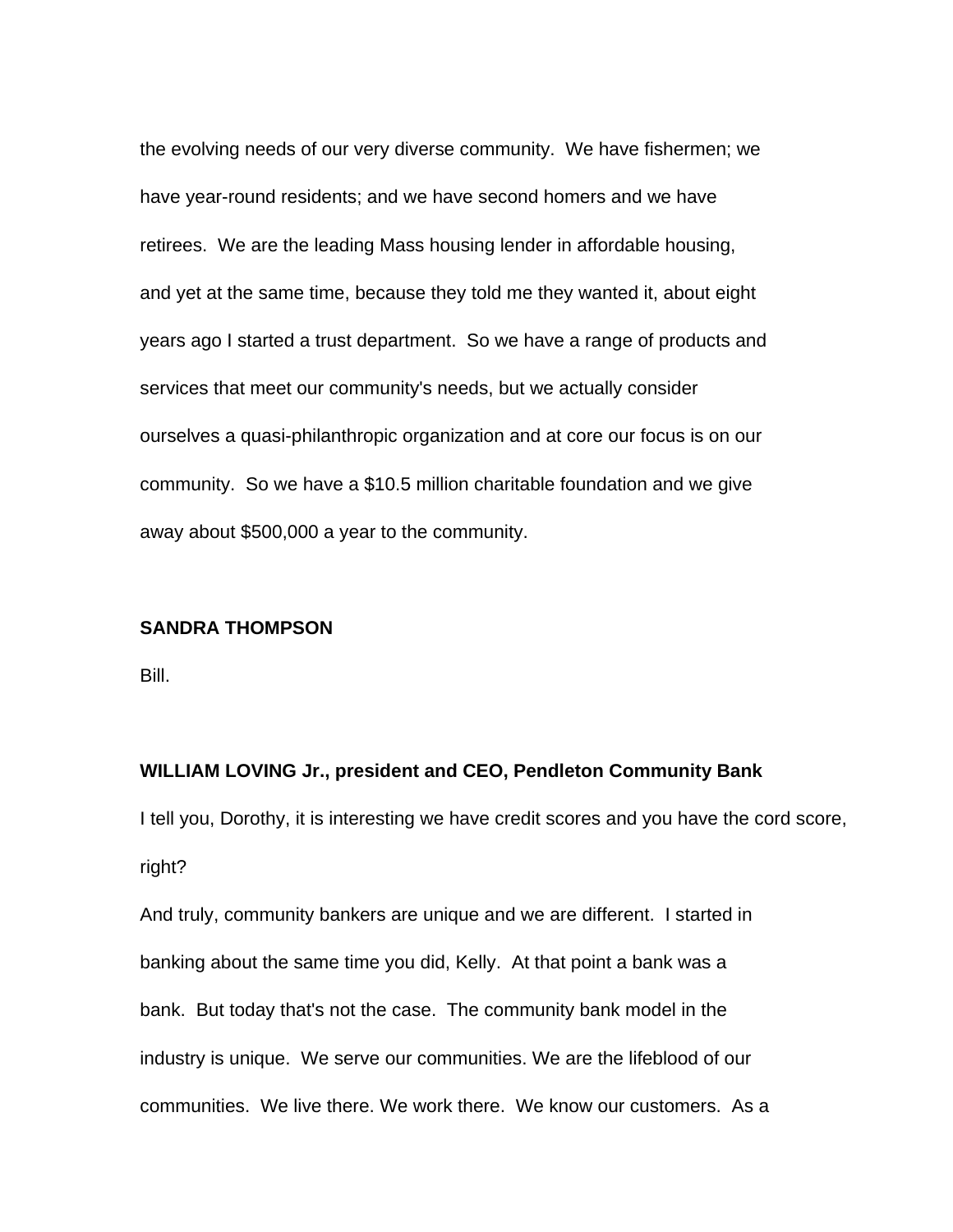model, that is relationship-based; as we heard this morning, it's not transaction-based. And it has been successful for many, many years. That's because we know whom we are doing business with and we have all heard the stories of those making loans to those who shouldn't or couldn't pay, and community bankers know whom they are making their loans to, and making light of Dorothy's comment on the cord score and the neatness of the woodpile. But that's true. We know our borrowers. We know when they can pay us back and how they can pay us back. And we know that given the unforeseen circumstances, they will pay us back. Even then, when they have problems, we are there to help them. I tell lenders and I tell our collectors that you can build better relationships during the hard times than good times because, when you help somebody through the tough times, they will remember you in the good times. So our model is totally different. We are unique; we are there; we are the lifeblood of the community. I like to say that our success is their success and their success is our success. It's pretty simple.

## **SANDRA THOMPSON**

We had our first conference call, Kelly. You weren't always what you started out as a community bank and we would like to hear your perspective on where you started and how you grew your organization and that's very interesting for us.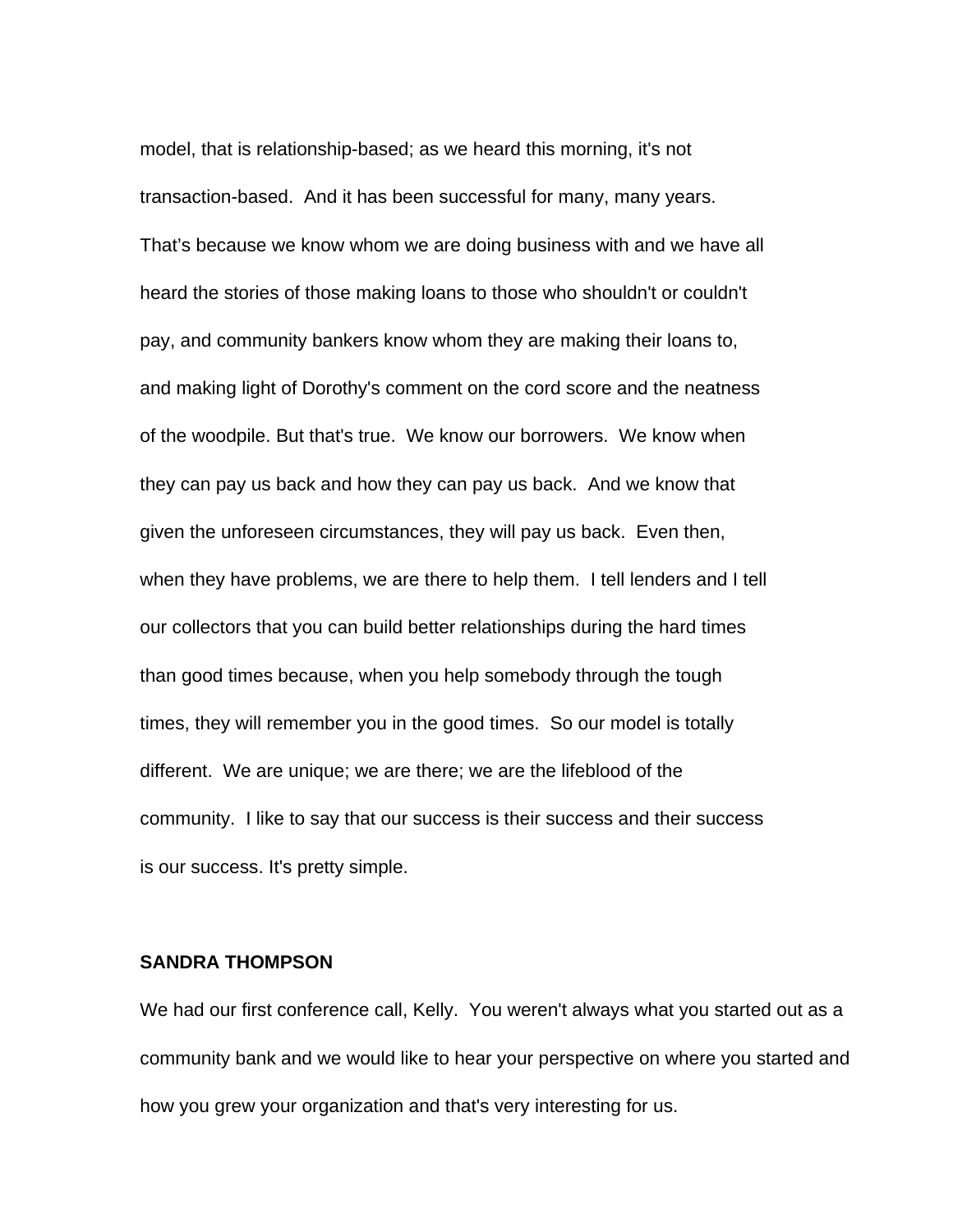### **KELLY KING, chairman, CEO and president, BB&T Corporation**

As you said, I've been here 40 years, so I've seen a lot of change. When I started in 1972, we were about a \$250 million farm bank. So we really were in the beginning a very small community bank. Interestingly over the next several years, we grew to about \$4 billion. In 1998 we realized we were beginning to look and act like a big bank. We were always up against the big banks in North Carolina, which back then were NC&B and First Union, and they were always much bigger than us. We found all of a sudden, at about \$4 billion, we started looking and acting just like them and we didn't like that. So we did a major reorganization of our company and created what we call the community bank concept. So today even though we are \$175 billion in size, we operate very much like every other community bank in this room. We have 36 community bank regions, each one is geographically compact in their area. Each one has the president and senior credit officer and operations people just like you have. The difference is we do have the advantage of scale of a large back room so that we can bring economies of scale to pricing and products and product development. But 95 percent or more of all the decisions being made in our communities are being made at the local level. And our people are really involved. When I think about the distinction between community banks and large banks, to me community banks are really, really great because they are clientfocused. And they are community-focused. The big banks tend to be more productfocused and earnings-focused. So we have always tried and really hold the values of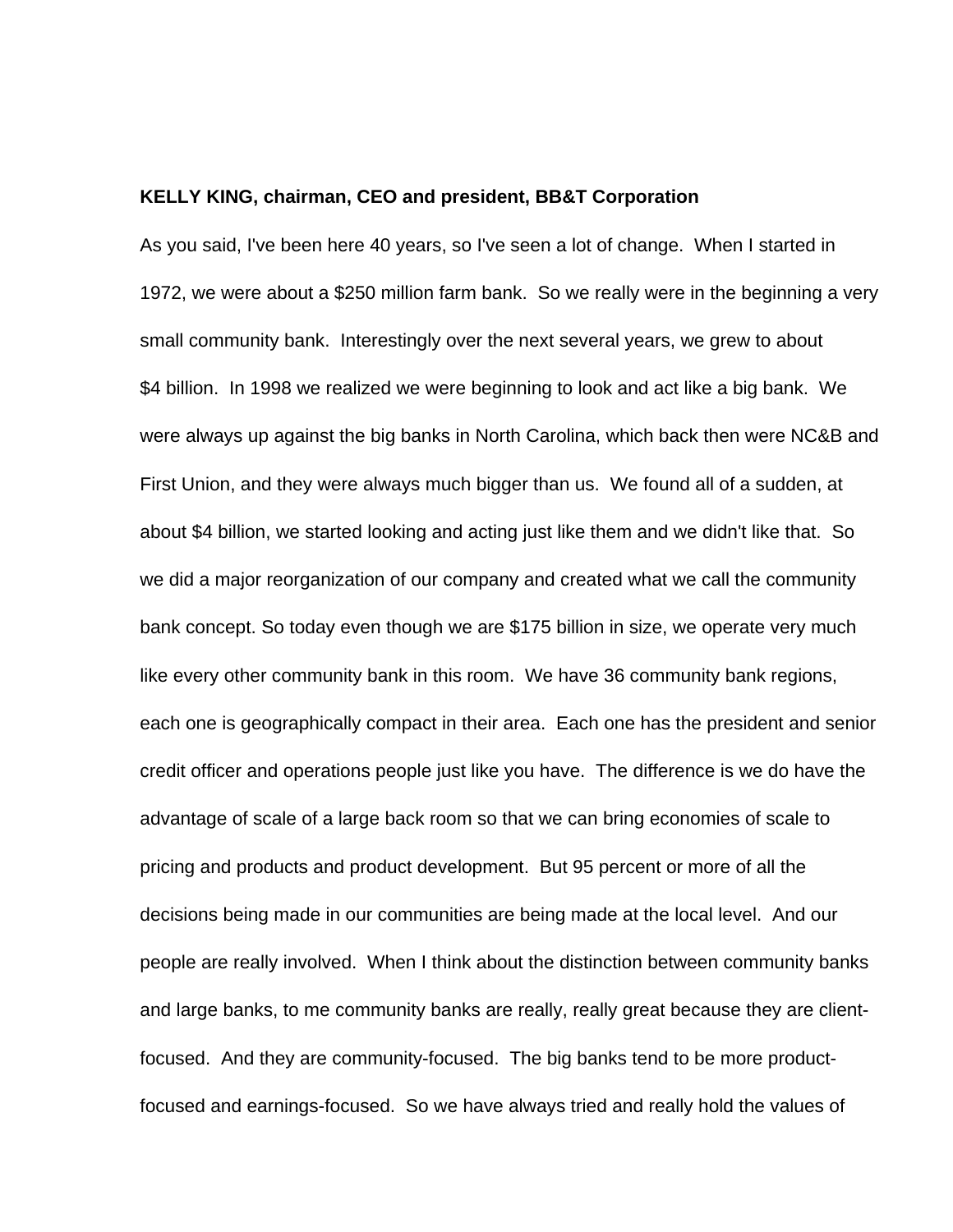focusing on the client first, whether checking the inventory or, in our case—in the old days you had to count the pigs in the pig farm—really figure out how to count the pigs at the bottom, at the feet, and divide by four.

So we have been there, but we are really pleased that we have been able to find a way to get somewhat larger but not lose the touch to the local communities. Because I think if we ever lose the touch of banking in the local community, we will really lose something really big. I will just add one more point. I think all of us as bankers have really been dealt an unfair and terrible hand in the last several years. We have been blamed for this huge big bank crisis, which basically every bank in this room had nothing to do with. The only problem that community banks have is they work really hard to support their communities. Now we know what happened, the shadow banking system took 50 percent of the loans out of our system over the last 30 years, went out into an unstructured, unregulated environment and created a big mess. Unfortunately we got blamed for it all. So we have to work hard together to restore the understanding of what we do. We are out there leading the community development efforts. We are making loans to create jobs. And so, when the folks down the street would talk about how to create jobs, my answer is "get out and support the community banks in this country and you will figure out how to create jobs."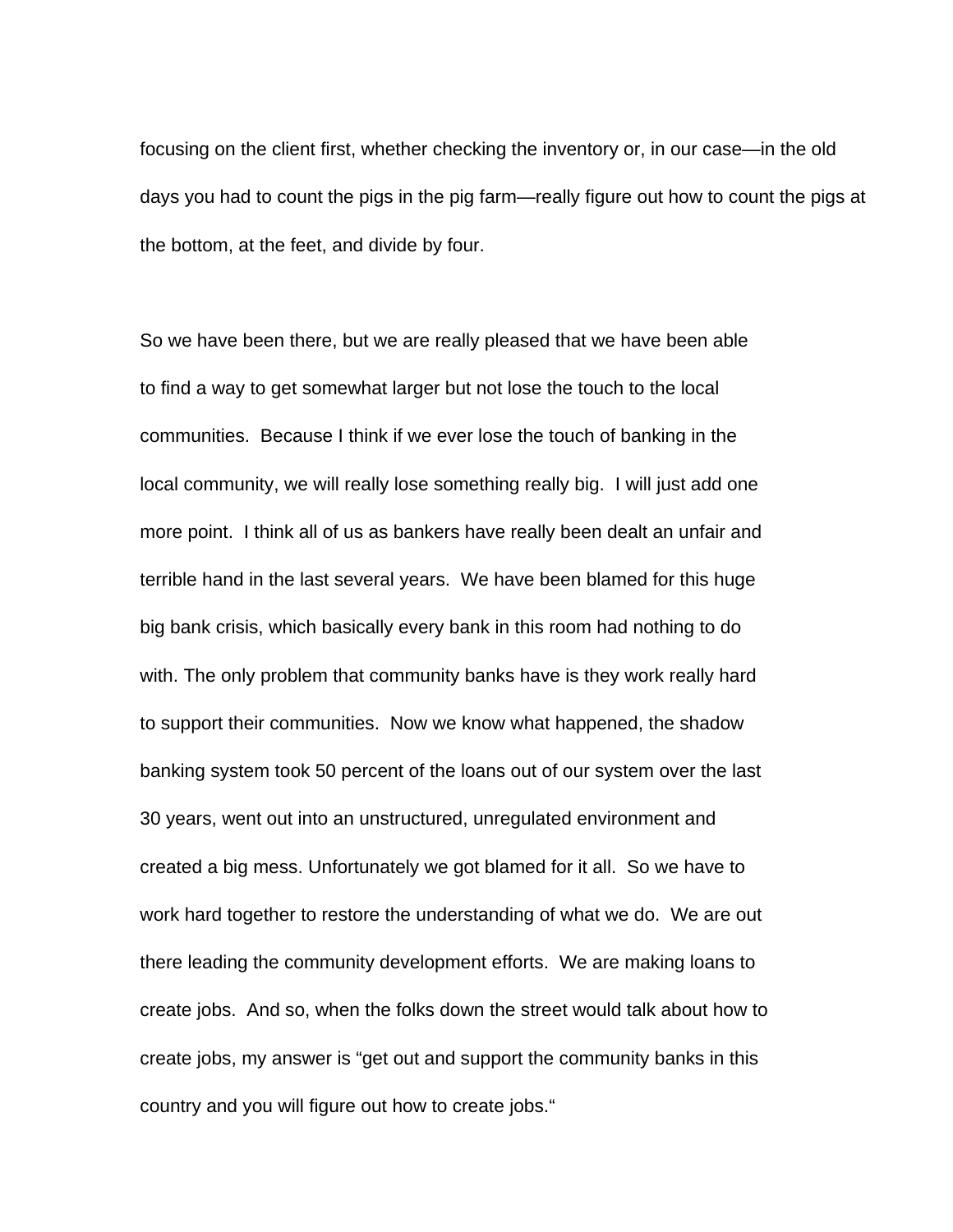#### **SANDRA THOMPSON**

I mentioned earlier that our examiners are gathering information about some of the challenges facing community banks and they basically said that earnings is the key issue, so how do you manage shareholder expectations, maintaining your earnings, increasing your earnings without increasing your risk profile. I'd like to get your thoughts on that? Does anyone like to start?

# **KELLY KING**

Again we have been 140 years in business. So we are very proud to have made it through the Great Recession and the Great Depression and a lot of wars and tribulations. But what we have always done is not focus on short-term earnings. We have always focused on long-term strategies and long-term client relationships and long-term community responsibilities. And so we have not chased the boom times. We very consciously in trying to lead our company—we are kind of boring. You don't expect us to boom in the boom times and you don't expect us to bust in the bad times. And so we do not place earnings first. What we say basically in our mission is that we want to help our clients to keep economic success and financial security. We want a great place for our associates to learn and grow and be fulfilled in their work. Make the communities better places because our involvement and thereby optimize the long-term return to shareholders. It's a derivative effect. If you do all the first three right, you will do well for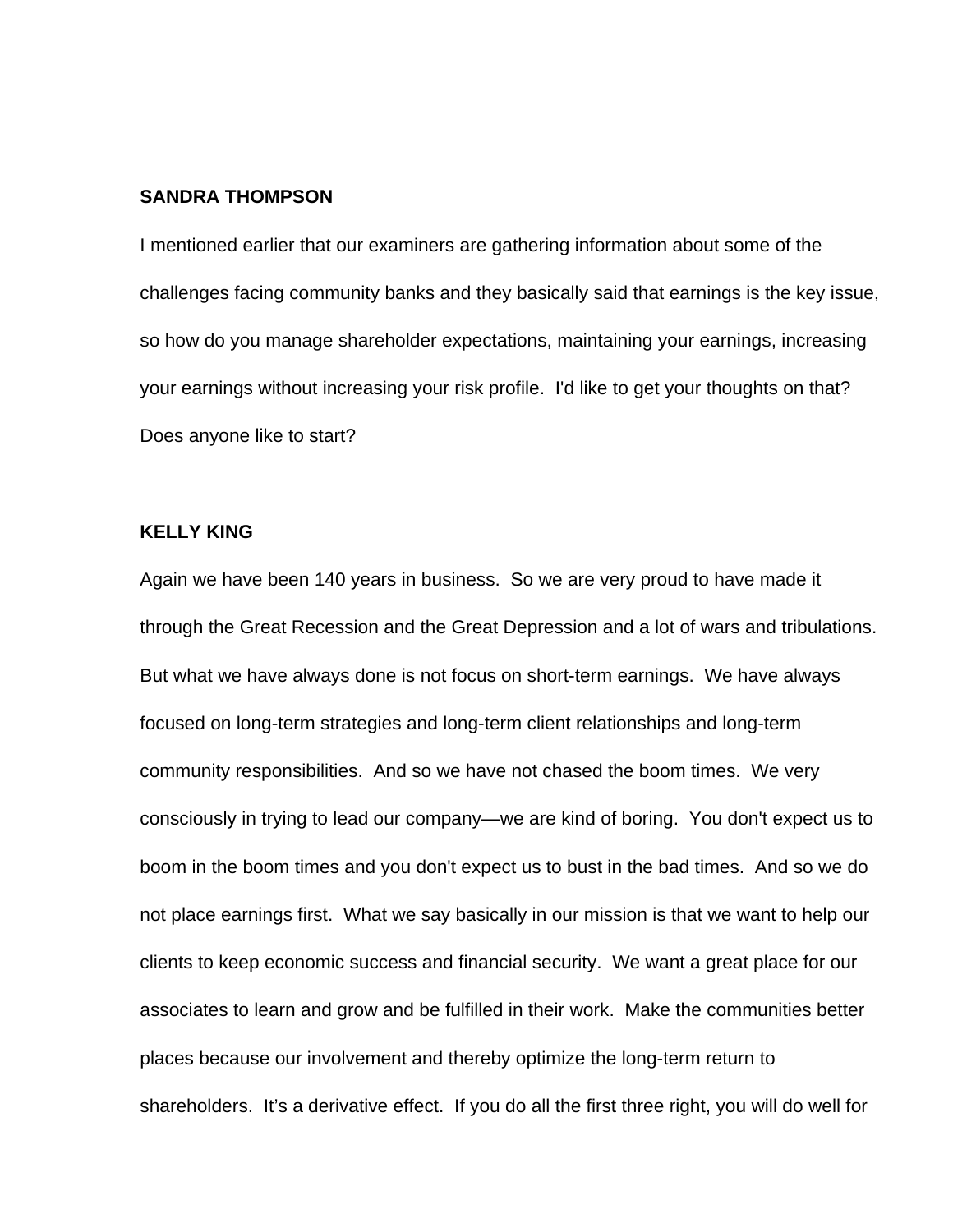your shareholders. If you start out trying to make money for your shareholders, you almost always fail.

### **SANDRA THOMPSON**

Ron, what's your perspective?

# **RON HANSEN**

I think maintaining earnings levels moving forward is difficult. We talked about the difficulty of strengthening the net interest margin and I think our cost of funds today is as low as I've seen it in my tenure and probably most of those in the room. So we get daily pressure to decrease loan rates even though our deposit rates are already as low as they can go. We have one bank in our area that is over 100 percent loaned out and they are still calling on our customers and offering below-market rates. It is difficult. I think that controlling expenses is probably a big part of what will help us over the next few years. I think that for most banks in the last couple of years, the biggest expense has been their provision, and hopefully we have most of that behind us. So the burden that some of the regulation and legislation puts on us, I think, it's generally unintended. I don't really blame it on the regulators typically. I blame it more on the legislators. Our bank will spend about \$50,000 to replace two ATMs in the next month to make them ADAcompliant. That is not going to add anything to the bottom line and we are probably going to take an ATM out of our town of 130 people because we would have to spend \$30,000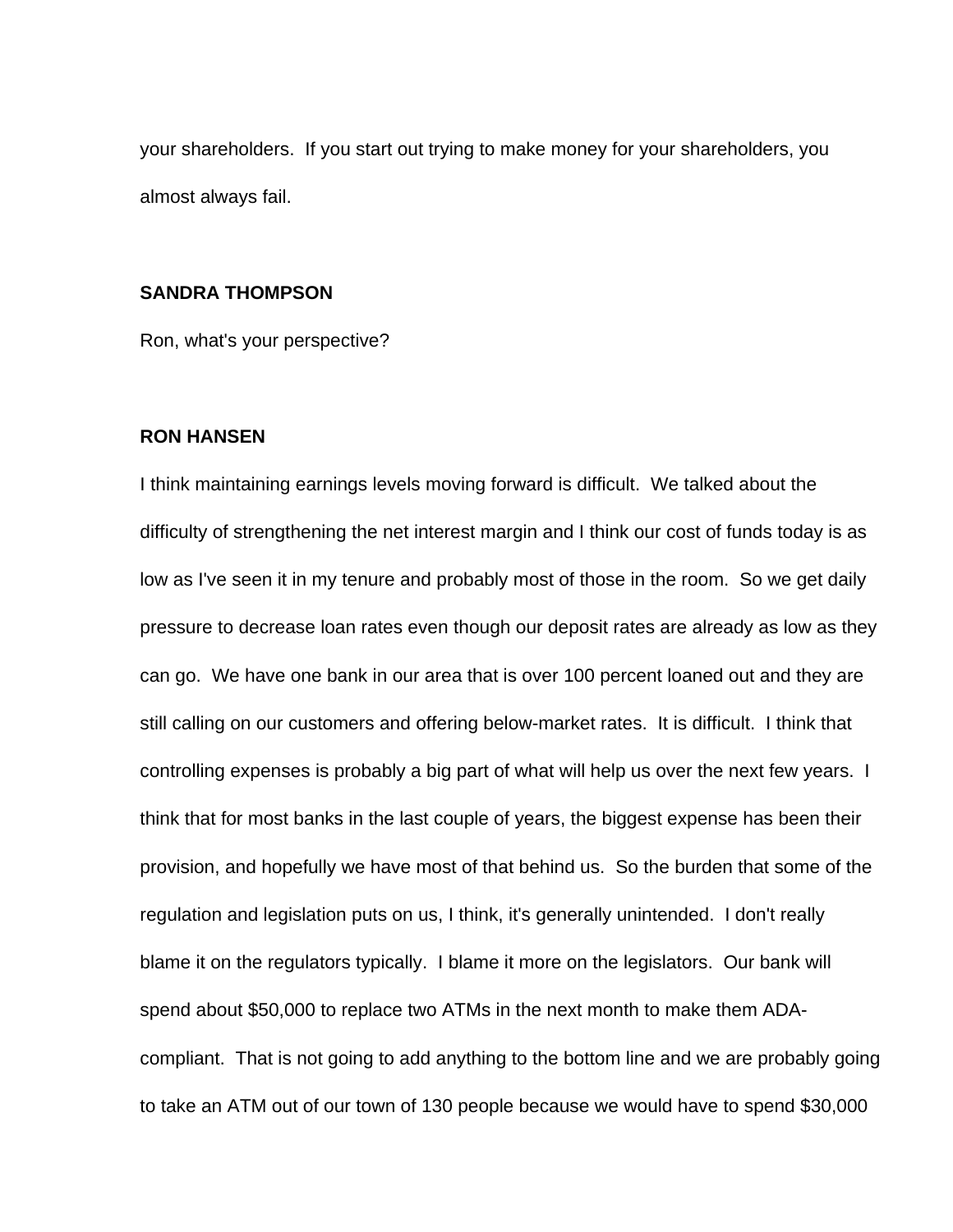on building improvements just to make that compliant. So I think there are a lot of unintended things that get pushed on us.

## **SANDRA THOMPSON**

I can understand that. Given the circumstances in your situation, how do you address those challenges and make them opportunities? You have a lot of things coming at you. How do you keep up with all the changes that are taking place and just understanding what are the best services and products for your customers?

### **RON HANSEN**

Probably one of the most important things we can do in a community bank like ours, \$120 million to \$130 million, is rely on our trade associations. We get a lot of resources from the ICBA, and in my particular case, the Iowa Bankers Association provides a lot of training to us. They help us keep up to date on initiatives and so forth, but again, it's a challenge for us to keep up on it.

### **BILL LOVING**

I agree. From a community bank or a smaller community bank perspective, and even some of the larger community banks, it's difficult to keep up with the regulations and what is taking place today in preparing for tomorrow because, Kelly, I agree we can't look at short-term earnings. We have to look at long-term earnings and I appreciate what you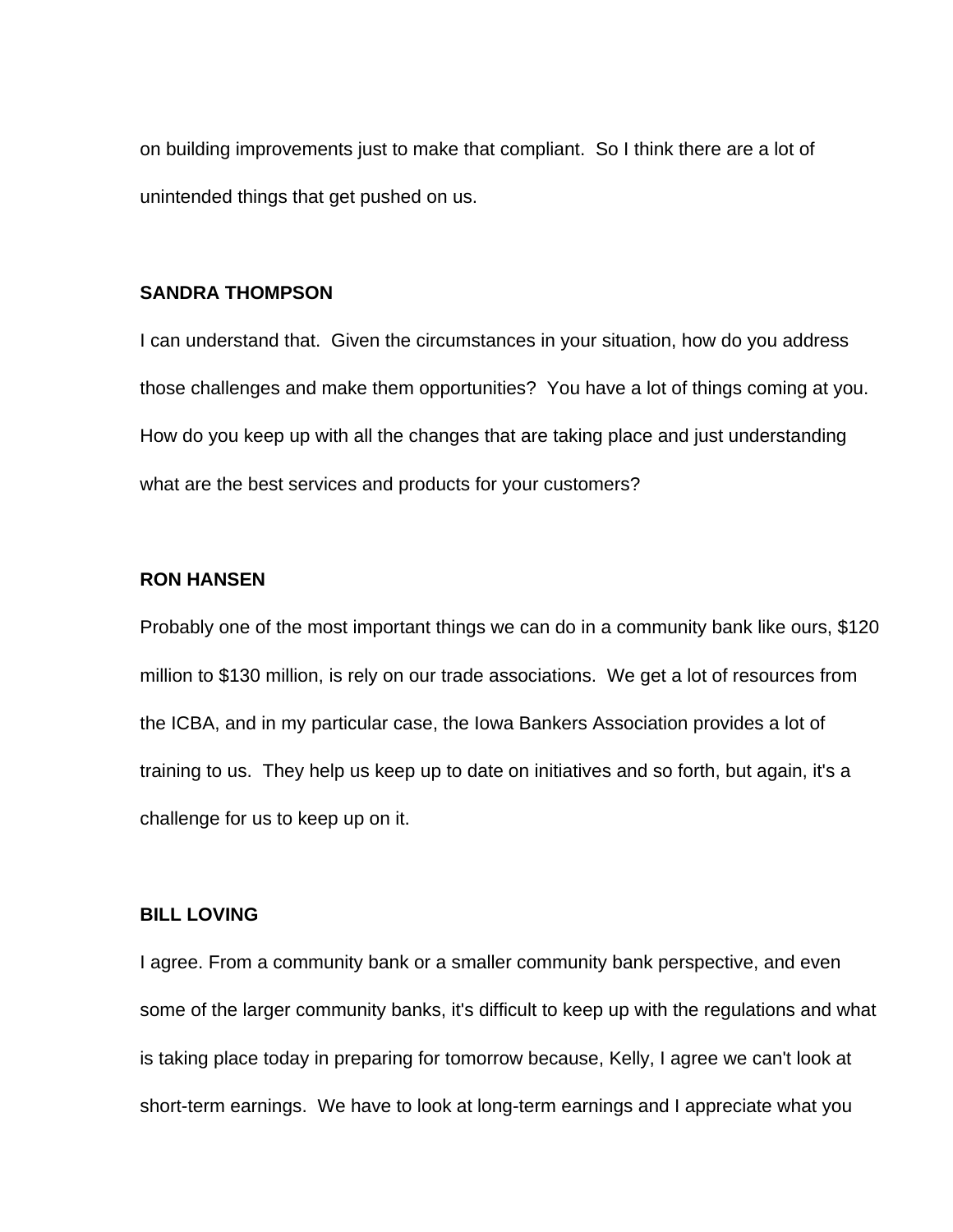said about the byproduct of doing everything right. It will create shareholder value and create shareholder worth. That's what we do in our institution. We focus on what we think is important. If we do those three things properly—invest in our community, make sure our customers are successful and we also make sure our employees have an opportunity to be successful—If we do those three things right, then the shareholder will gain shareholder wealth. But it will be tough on earnings and, looking at regulatory compliance, I think that's one area that, again I agree, it's not regulators. It's more the legislators. But if regulations could be tiered—and we have a couple of great examples of that—CRA is one that because of tiered regulation. The intent of the regulation, to fill the calls from the smaller institutions, is not as great. I think there are other opportunities to look at that, such as the escrow rule. I know of a bank as we said earlier that has completely removed themselves out of the mortgage lending business because they felt they could not comply with the legislation and the regulation. In that town, that's one opportunity for the community to lose, an opportunity for growth and stimulus in the community. So I think that if we could look for ways of tiering legislation, it would help us manage the day-to-day business because I certainly commend the guidance or the change in the guidance that's coming out that says this will apply to you and this will not apply to me. Because sometimes you do spend a lot of time trying to determine what direction do I need to go. A lot of things.

## **DOROTHY SAVARESE**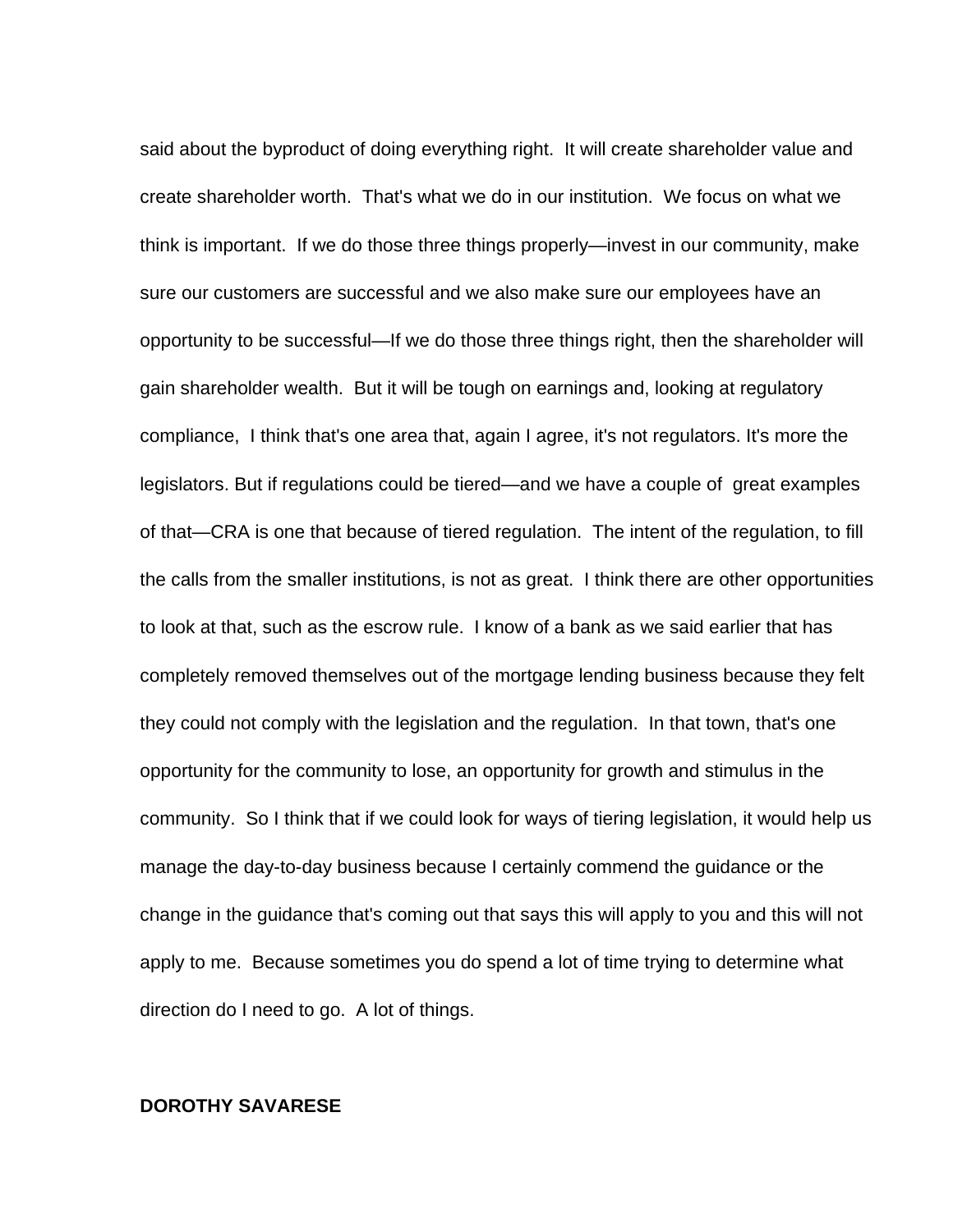There has been a wonderful articulation at the regulatory level and the commitment to tiering and scalability. I think we need to engage in a very proactive way to make that happen because if you look at history, there has been almost no major regulatory bill passed that has not had trickle-down. Again, I was delighted to hear about the commitment on the part of Chairman Bernanke, and Acting Chairman Gruenberg addressed it as well, which is that they will actually say out loud that we are going to differentiate between the methodologies of achieving the same outcome. So I guess one of that sort of challenges is in an engaged fashion between the regulatory agencies as well as the legislators and the banks. Let's work together to find ways of achieving the desired outcomes, but not continue to add to the cost structure of the community banks. It's an exaggeration, but there are times with some of the interagency regulations where it's very, very difficult to get a common approach or even get questions answered, and so we sort of "don't change the way we do what we do," and I say it's like using medieval illuminated manuscripts to write a NASA flight manual.

So again I'm exaggerating just to make the point that I think we could look at even the way how we gather HMDA, for example, is costing the industry millions of dollars. We are using a manual methodology to collect data that is aggregated and analyzed. But if we looked at what our outcomes desired outcomes—perhaps we could employ some 21st century methodologies to accomplish the same outcome.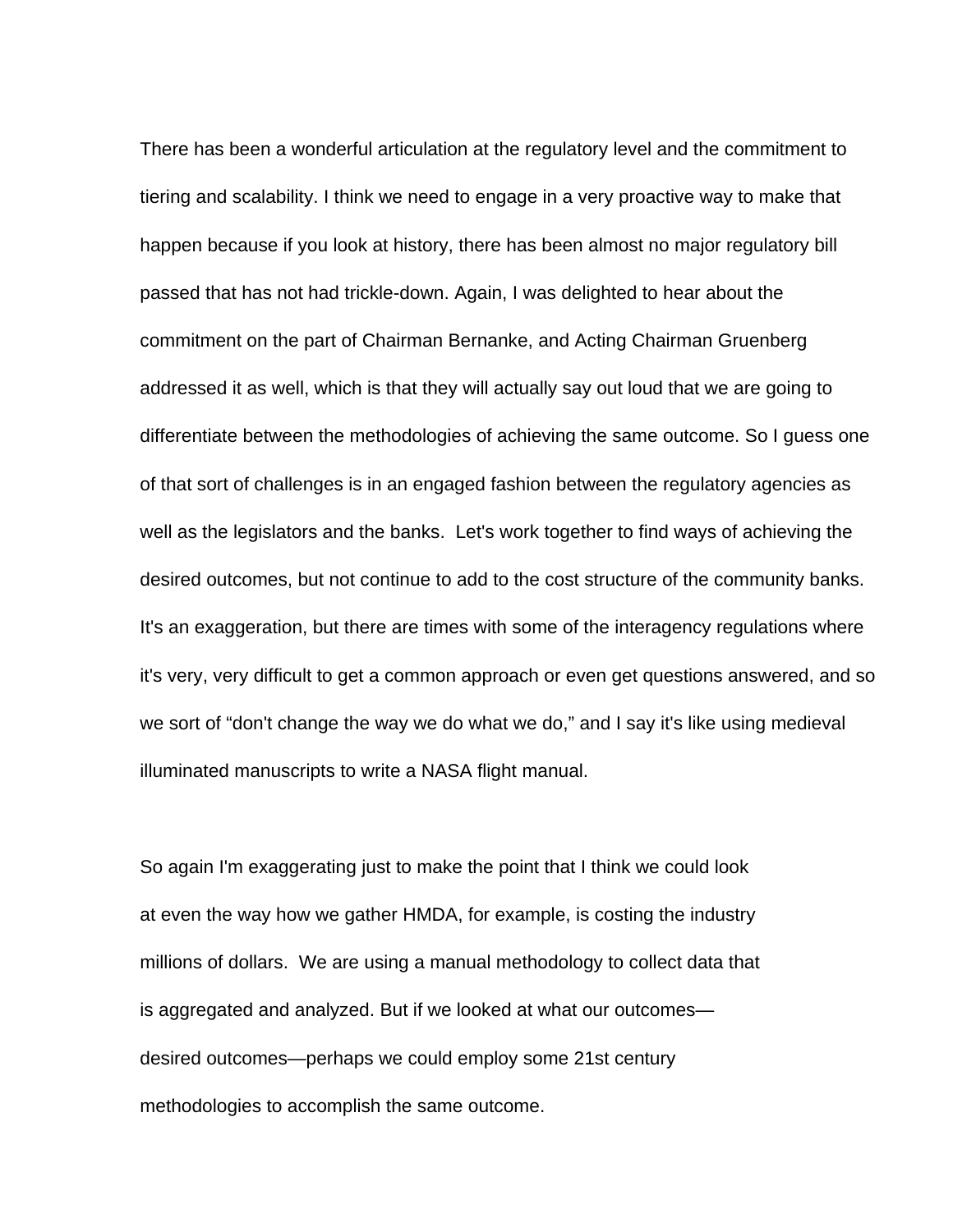### **RON HANSEN**

Dorothy, if I could just expand on that. We are included in an SMSA and have to comply with HMDA because of our 135-person community that we have an office in. It's in an SMSA county. Otherwise we wouldn't have to comply with HMDA. We could close that office and we would not have to comply with HMDA.

## **KELLY KING**

I might mention one other point on profitability. With regard to size, large or small, the real issue is around risk management and diversification. I have to ask myself a thousand times over the last four years what are the big takeaways we should all take away from this experience. So hopefully we won't have to go through it again. Two really big ones and they are important for us all to remember, and this is true at the system-level and virtually every company. First of all, it was a failure to aggregate, integrate and correlate risk information. At the federal regulator levels, no one knew the level of risk in the system because they did not aggregate data; this is true for every community bank and every bank in this room. So really understanding the risk in the business is critical and how you can afford that at smaller levels is a challenge. The other big failure was a failure to remember the relationship between leverage and diversification. So the AIGs and Lehmans and Bear Stearns, they made the twofold sin where they had massive leverage and concentration. Either one can get you; but if you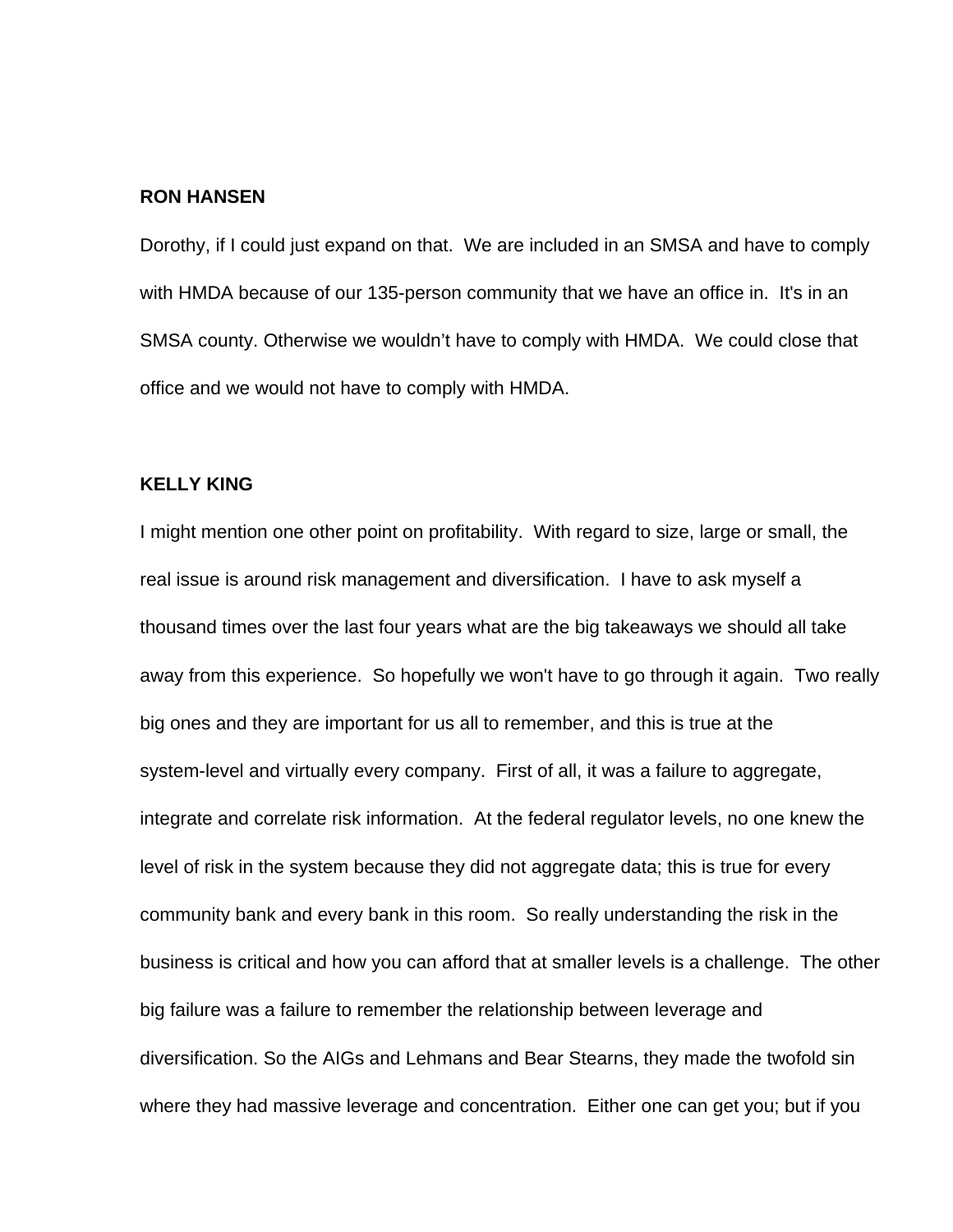have both, you are almost always trying to be gotten. So what I think we have to figure out is how to have good risk management systems and good diversified revenue streams so that we don't have too much concentration. Last time real estate, next time agriculture, we don't know. So diversification is a really important responsibility.

## **SANDRA THOMPSON**

That's a good point. You have just come out of some challenging times and you have made opportunities given some very difficult circumstances. I'd like to get your thoughts on what are the challenges you face and how did you overcome them, and as you move toward, what will be the new norm.

#### **BILL LOVING**

I think there were some unique challenges in our particular markets that we had not envisioned before. As Kelly said earlier, BB&T was slow and boring, and that's what we used to say about West Virginia—West Virginia is somewhat slow and boring. We did not see the highs, but we did not see the lows. Then I found that I'd like to see the slow and boring once again because we actually saw things starting to filter into our marketplace that we had not seen before. But I agree with what Kelly said. One thing that we learned and one thing we did was we stuck to basics. We did not look to larger markets and other markets because we did not have the familiarity, did not have, the expertise, and so we stuck to the areas that we knew best. The one takeaway that I have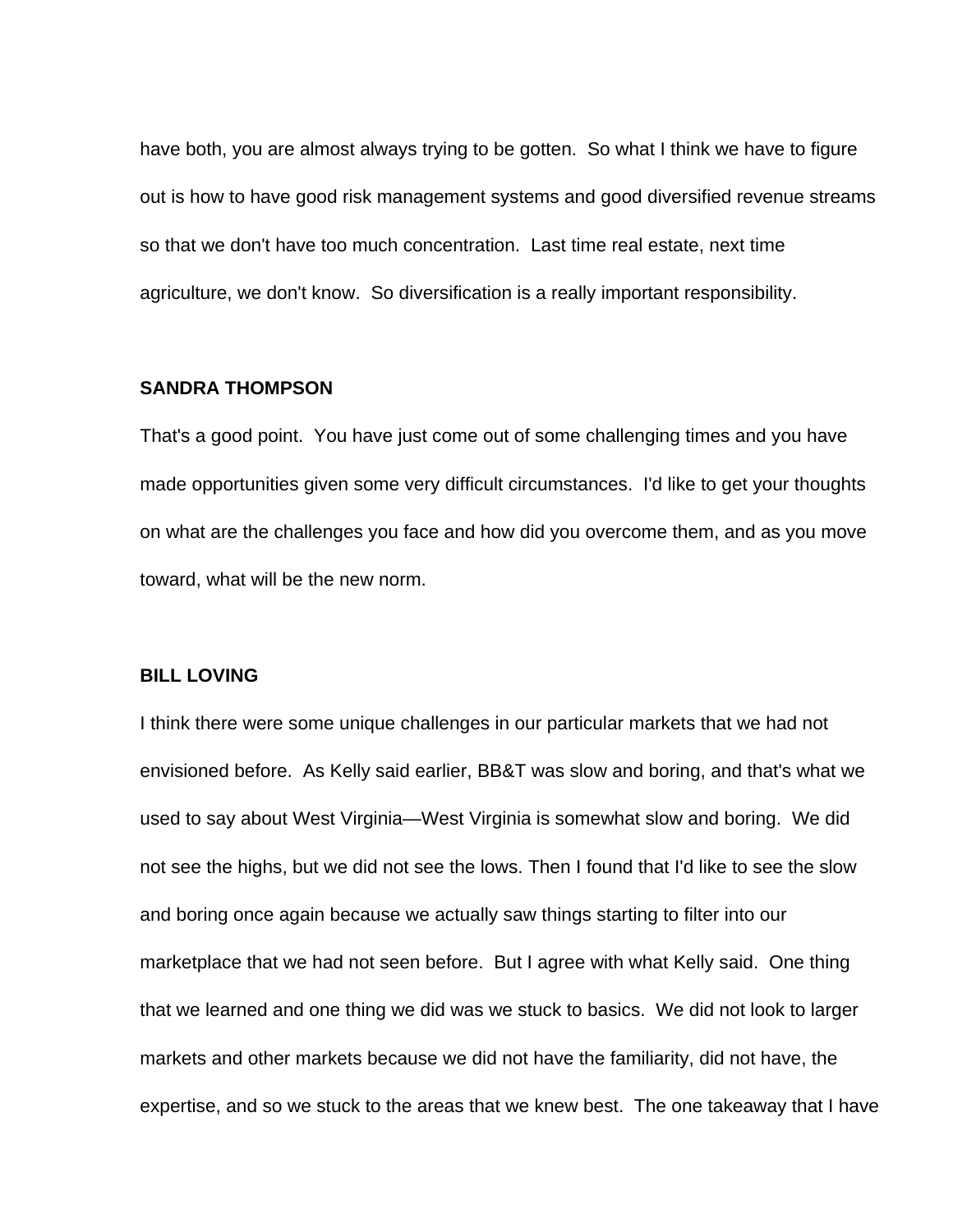is remain true to what got you where you are today. That was basically collecting deposits and making loans to people we knew. So there are a lot of challenges still facing us as we look forward to the future. There will be bright days. Certainly it was exciting to hear some of the comments from the earlier panelists on the future of community banking because there are those that would say it is not so bright, but I believe it is very, very bright for community banking. So I think we have to make sure that we learn from the past and we take advantage of that knowledge as we move forward so we don't do it again.

#### **DOROTHY SAVARESE**

The only thing I'd like to add to that because I think truer words have never been spoken. Deriving lessons from the recent crisis or the recent two crises were so important. Just like the other panelists at the table left a significant amount of money on the table, we were reminded of that by our peers all the time because we chose not to change our risk profile. We saw our market share shrink when all the exotic mortgage products entered the market. We stuck to conservative underwriting. That's why today we have an oldfashioned idea, which is you put somebody into a loan they can pay back. That has worked pretty well. The only thing I would suggest—and I know we are all thinking about this because a lot of the panelists talked about it earlier—you have to draw the lessons from the past. You also have to look to the future at the rapidly changing consumer. What it is that they want and how they want it, because what our key to success has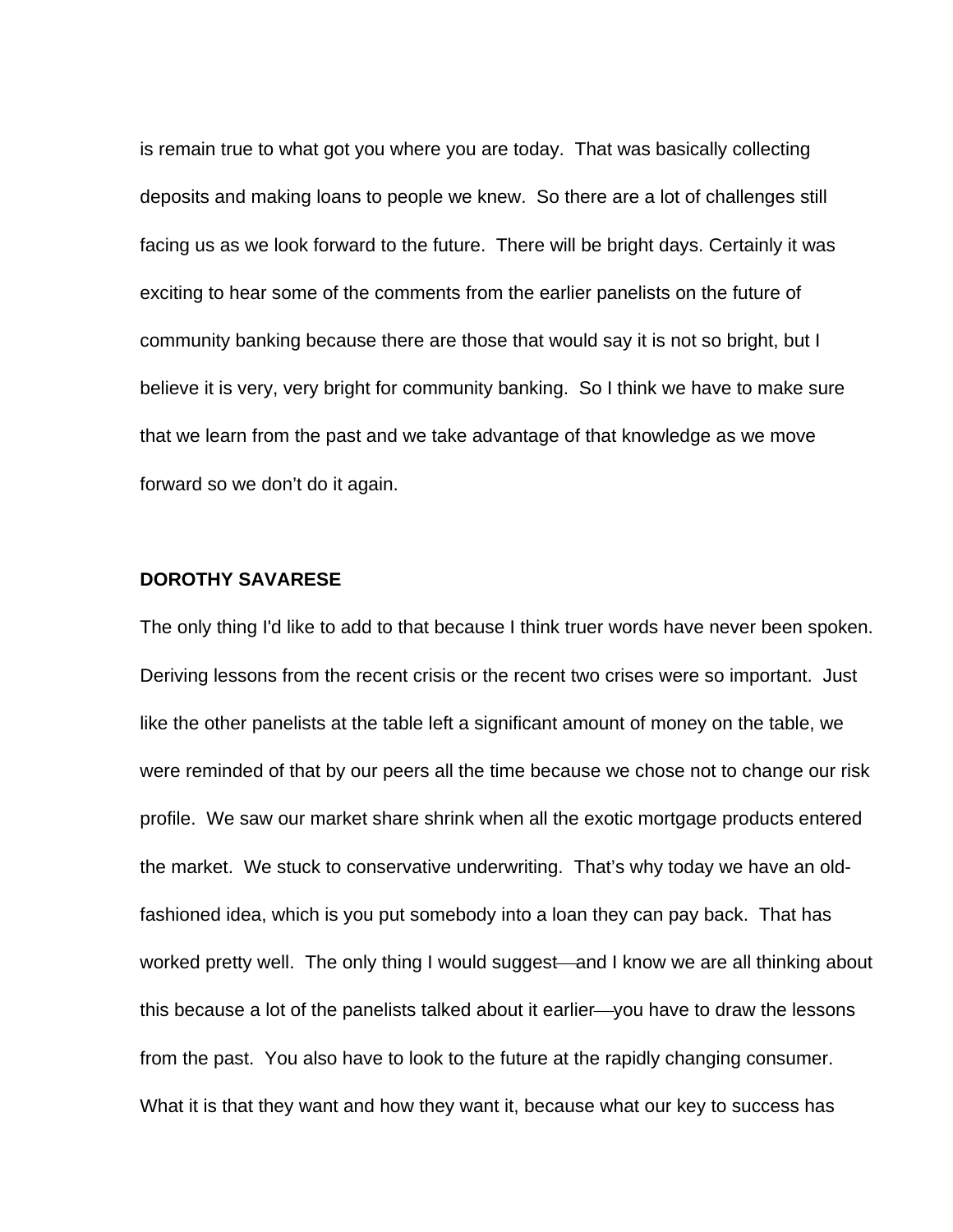been is meeting the needs of our customers, and those customer needs are changing. One of the biggest challenges that I see for community banks is to—through that intrinsic intimacy with our customers—really derive from them an understanding of where they are going and how we can continue to meet their needs in a way that leverages our strengths of trust, delivering locally and having local decision-making and employing brainstorming and creativity to move to uncontested space. An excellent observation was made earlier about the fact that a significant number of banking products have been commoditized. There is a little bit of a pushback in terms of customers recognizing that you can buy it at a lower price, but if someone doesn't stand behind it, that's a real problem. What we have to understand is how to play in the arena in which we can be successful, as Bill said, and then we talked about earnings. With that, do the best that we can do to consolidate or aggregate or use our trade association or use associations to get economies of scale on the stuff where it doesn't touch the customer to keep our costs down.

## **SANDRA THOMPSON**

I want to get to funding because that was another issue that our examiners brought up, the product offerings you just talked about in your customer base. I know that some of the younger demographic like social media and mobile banking and another demographic that likes to have face-to-face personal interactions. How are you managing the span of services and products that your customers are going to require?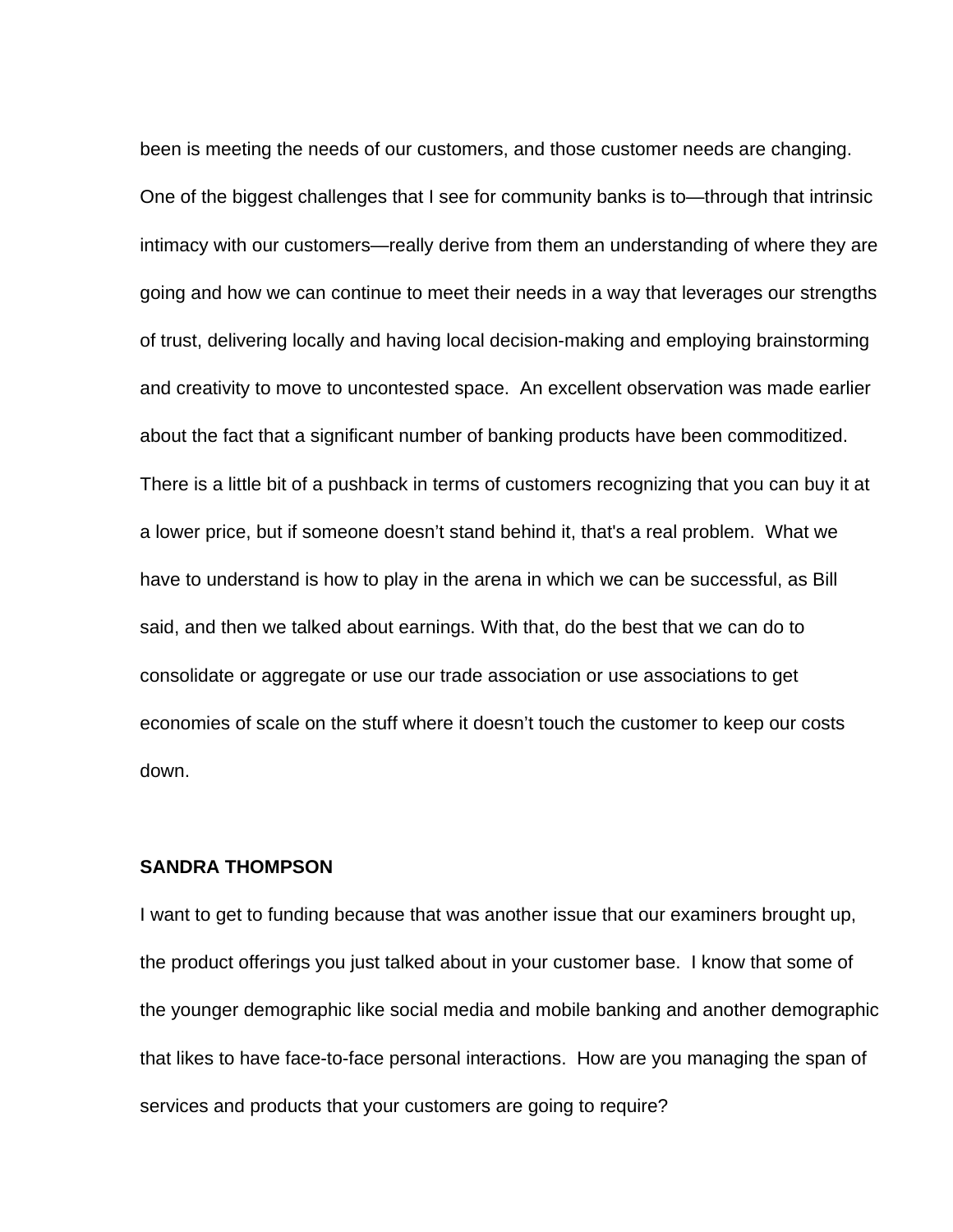## **DOROTHY SAVARESE**

That's a good question because someone asked about the diversity of our community, and we have second homeowners who are savvy young 45-year-olds who use all of the latest technology, and then we have retirees who age up into the 80s. One of the things I learned because we were one of the first Cape banks to introduce Internet banking and everyone said your customers will never use that. They were rapid adopters. We had waiting lines in our senior centers for learning how to use computers. If you look at how many grandparents who are using Facebook to see pictures of their grandchildren, so we can't under estimate.

## **BILL LOVING**

Or Skype.

## **DOROTHY SAVARESE**

Or Skype. The desire of our consumers to use those technologies. We are rolling out mobile banking next month, and what I said to our people is there are two different messages. For our young people, it's how quickly; does it work; and is it easy? For our older folks. is it secure?

## **BILL LOVING**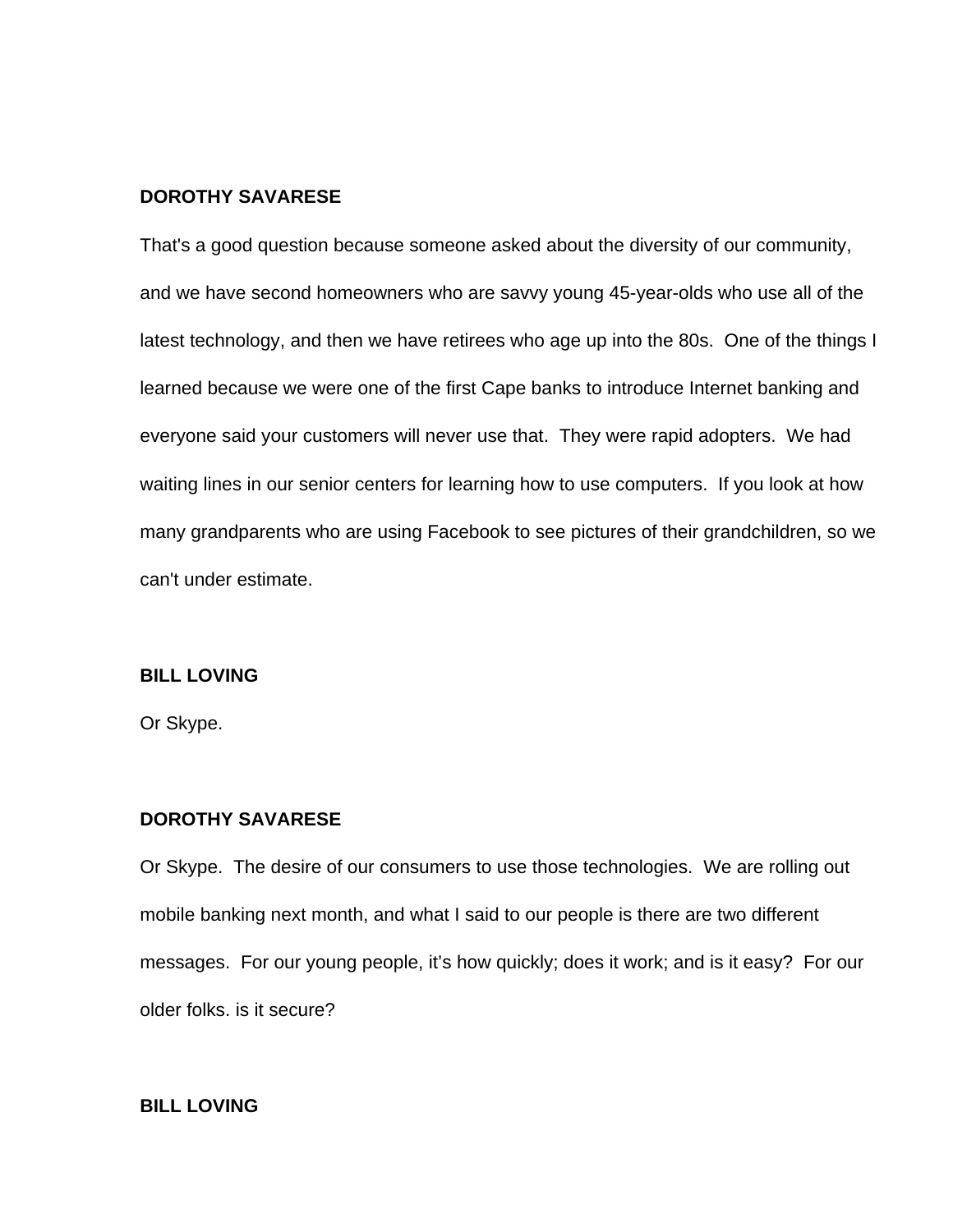Dorothy, I agree. I think it's interesting when you look at the population base that is adapting to technology, and yes, the older generation is using your computers for Facebook, for Skype, and keeping in touch with the grandkids. But you know, there's a unique opportunity there and I think community bankers need to understand the opportunity. Often times when you deploy a new product, the problem is within the bank. That is trying to get everyone within the bank to accept and adapt to a technology change to a new product or a fee because it would always be this or it would always be that. I would simply say the problem is within the bank because we would say—like many in your community will—if you roll out mobile banking, the population in Franklin, West Virginia, of 800 or less, many would not use. But it's interesting, I was talking with one of the residents the other day and they asked me the question—and this was an older person—do you have that remote deposit capability for a smart phone that one of those Internet banks have? So they are paying attention. They are paying attention and I believe that once you cross the security barrier, once they feel secure with the transaction, you have a whole new group of individuals that you can call on to cement relationships and further increase efficiency within your organization. I think you have to expand the relationship beyond the face to face and I think we as community bankers can do that.

# **KELLY KING**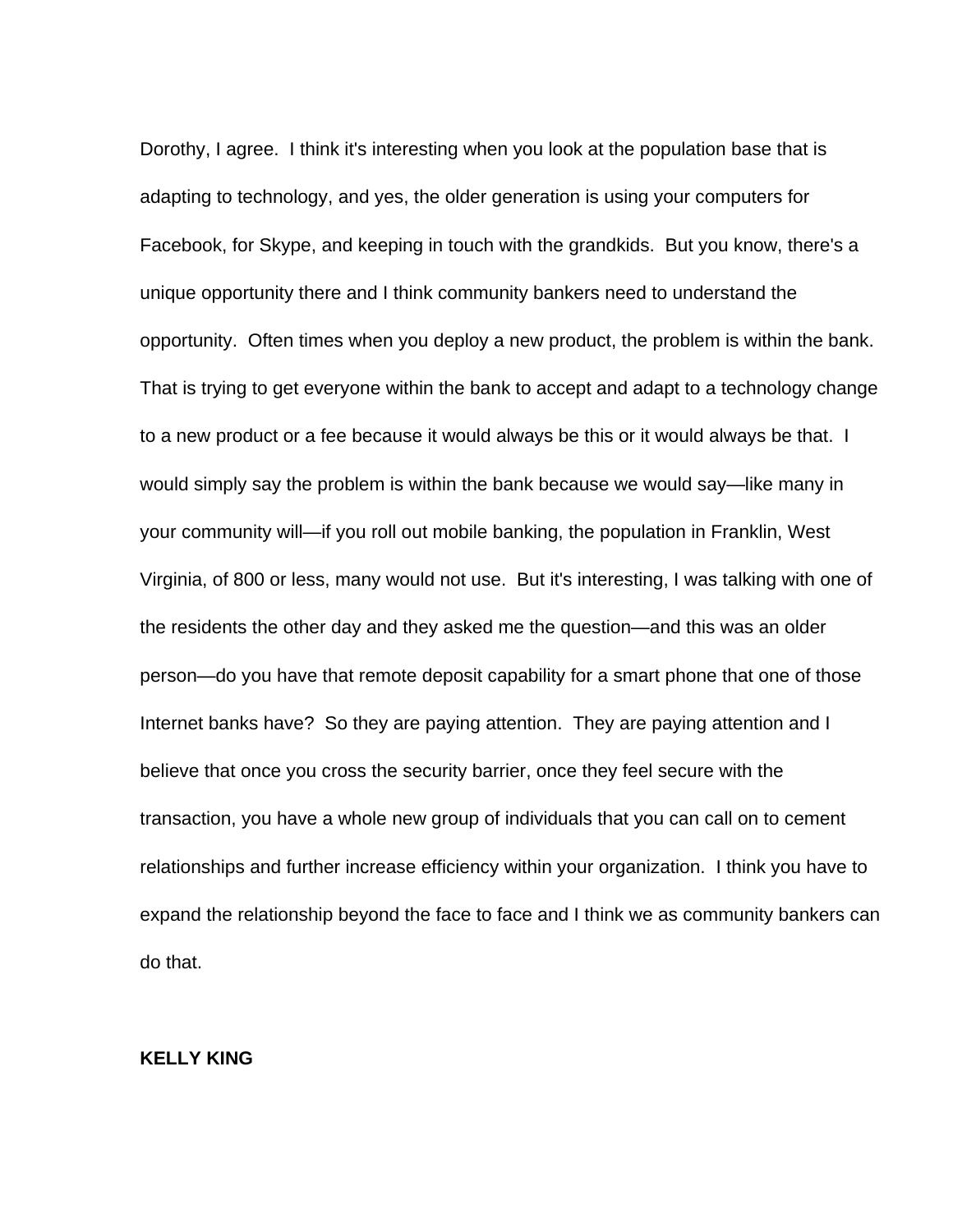You know it was interesting Ron was talking about the ATMs, so we are getting ready to spend \$100 million, Ron. And it's not for ADA; it's for our paperless deposits. We did ADA some time ago. So we have mobile banking today. Now we are getting ready to follow that software, so that people can have their paperless deposits through taking a picture with their phone. So, one of the interesting challenges that I think we all have for a while, maybe forever, we are having to run parallel distribution systems. You know when I first started out, we didn't have drive-in windows. So it was a big invention when we had satellite branches with drive-in windows. Then we had ATMs and home banking and so forth. But nowhere along the way has anyone given us permission to close the branch. Because why? Because some people still prefer the branch. Most people we find, young or old, still want the branch when they have a problem and the smallbusiness class absolutely has to have the branch. So we have to spend all this money on the technology for the new distribution approach and at the same time, keep the other approach. It's a huge challenge for banks. And I think what you simply have to do is prioritize. You cannot do everything. So you have to prioritize and what we try to do is prioritize based on our clients' feedback. We don't listen to industry. We don't watch what the other banks do. We talk to our clients and we try to prioritize based on what they say they need us to do.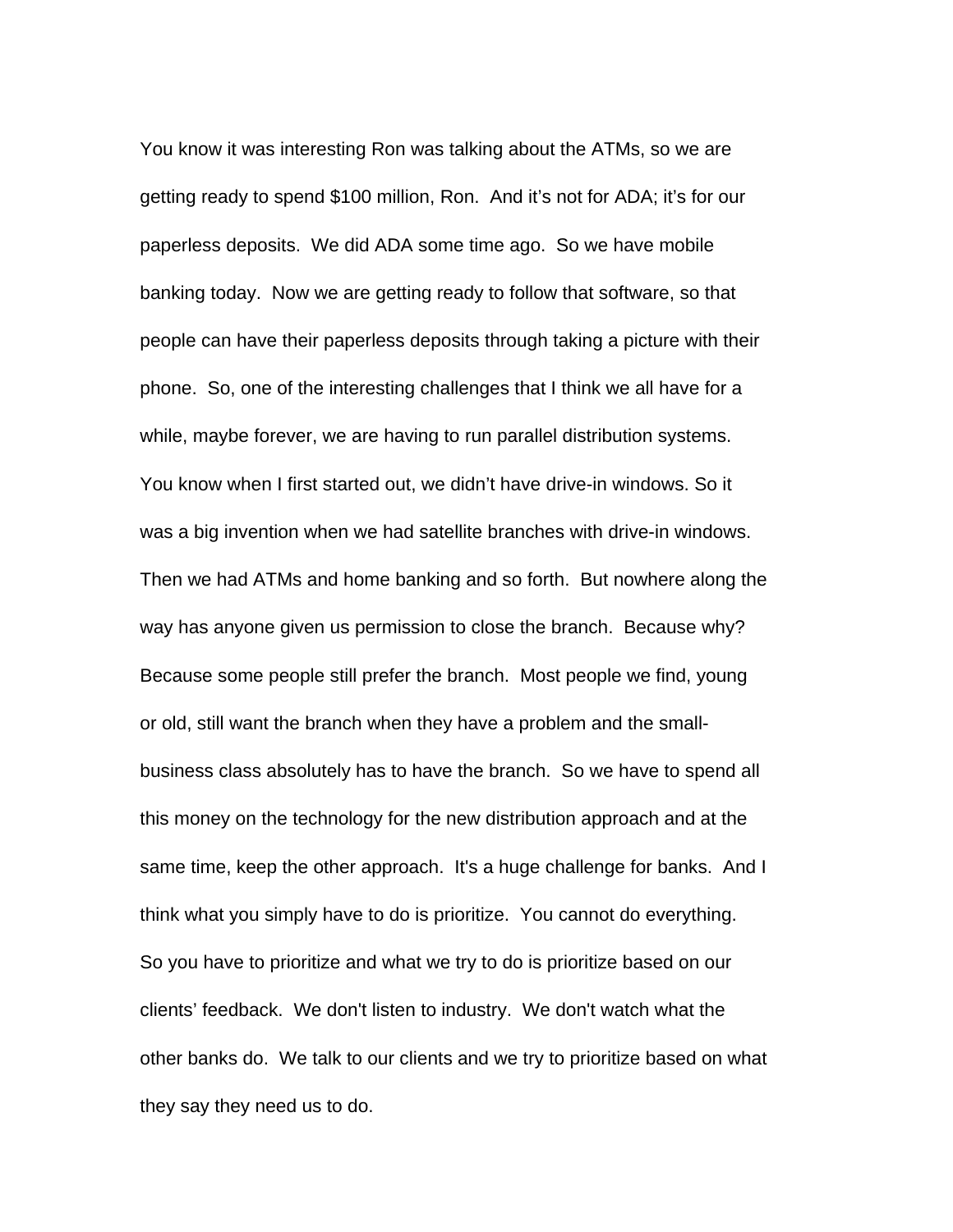#### **SANDRA THOMPSON**

You know, during the crisis, the deposit insurance limit was increased from \$100,000 to \$250,000, and certainly that had an impact on community banks' ability to retain deposits. Will the expiration of the unlimited deposit insurance for transaction accounts pose challenges for community banks? I'd like to hear your thoughts on that. Ron?

## **RON HANSEN**

The approach I like that I've seen the best so far is a recommendation that the ABA come back to the FDIC with what they study and determine what they feel the impact is going to be. I am not sure yet. I know that ICBA has taken a firm stance on what they think, but I'm not sure yet whether it really makes a difference to us or not. Funding in general has not been a big issue for us; we are only 50-55 percent loaned out. Our deposits grew about 4.4 percent over the last year. So it's hard to find investment alternatives and loans to make up for that deposit growth. In rural areas, we have to maintain competitive interest rates with what folks see on the Internet or advertising in the paper from larger banks and so on. So the biggest challenges from a funding standpoint we have is competing with credit unions, who by the way, if you don't know, they don't pay income taxes.

And as we lose our elderly, more affluent customer base, trying to retain those deposits in our rural communities [is a big challenge] as their children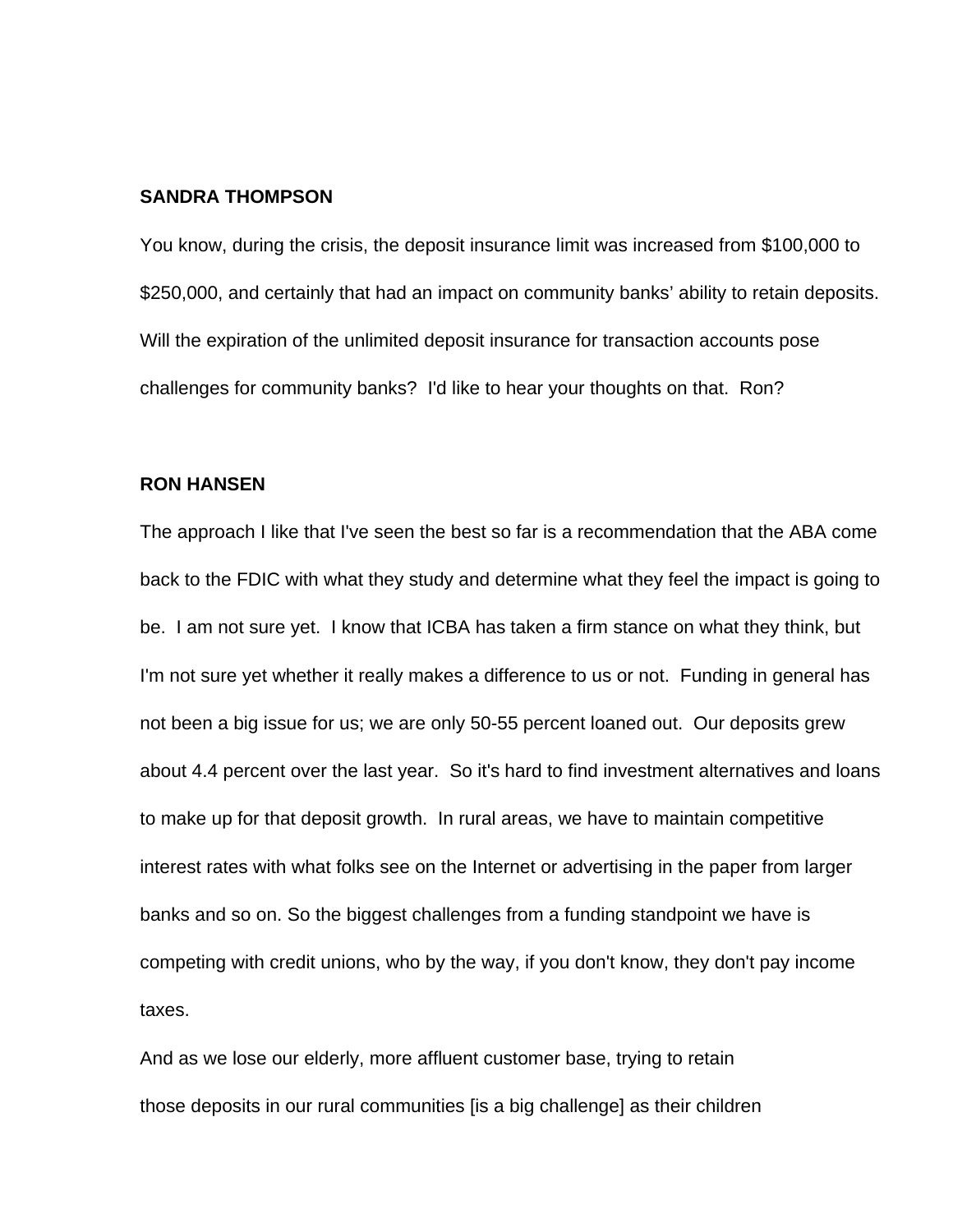don't stay in the rural communities. We have a tough time keeping those deposits.

## **SANDRA THOMPSON**

Understood. If you would touch on the expiration of the transaction account guarantee. And also, core deposits, because that has been a big issue with regard to community banks. Can you continue to retain core deposits?

## **BILL LOVING**

Well, first let me speak to the increase to \$250,000. I want to say that was a welcome relief at a proper time. Most of our customers have acquired wealth over time. I would often have many conversations with regulators about the definition of core deposits and I would even have to convince that CDs over \$100,000 are classified as core deposits because they had been there for years and years and years. During the crisis, it did create concern. The extension of the TAG program is critical for many banks. It may not impact some banks, but I think others are going to be impacted significantly. If a bank's business model is to bank business customers or municipalities, generally 1) they wake up—and obviously there is going to be media surrounding this—and their customers will be concerned again and they run the risk of losing liquidity or having to securitize municipality deposits just to keep them. So I think the extension of the TAG program is critical for the continued growth in our economy. Now is not the time to take that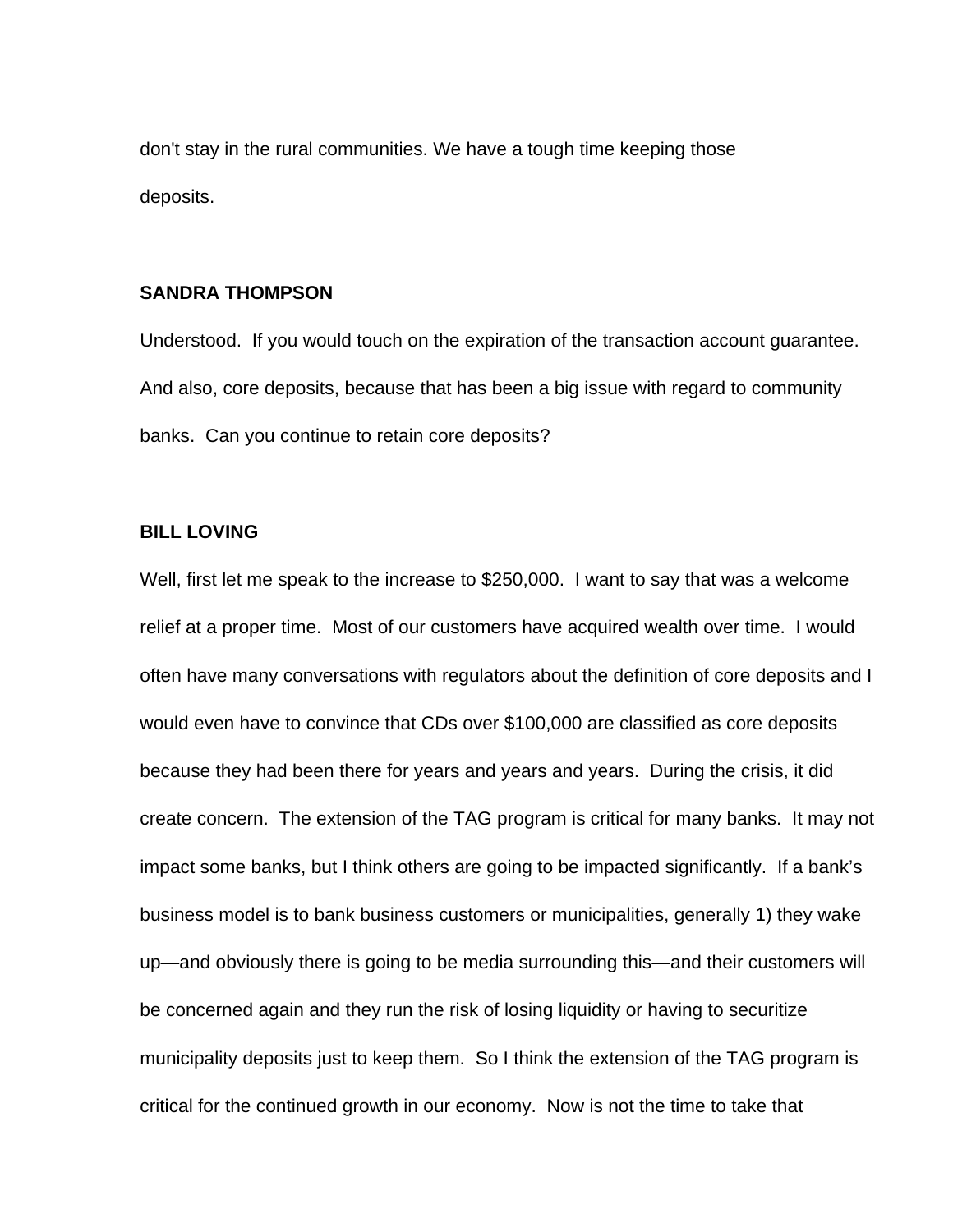provision away because there will be a lot of unintended consequences if that happens. So I think it is critical that it does. Now, core deposits, we have looked at ways that we can drive and grow core deposits at our institution. Certainly we've been talking with our lenders and our personal bankers about the need for the transaction account; it begins there. So we are focusing on the transaction account and building relationships from there. Core deposits are not as hard to come by today as they were years ago. I think we will face the time in the near future where they will be harder to get. So we need to work on them today.

### **RON HANSEN**

I think a lot of customers are happy to keep their deposits in those low interest- and noninterest-bearing transaction accounts right now, but if rates got back up in the 3-4 percent range, then they will want to start shopping around, and then they are going to start putting them into other banks because they are going to meet their \$250,000.

## **DOROTHY SAVARESE**

Ron said that he supported doing a little more investigation on this. I think it's warranted only because Bill presents a very effective case of why it has made a difference for a lot of community banks. But I understand also that it has FDIC insurance ramifications as well. So I fall into the camp of getting input from people like Bill who can tell you what it has meant for him. Clearly now, we are awash in core deposits. When there is greater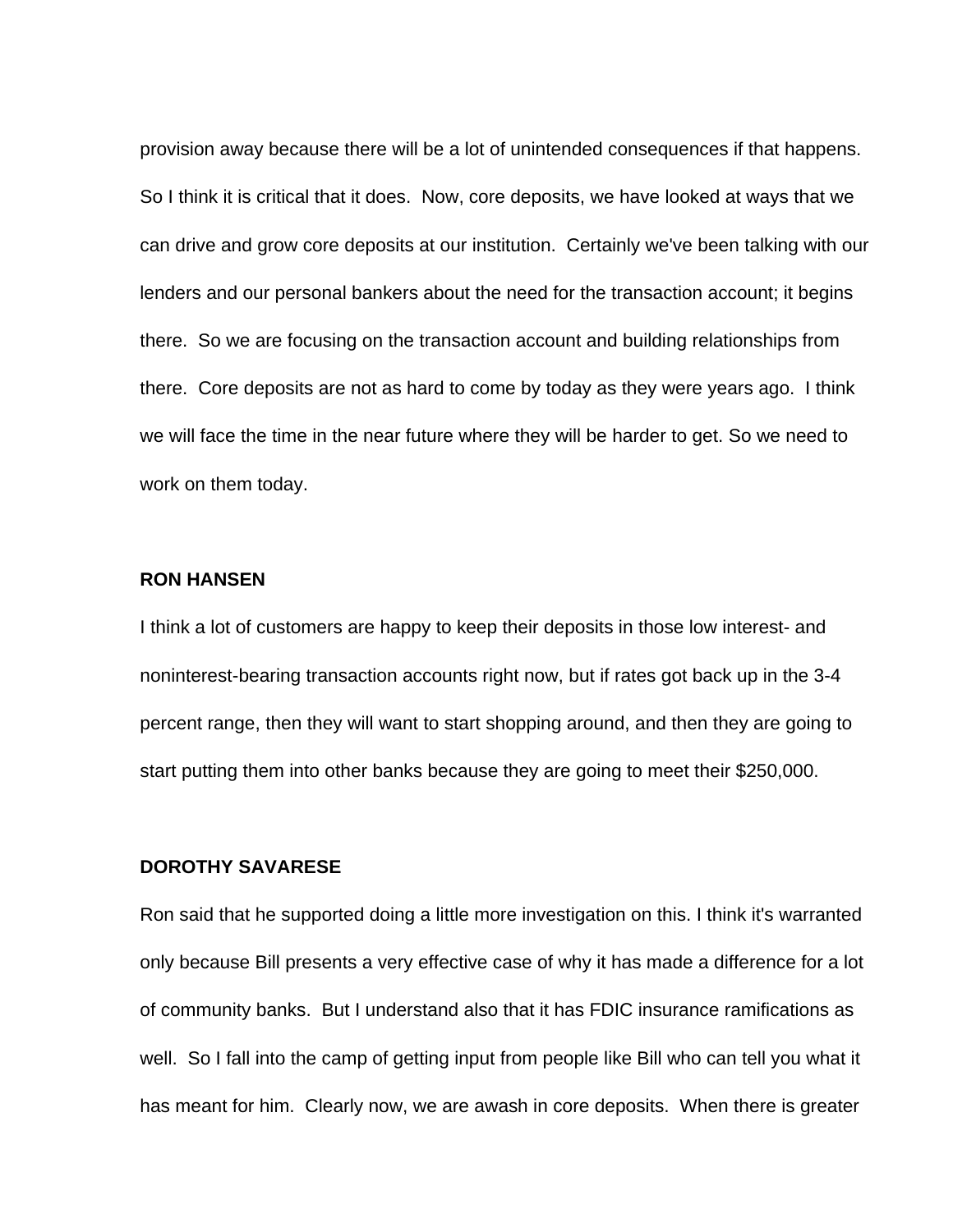certainty about the stock market and when rates go back up again, it will be a very different situation.

I did talk to a lot of bankers to get their input on this. In Massachusetts we have a Depositors Insurance Fund that we are members of that does provide that unlimited guarantee. If you are going to keep it, make it permanent, don't make it—and Bill you spoke to this—don't make it continually renewable because then effectively you've gotten rid of it because if people don't feel it is certain, then they will go ahead and make other arrangements for that money. So signal it clearly.

#### **KELLY KING**

I would have to respectfully disagree with my fellow panelists, but not because of the reason you may think. I really think it is very important that we disengage from this government support because, if we remain on that as an industry, we are already dangerously close to being viewed as a utility and that would be the final blow. If we have permanent insurance coverage, we will be under intense scrutiny from Washington like you have not seen yet. And the public will absolutely demand and have a right to expect everything to be free because the government is insuring everything. It's a horrible place we're at today. I don't necessarily disagree that the 250 is a good idea. People had more information than I. I don't argue with extending for a couple of years. But I think that at the end of the year, we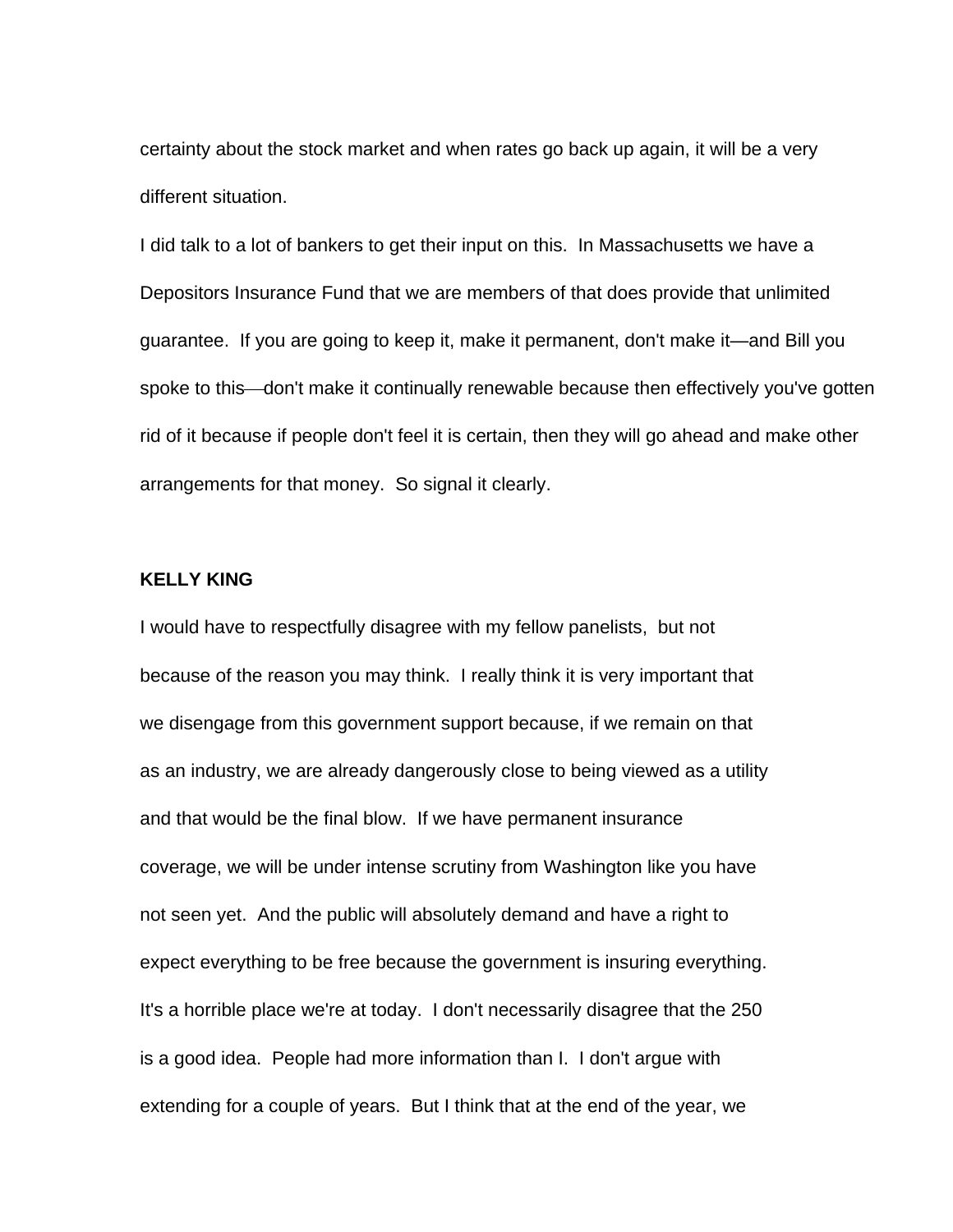really need to let it go. It know it might be problematic for some institutions, but if it will go away at some point, better to go away now while Ron's point that rates are low. Because rates go up, deposits will leave anyway. So it's a good time to do it. And if you say well don't do it ever, you need to really reflect on what you are getting into because it will be the end of independent banking, in my humble opinion.

## **BILL LOVING**

If I may add and certainly not to be totally disagreeable.

I understand your point, but I'm not saying there needs to be a permanent extension. I think there needs to be a further extension for a period of time because I do believe that we are still at a very fragile point in the economic cycle. And given the projection for interest rates being low for the next several years I think it may be good to go ahead and do an extension for a period of time so we can get our economy back on more stable footing.

## **SANDRA THOMPSON**

Of course, that decision is left up to the Congress. Having said that we have also raised the issue of management succession and Ron, I am dying to ask in a town such as Durant. Most of our examiners said most banks had succession management plans. Talk about how difficult it is or is not to try to attract and retain talent for your institution.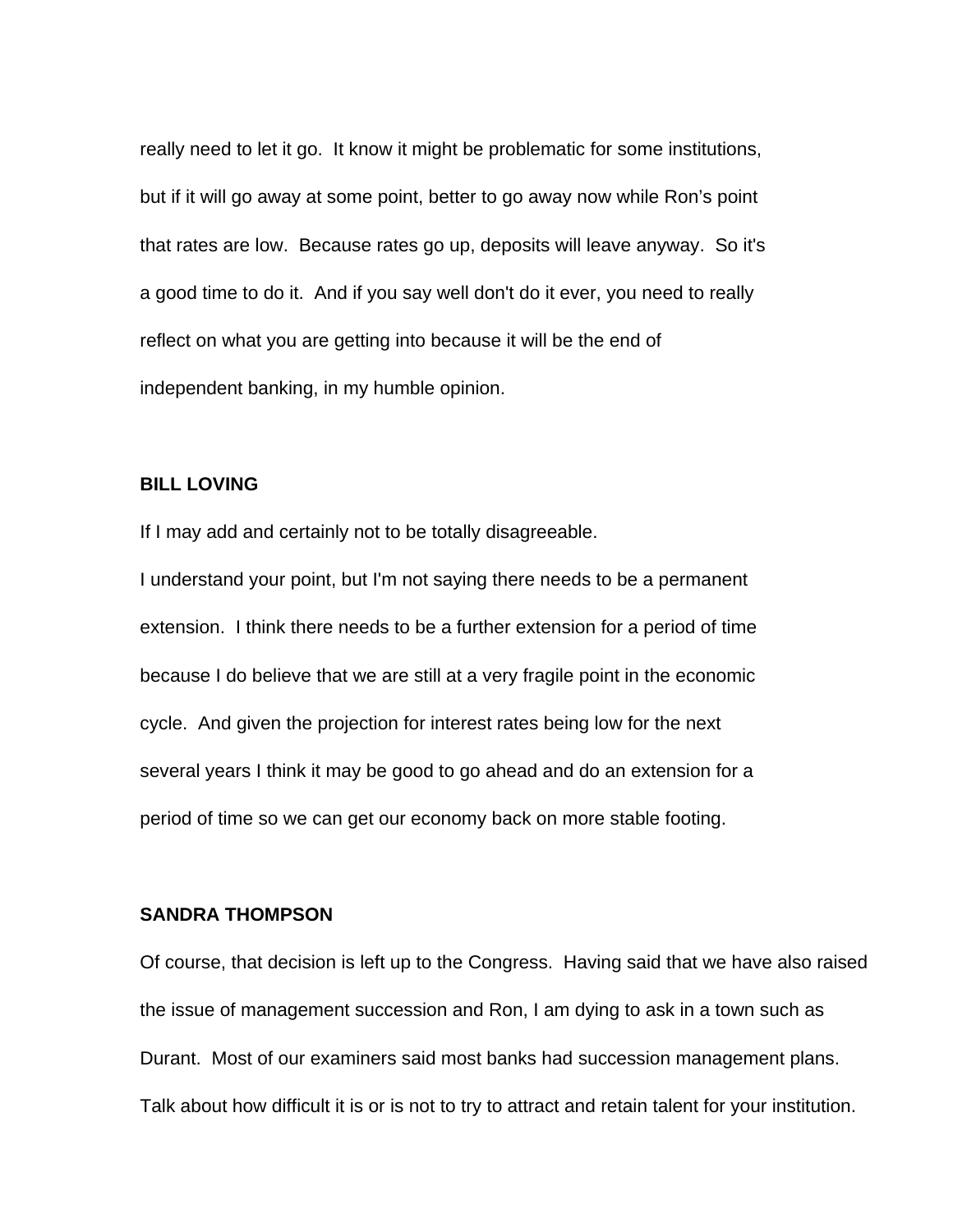#### **RON HANSEN**

I feel it's very difficult to attract and retain talent in rural communities like we live in. We've raised a generation who is not as content to live in a town of 1,600 people. We are fortunate because we are located halfway between Davenport and Iowa City, so it's easy to make that transition, but we want our people to live in our community and they don't necessarily want to do that. We had a position open for an operations person three times over the last ten years and it took us over one year to fill that position each time. I knew you were going to bring this question up and so to help answer it I would like to—as I knew I was going to be on this panel—I sent out an email to members of the peer group I belong to and asked them what they would like to have us talk about today. I will just quote and it's lengthy: One element that I believe also poses a huge threat to the future of community banking is the ability to attract and/or retain quality human resources and intellectual capital with which you can run a quality bank. The growing complexities of the industry dictate that the intellectual capital of the bank has to advance at a pace to stay ahead of industry demands. It's a real challenge, but not impossible, to find that type of talent. However, my far greater concern is the impact of the precipitous onslaught of regulation is having on the existing talent pool within the bank. Over the past 30 days I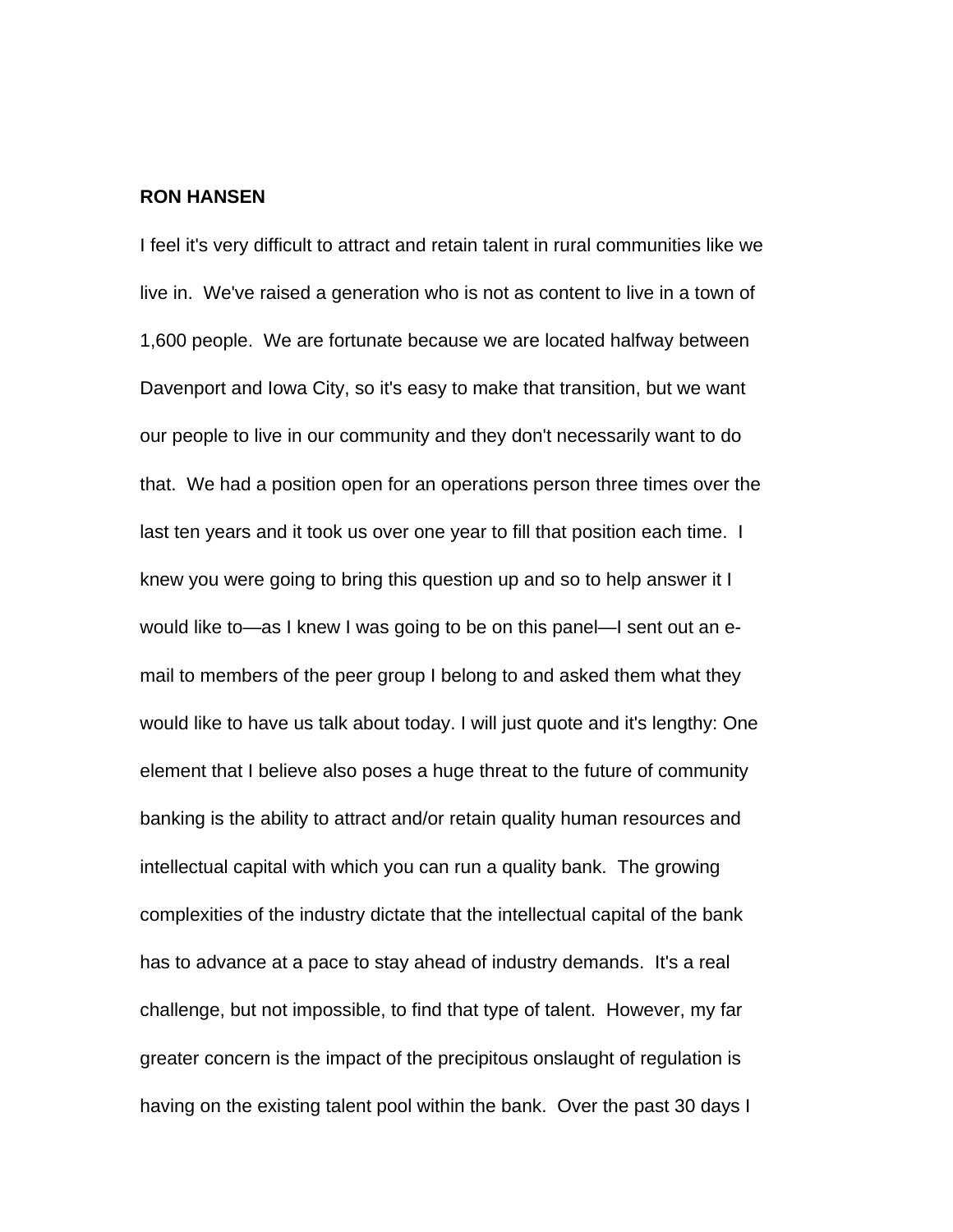have completed an annual review with my officer staff at the bank. One question I routinely ask is are you still enjoying the work and what you do from day to day. It is a sad day when over 50 percent of your management staff honestly answers: even though I still love serving the customer, I will exit the industry for another opportunity should it present itself. When pressed to answer why, every single time the answer comes down to the fact that the regulatory environment and pressure to comply with it is slowly suffocating, sucking the life and joy out of their work. They honestly don't know how much longer they can keep it up.

### **SANDRA THOMPSON**

Thank you. I respect their right to feel that way. Bill, do you have a different perspective?

## **BILL LOVING**

It might be a good question to add to our evaluation process. It is a challenge. Fortunately for us we have not had a severe problem, but I could see it mounting in the future. Like Ron has indicated, young adults today do not prefer to come back. The lifestyle is not the same as what they would find in college, which they were used to. It is hard to attract the talent. One thing that we have done, and I'm sure many have done as well, is use summer internships and other programs where we can have students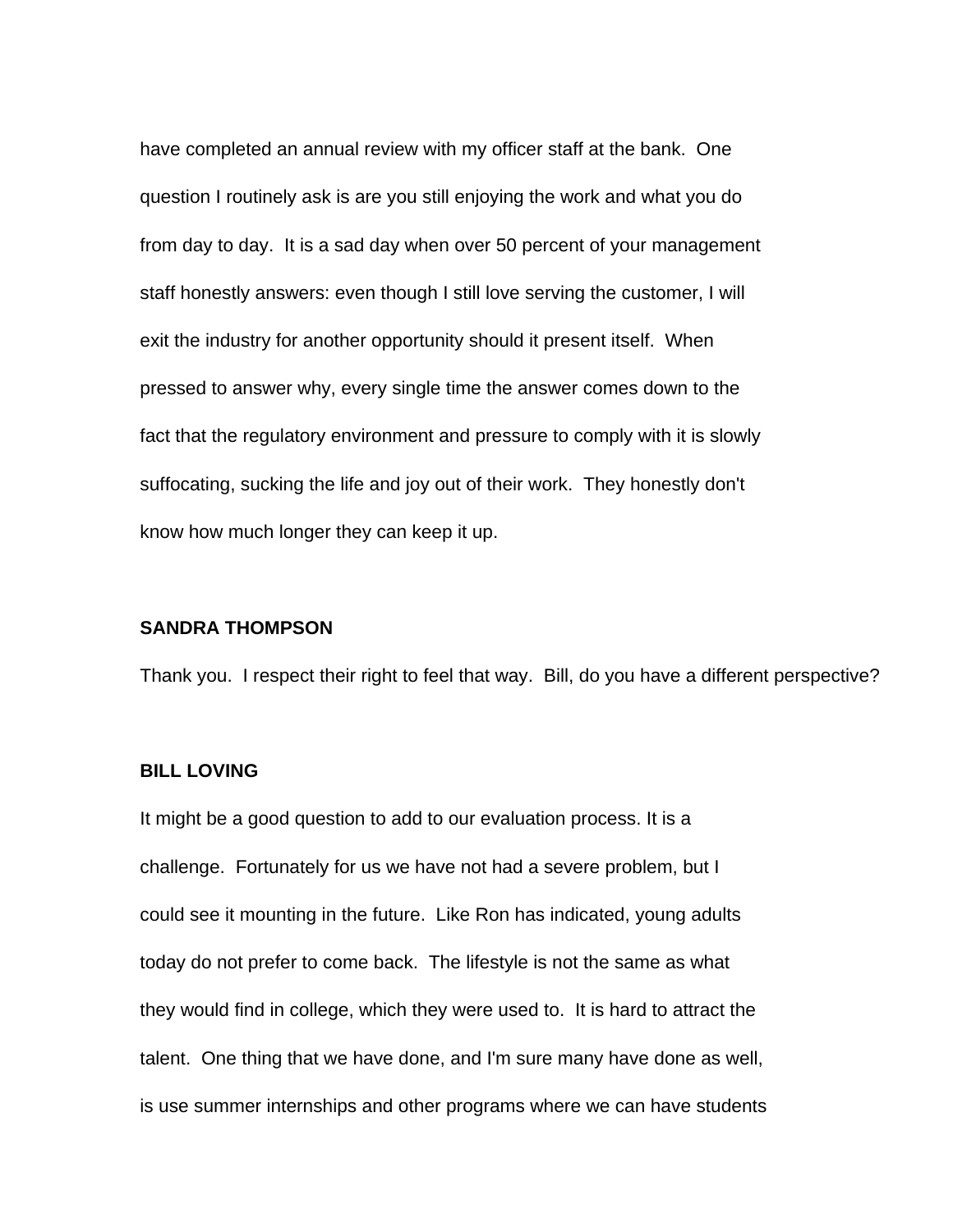for December work for us and it gives them an opportunity to learn about the industry as well as gives us an opportunity to learn about them. From that, we have been able to select and retain quality individuals for key positions and determine if they want to live there. We can train them and engage them into our industry and oftentimes it's easier to build a culture than change a culture. So that is one thing we have done to at least try to combat that problem.

# **SANDRA THOMPSON**

We talked a little bit about regulatory challenges and I think my colleague from the Federal Reserve in the previous panel talked about our attempt to communicate significant changes. We have financial institution letters. We are communicating an expectation or rule we that we say does not apply to institutions under a billion dollars. But we also have banker conference calls on issues that are of importance to many bankers, and we also have our *Supervisory Insights* journal. Are there other ways that we could communicate better as regulators to the bankers on issues that are of importance to them? Are there ways we could use technology or are there other thoughts that you have in this manner in terms of increasing the quality and level of communication on significant policy issues?

## **DOROTHY SAVARESE**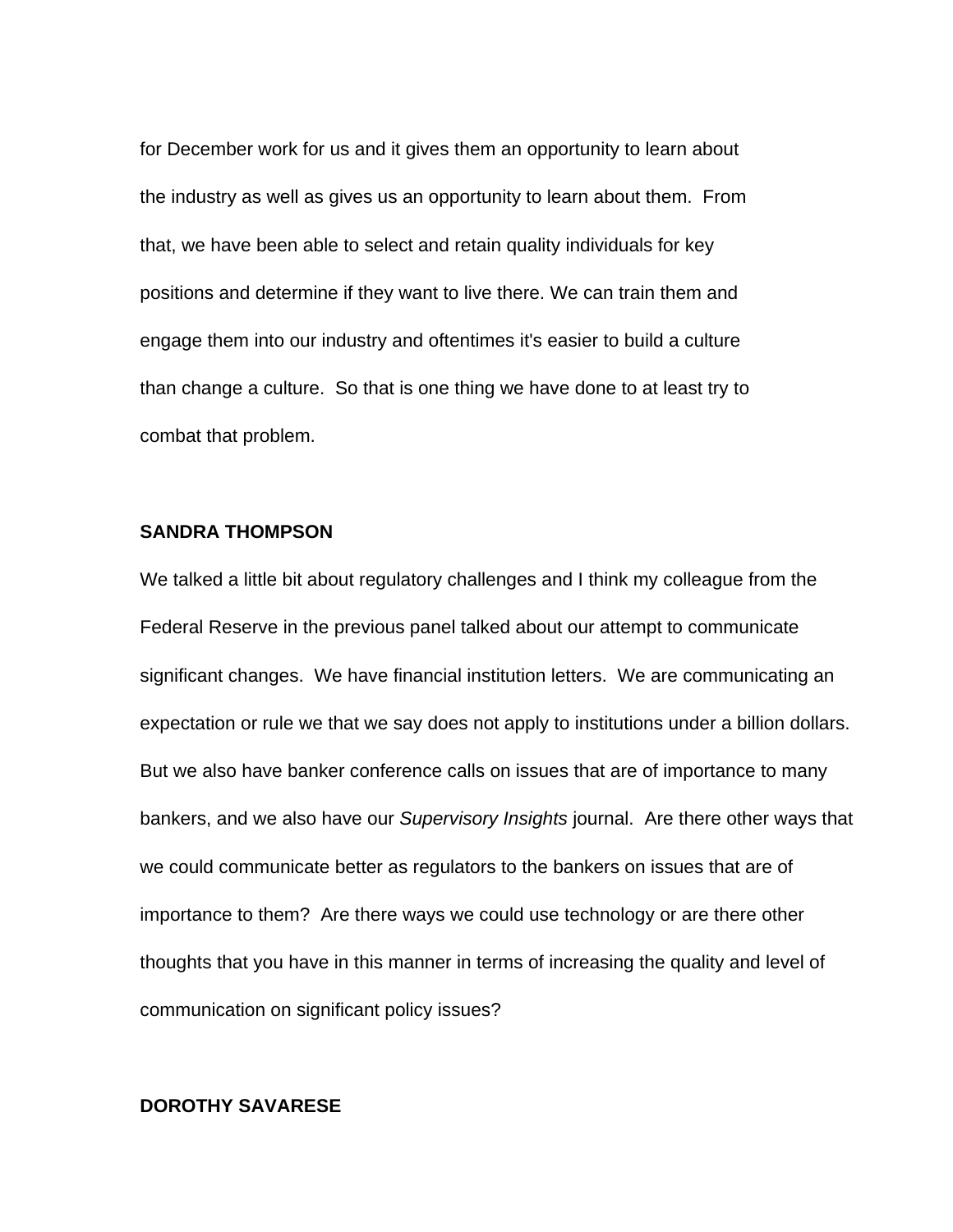One of the things I know that everyone on this panel is involved in the different trade associations and there has been proactive work being done at the association level to aggregate information about emerging examination issues and share them. One of the things we've always hoped for is a little more formal engagement in the surfacing of the exam issues in real-time and promulgating those as quickly as possible and, Director Thompson, I'm not saying something you haven't heard before, which is sometimes there is a feeling that there's an "issue du jour" that arises and flies across the country and bankers sometimes become surprised that something that did not seem to be an issue on a prior exam suddenly becomes an area of focus. So again if there is a way of quickly using modern tools of social media and electronic communication—I know you work very, very hard with folks in the regional and districts to have to get the word out—to help people understand what those emerging issues are so they can be proactive about addressing them. And of course there is floodplain, Reg B, and the gas station debit card challenge that is flying across the country right now. I know that through regulation you unearth these issues, but once again, as a partnership, it would be very helpful if those would come out more quickly.

## **SANDRA THOMPSON**

Emerging issues, communicate them more freely. OK. I have a question from the audience. It says what areas of the exam process provide the most value and in all fairness, it says the least as well.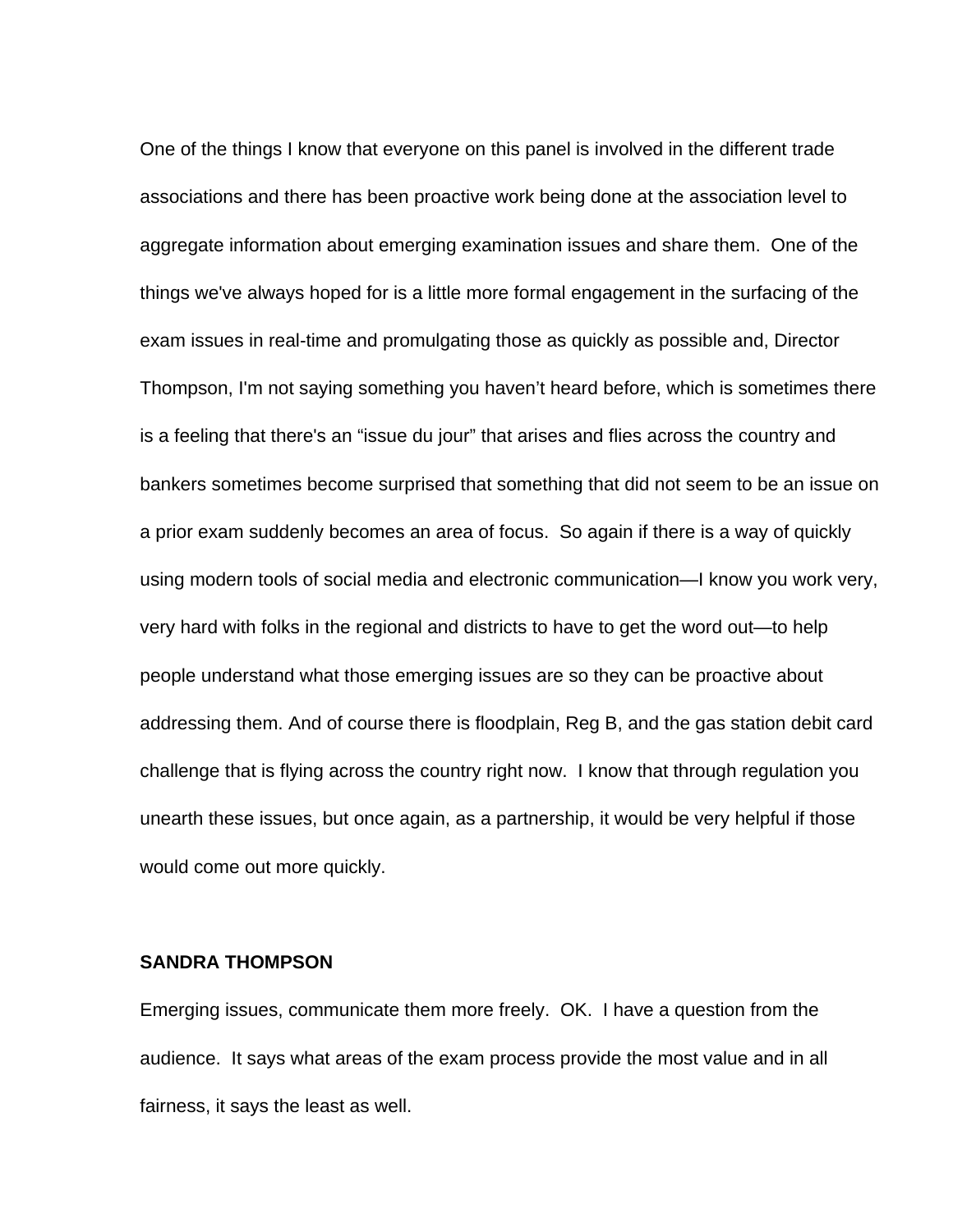So, Ron, please.

#### **RON HANSEN**

Well, I've been around long enough that I think we've lost our focus on safety and soundness and put more effort on consumer protection. I know Mr. Gruenberg is a consumer protection advocate and I don't mean that in a negative way. I know it's something that he's very interested in, but I also think he's obviously interested in what community banks are doing because he's having this conference today. I just think that the most beneficial part to me is the overall interaction with the examiners when they are there. We've always had a good relationship with our examiners. I guess I would say over the past ten or so years I've seen more of a shift from a gotcha-type mentality from compliance examiners to a "give us a call if you are working on a new product and we will help you talk through that and try to help solve the problem before it becomes a problem." So I think that's one of the big changes I've seen from the exam standpoint in recent years.

## **KELLY KING**

I will just say over the years we have always had really good relationships with our examiners, whether it's the Fed or FDIC. We view the examination process and the whole relationship as a relationship. And so we spend a lot of time with our examination team trying to help them understand what's going on in our company. I meet with our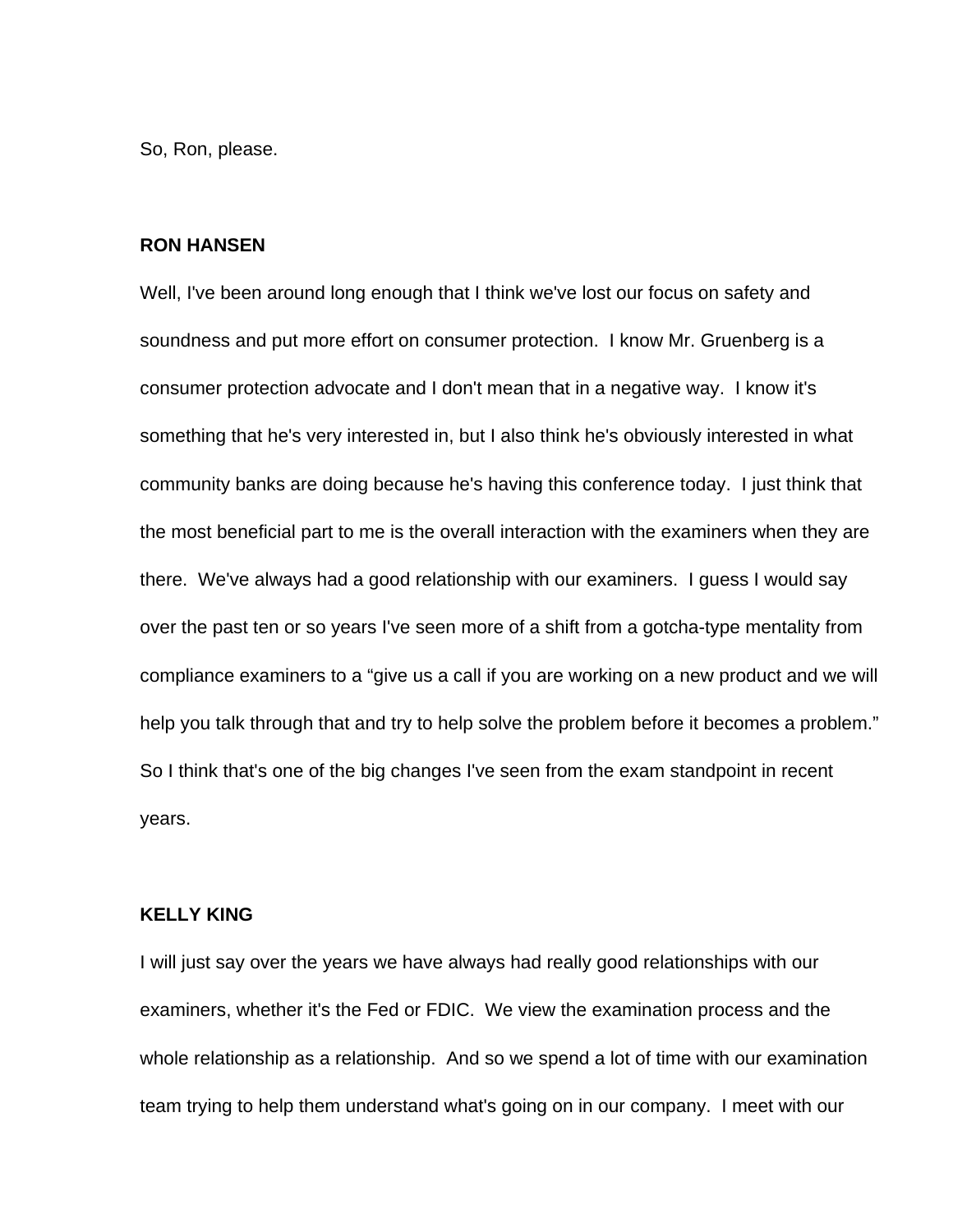entire examination team once a quarter before the information is public. They know exactly what's going on. They know our merger plans and all of our strategic planning going forward. We asked them in return to give us a heads-up on things they think are coming. And we don't have any problem with knowing what is at stake. We do have a problem sometimes with what's expected.

### **BILL LOVING**

Director, I would agree. We have always looked at it as a partnership and had a good relationship with the examination teams at the FDIC in the state of West Virginia. They provide a great resource. We try to provide them with information when they come in as quickly as we can so they can get their job done and we can get our job done. And as some people say: so they can leave. But we want to provide the information as timely and accurately as possible because it is a partnership and we want to know if there is an issue. Truly we want to know if we are doing something wrong, and if there is a problem lurking out there that we need to be aware of. So I agree with Dorothy if we could have some additional information on what is coming, what you are seeing in the industry or a particular area because, yes, it does move across and around the country from time to time. So if we could have information on what is coming and what we could look out for now. And I agree Ron with you, I think we have moved away into consumer protection. Again through no fault of the examination team; they were only doing what has been told, but we had a compliance examination and because the word was not posted and cleared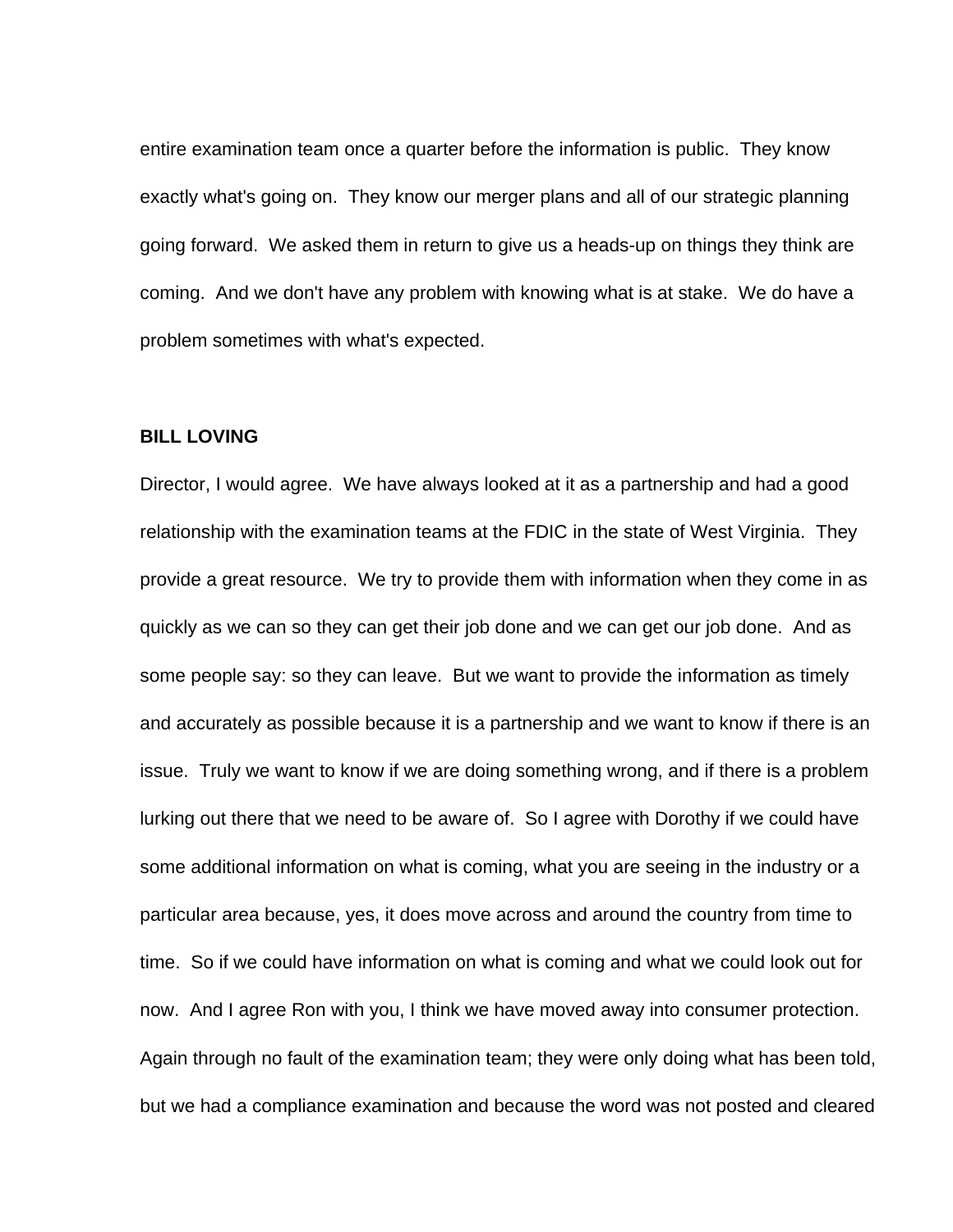in the advertisement, we were cited for a violation. We had posted—the transaction was posted within the statement cycle. It did not say posted and cleared within the statement cycle, and so we were cited. So I think we have moved away from some of the important things of safety and soundness to a degree in focusing in that area.

## **DOROTHY SAVARESE**

We all have to say something right.

## **SANDRA THOMPSON**

You don't have to.

## **DOROTHY SAVARESE**

That's why we are here. As you or may not know, I always invite the exam team to my board meetings even if you are not allowed to discuss your findings. We've had a wonderful relationship with them, but I still ask them to come and they are always so gracious and they make the time because I say to my board this is free consulting. They give us insights into "gee, you are growing in this area and that area, and we know from your peers here is something to think about." So I sleep at night because they are an extra pair of eyes for me. As chairman of the board, I sleep at night because they are an extra pair of ears for me as CEO. So it has always been a very, very positive and engaged relationship. We have so benefited that we probably take more time than they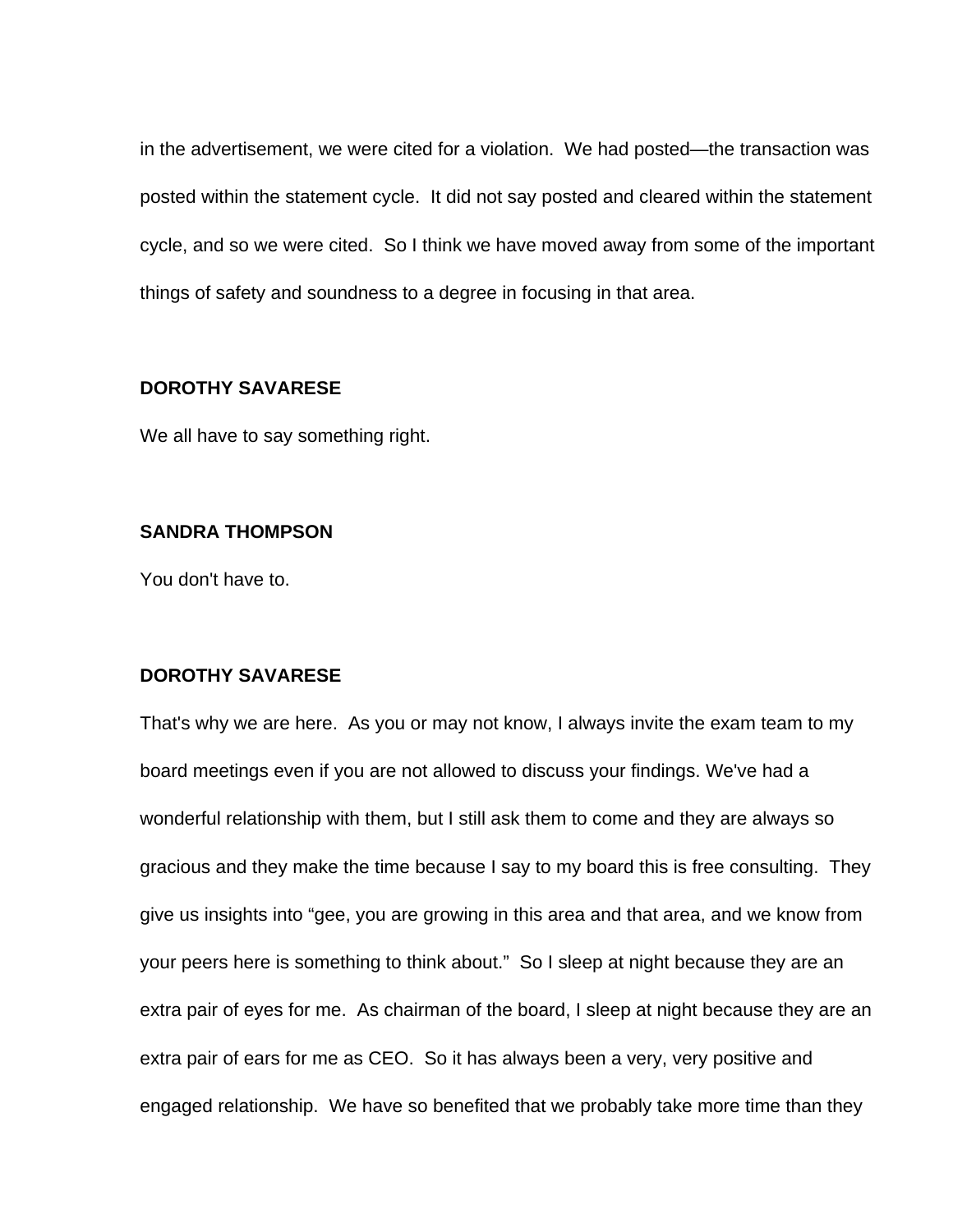want us to take only because we enjoy it so much. The only thing going back to the illuminated manuscripts is again I won't ever be able to repeat exactly what Kelly said about the idea of aggregating and analyzing information and then drawing appropriate correlations and causality about them. But one of the things that I think we have to be careful about doing is after World War II, a lot of walls were built. Planes were invented. So they were fighting the next war with the last—actually one of my succession management trainees is in the audience and she gave me that analogy—but it's so true, which is we have to make sure we have not overreacted or moved the pendulum in a way. The second thing is, digging into the data is so critical and the previous panel was so good. I think we have to be very careful about drawing false conclusions about causality from correlation. Someone could have, for example, brokered deposits and Federal Home Loan Bank borrowings but have a stable business model and a stable environment and a stable risk profile. Let's not take that too far. But the only thing we would continue to encourage—I am speaking from someone who has seen the effort you've undertaken on the exam side to improve it— please continue to use the risk scoping, the tiering that you have done to minimize the implications for banks. It's a huge time sink. I don't even want to put a cost to how much it takes us to put this together and I review every single bit of data that is submitted because one time someone made a mistake and I said something to Director Curry and he pointed out it was a mistake so from there on in—but it's a significant amount of data and a lot of work. The more you can do to improve the exam cycle the better for all of us.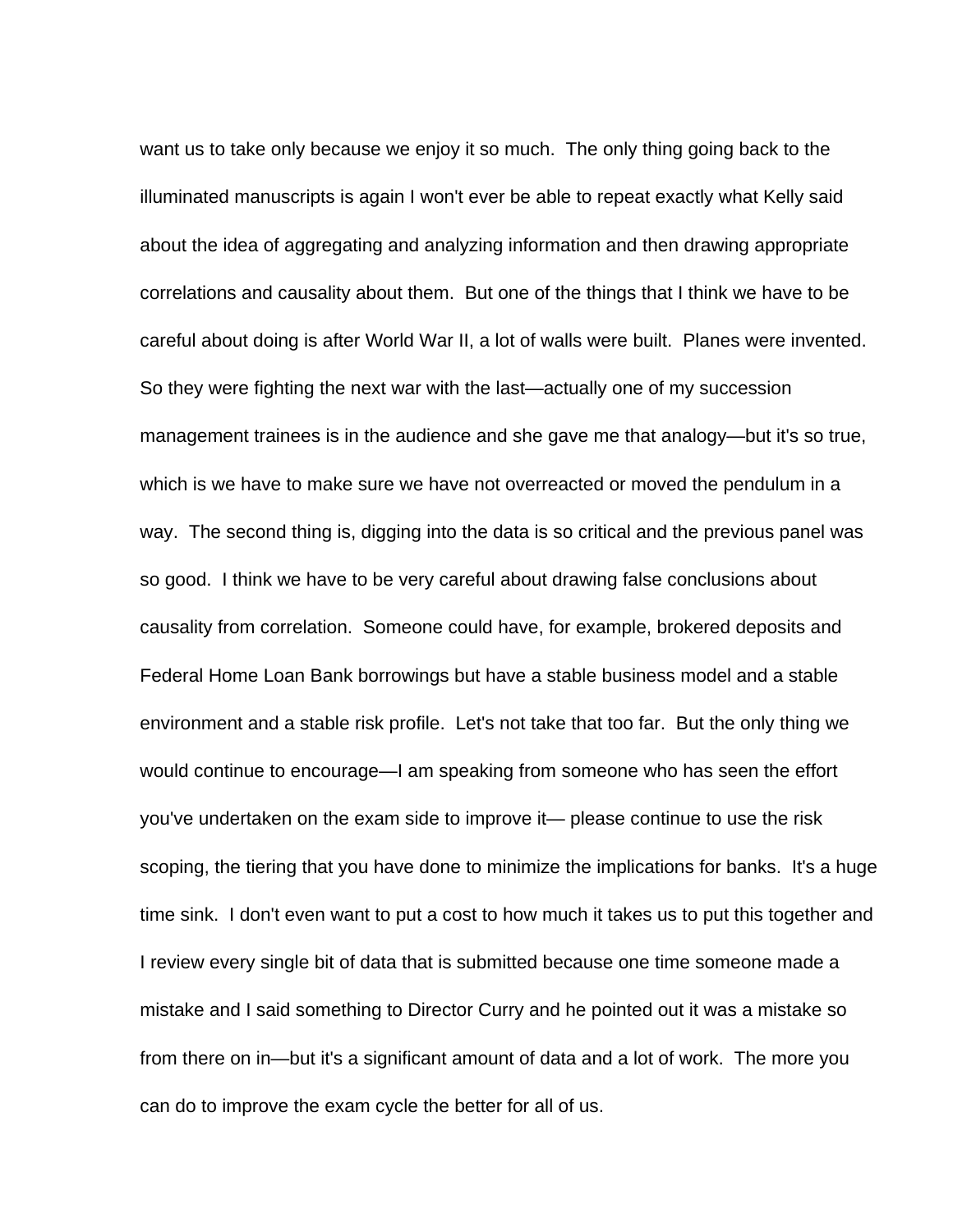### **RON HANSEN**

Dorothy, I would say it's consulting, it's not necessarily free consulting.

If I can just expand on that a little bit. I think that a lot of the problem is still the legislative process, and not the regulatory process. The Financial Institutions Examination Fairness and Reform Act was introduced in November. As a community banker in rural Iowa, my first reaction to this was this legislation should not be necessary. It's something the regulators should be doing without having it legislated to them. Our last exam was in May. FDIC exam was in May. And when the examiner in charge came back to meet with our board two and a half weeks later, he had the completed exam report with him. I thought that was pretty impressive. So what are all these comments about we don't get our exam reports on a timely basis. I talked to the president and CEO of an Iowa bank before I came out. They had their compliance exam that ended at the end of October. They still do not have a final report. They are a \$1.5 billion bank with about 25 offices. They don't have any indication when they might receive their final report. They had a fair lending violation, which is limited to one location. They acknowledged that violation and sent out 400 letters to correct it. The local exam team was complimentary on both their compliance staff and the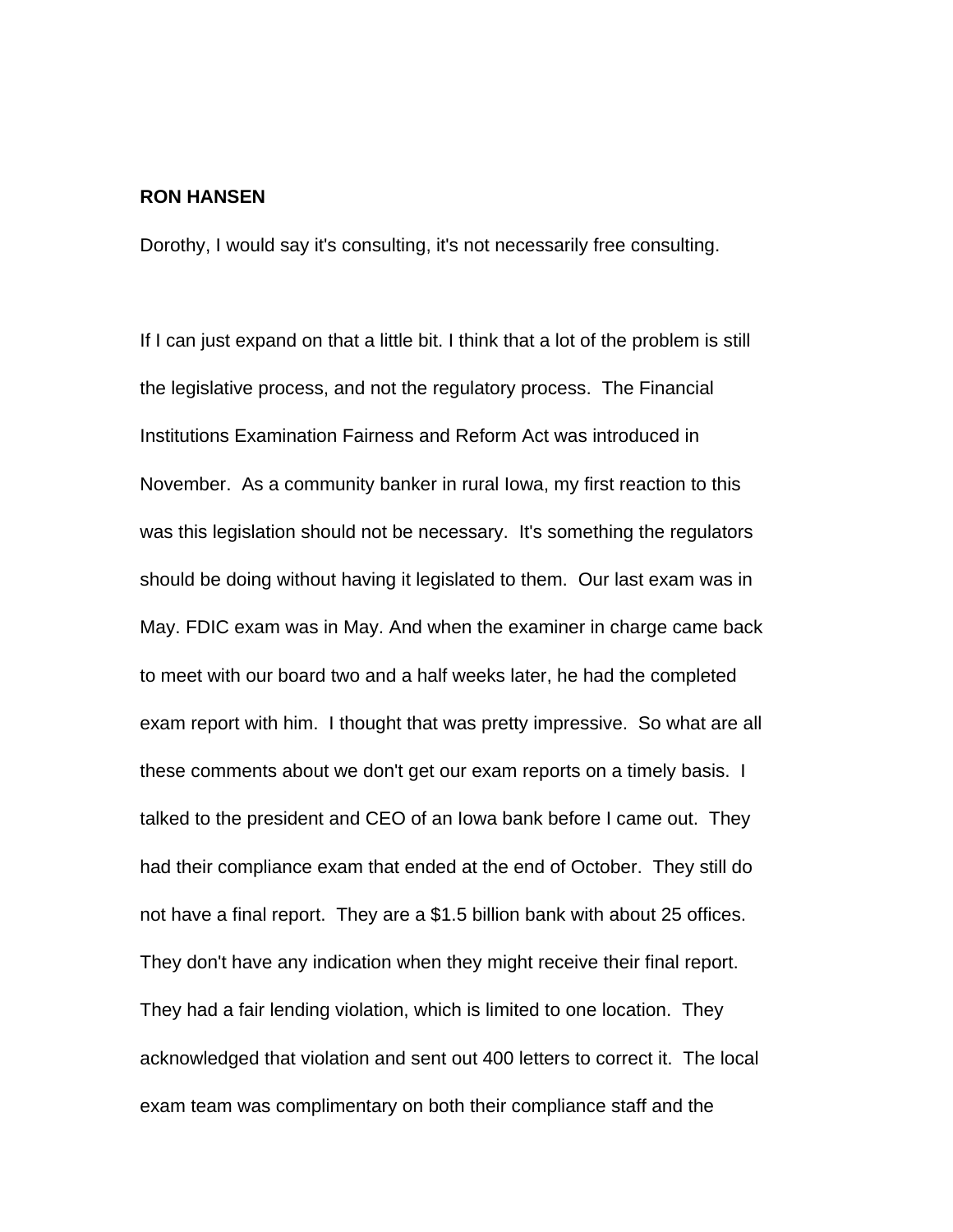compliance program that the bank had, but he tells me their head of operations and their compliance officer are not sleeping very well these days because of the uncertainty surrounding what might happen as a result of those fair lending violations, even though it was something that was acted on and they made some minor refunds and it was no big deal. They thought they moved on, but here they are they still don't have that. Compliance is so difficult today that if we can't get reports back on a timely basis, then I think we have a problem.

#### **SANDRA THOMPSON**

You raise a good point. We do work on report turnaround and communication with the bank whenever there is an issue or not, so I will take those comments and place them with the senior staff at the FDIC so we can move forward. I did have a question from the audience for Mr. King. It says: Mr. King mentioned banks need to diversify their assets. In reality how do community banks diversify? Can they afford to have expertise in several areas?

## **KELLY KING**

That's a really good question because it's more challenging for a smaller bank than it would be for a larger institution. But I think there are clearly ways to do it. And I think the key is to set a clear-cut strategic direction. One of the things that happens to companies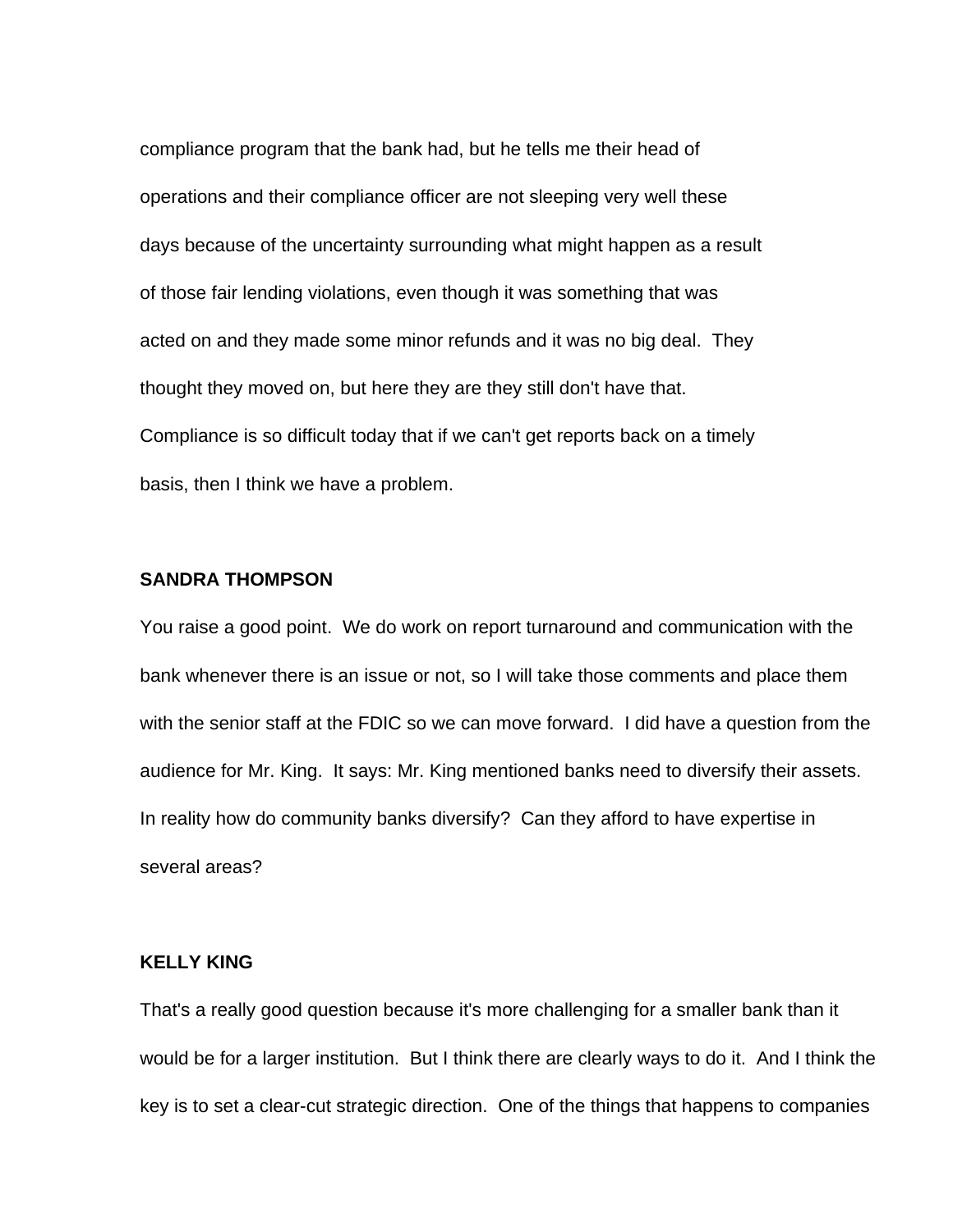of all sizes is we end up where we are not necessarily because we intended to get there, but because we didn't focus on where we wanted to go. So my best advice is to set some very clear strategic directions and percentages of diversification based on what's available in your market. Our territory covers 12 states in rural and urban areas and it's a pretty good representation of America, I'm not aware of any market that we have that does not offer reasonable diversification opportunities. So you know if it's in an urban area we may have more C&I, we may have more health care, technological software companies. And if it's a rural area we have agriculture, we have real estate lending, we have wealth management for the owners. There are plenty of ways to diversify. It's really more a matter of setting out the clear-cut direction and then developing the strategic initiatives to get it done and being relentless about it. I myself had that challenge when I came two or three years ago while we were doing relatively well. We were one of only three large regional banks in the country that did not lose any money through the whole cycle, but as I stepped into my role, I recognized that we still had too much of a concentration in real estate because we had just drifted to what the market gave us. And we set out a five-year diversification plan that required some investment and mostly a lot of leadership time to make that happen. So I just think the CEO has to say this is what we are going to do and your job is to help figure it out. And then I learned something during this crisis that's a neat thing to say to your people when you know they will say it's hard to do this. I say I know this will be extraordinarily hard, but I believe you are smart enough to figure out how to do this.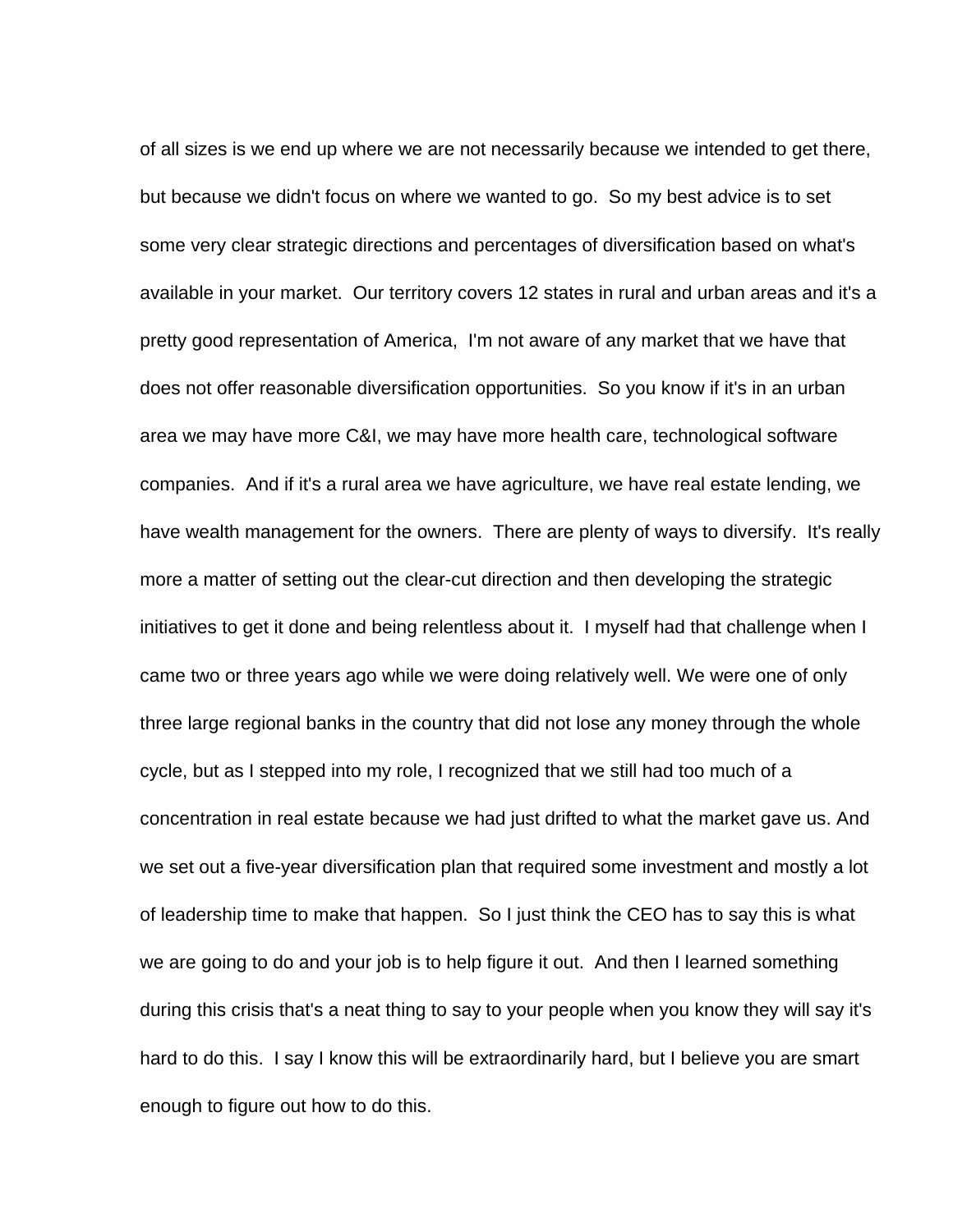#### **SANDRA THOMPSON**

How do you manage resources, specifically training for loan underwriters and credit administration? This question is being asked because small community banks have expressed this issue in that training provided to employees of large banks is significantly different than training in small community banks.

## **DOROTHY SAVARESE**

We mentioned before: with the trade associations. We are lucky enough with Massachusetts Bankers Association that we do conduct a commercial lending series for community banks because we do know they can't afford to do that themselves, but that is critical. Somebody talked about the opacity of information, that you have to balance the training with the ability to follow around local lenders to understand the intricacies of local lending. No formal training will ever replace that.

## **WILLIAM LOVING**

I would agree. I think a lot of resources are available to trade groups and other graduate schools and banking organizations. West Virginia has a school that starts student off in the right direction. You could send someone to commercial lending school and they have two or three years and then they come back to our marketplace and they may or may not have an opportunity to look at the types of transactions they studied. So I think we have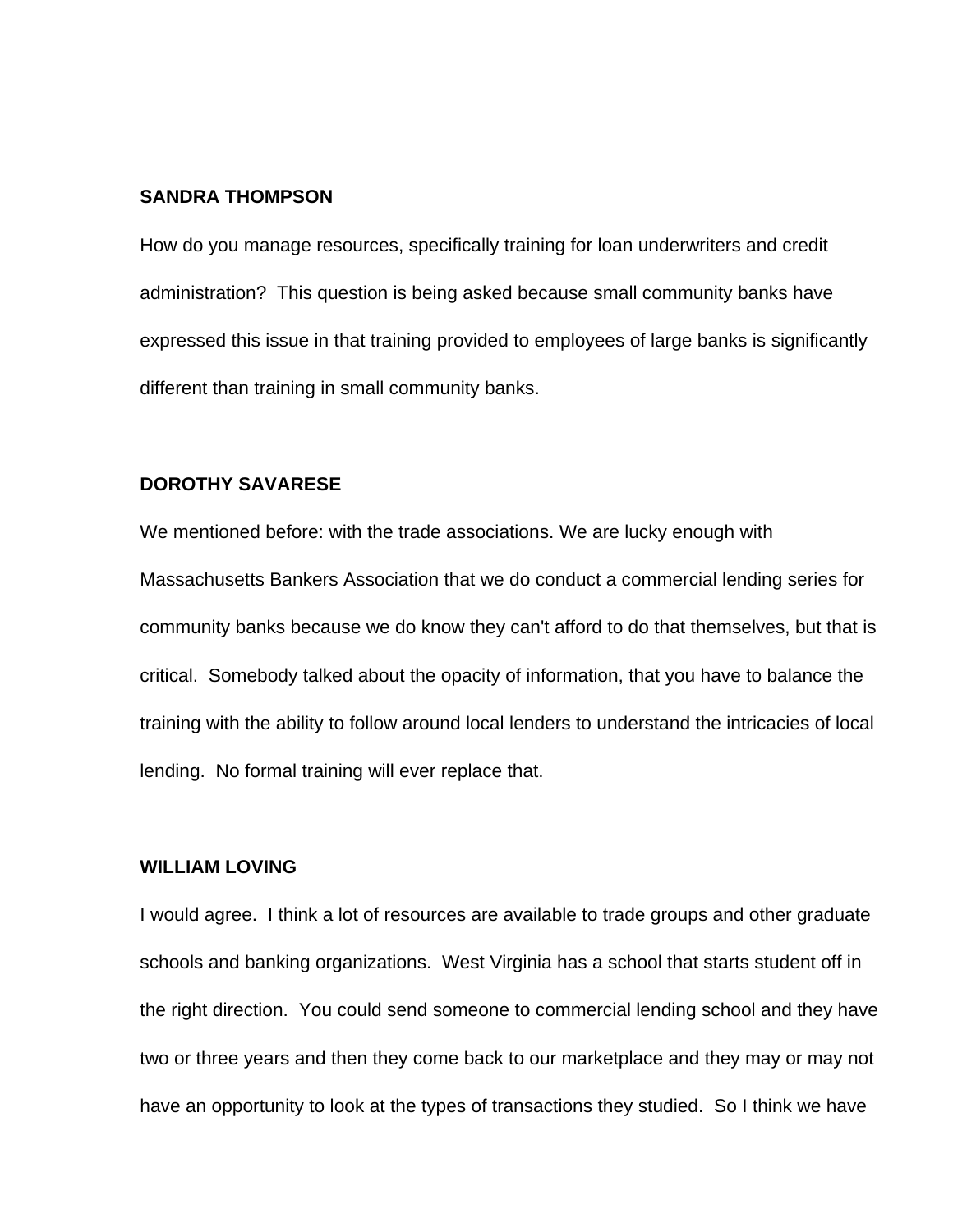to tailor the education with the market and then you have to tailor the education with the experience and put them with someone that could mentor them and help them through the process.

## **KELLY KING**

We can have our own training because we are large enough. But speaking of the small community banks, I would encourage regulators to think about ways that you can deliver. All of this is fundamentally standard because the regulations are standard and with teleconferencing and other forms of electronic interface, it would seem to me you could come up with a clean straightforward educational process and make it available to everybody, which would be even more efficient than 50 trade associations trying to do it.

### **SANDRA THOMPSON**

Excellent point. I will read a comment and then ask the question. This is to your point, Dorothy, toward the non-illuminated manuals. How can we simplify regulations so they don't read like *War and Peace*?

Answer that. How do you keep your staff and yourself motivated given the amount of changes that you are dealing with while at the same time being active participants in your community? I know all of you are very active in your respective communities. Ron?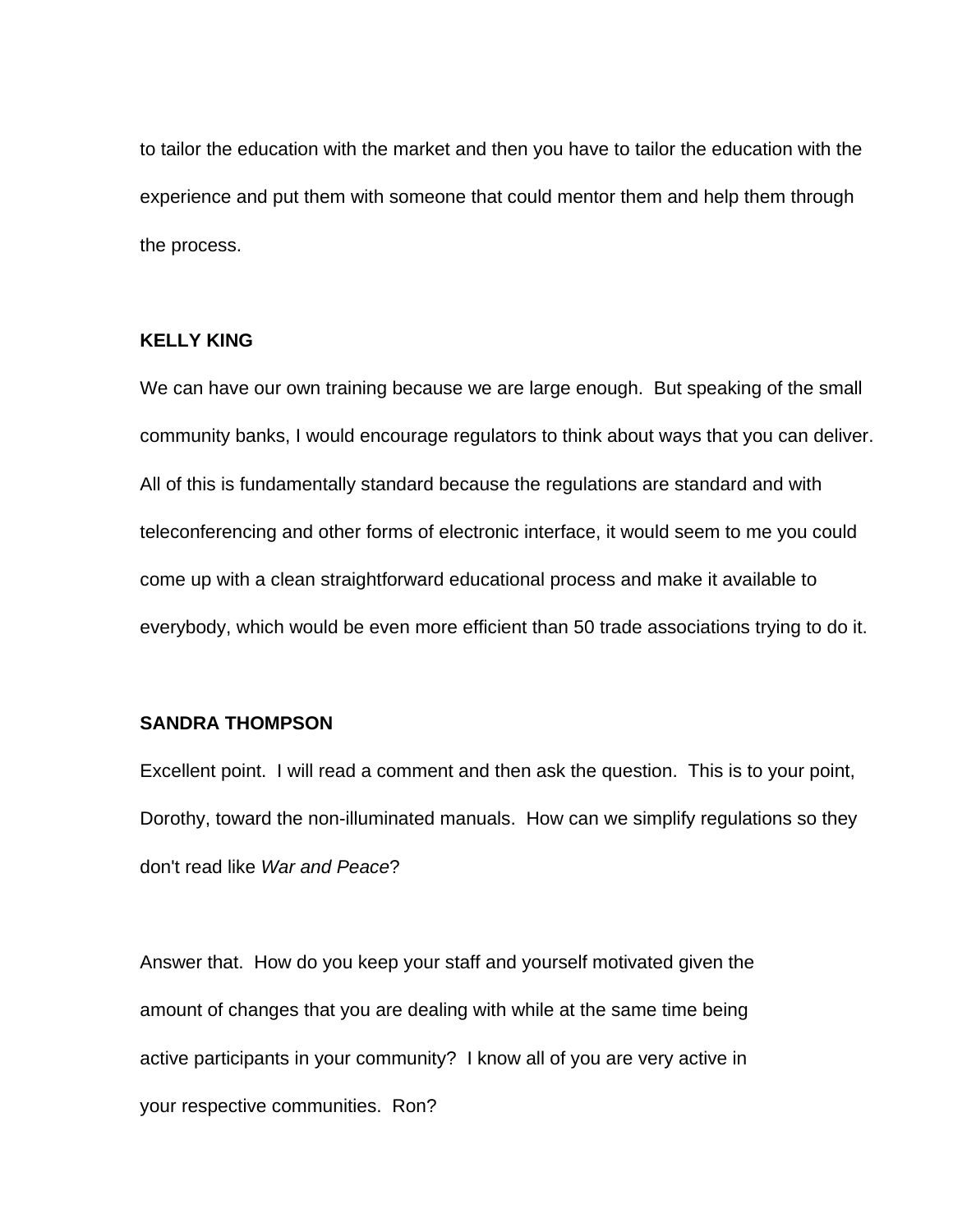## **RON HANSEN**

We have to rely on our trade associations. When I started my career, I worked for a bank in California and it was a formal management training program. So that dealt with that side of it. But we always had the home office to call if there was something that was outside of our normal scope that we could fall back on. I look in our state of Iowa anyhow, as the Iowa Bankers Association being our home office. We have a compliance staff. We have a human resource person we can fall back on if we need to, legal counsel we can discuss mortgage issues with and so on. So we would be lost without the trade associations.

## **KELLY KING**

I think this is one of our greatest challenges as leaders of our companies today of all sizes. Because the last several years have been really, really hard years and our people have had to work extraordinarily hard and long hours and at the same time they have been beaten up on every time about everybody in leadership and that we have been blamed for everything. So I find when I'm talking to bankers that it is very troubling to them, because they grew up doing really good work and wholesome work. But when the president of the United States and others keep saying you are the bad guys and you are fat cats and that applies to banks in general, it's very, very difficult for the morale of our people. So what we try to do is I spend an enormous amount of my time putting into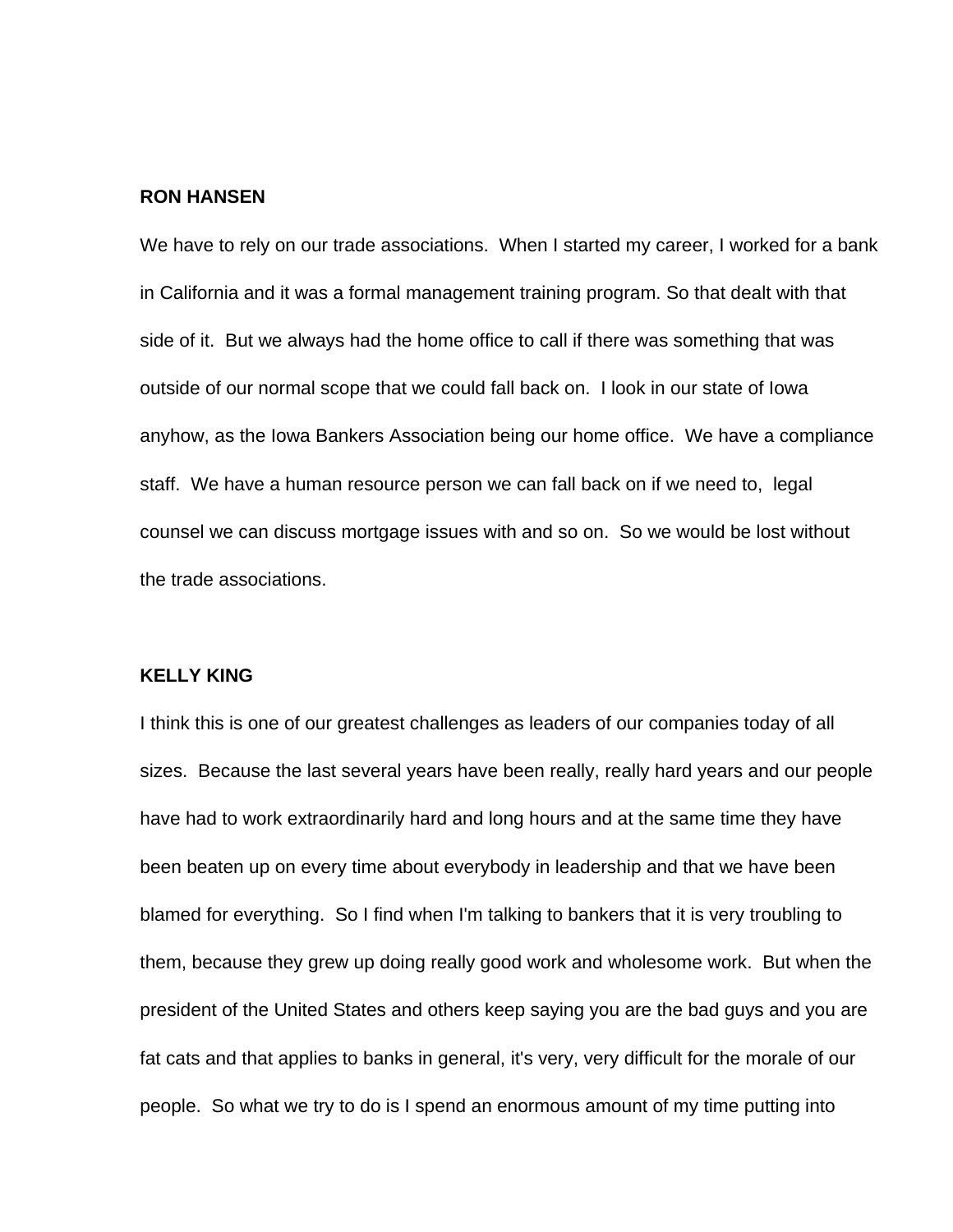perspective for our associates what's important and the truth about what happened versus what they may hear on TV and what they may read in the paper. What I try to do is to get our associates to really figure out how to gain a sense of happiness out of their work. We have ten core values at our company that we talk a lot about. We have for a long, long time. We talk about in terms of character, judgment, success and happiness. Of late I spend more time talking about how you get happy inside of your work, which is really about getting self-esteem and pride in doing something worthwhile, doing it well and feeling good about it for yourself. That's up to the CEO to connect the dots because if you are an operator, it is not necessarily obvious to you what your work does in terms of growing the economy and helping schools. And if I were you, I would advise you to do what I do, which is spend an enormous amount of time being with the troops, helping them understand how important their work is and hopefully help them feel richly and justly proud of what they are doing.

### **BILL LOVING**

I agree. We provide a benefit. We provide positive direction for our communities and we need to be proud of what we do every day regardless of what's in the media. Regardless of what is said about bankers as a whole. We need to be proud about it. So Kelly, I commend you on what you said. I was talking to a banker and he said my position is head coach. That's my position. I'm the head coach of the organization. There's a lot to be said about that because you have to rally the troops and make sure they understand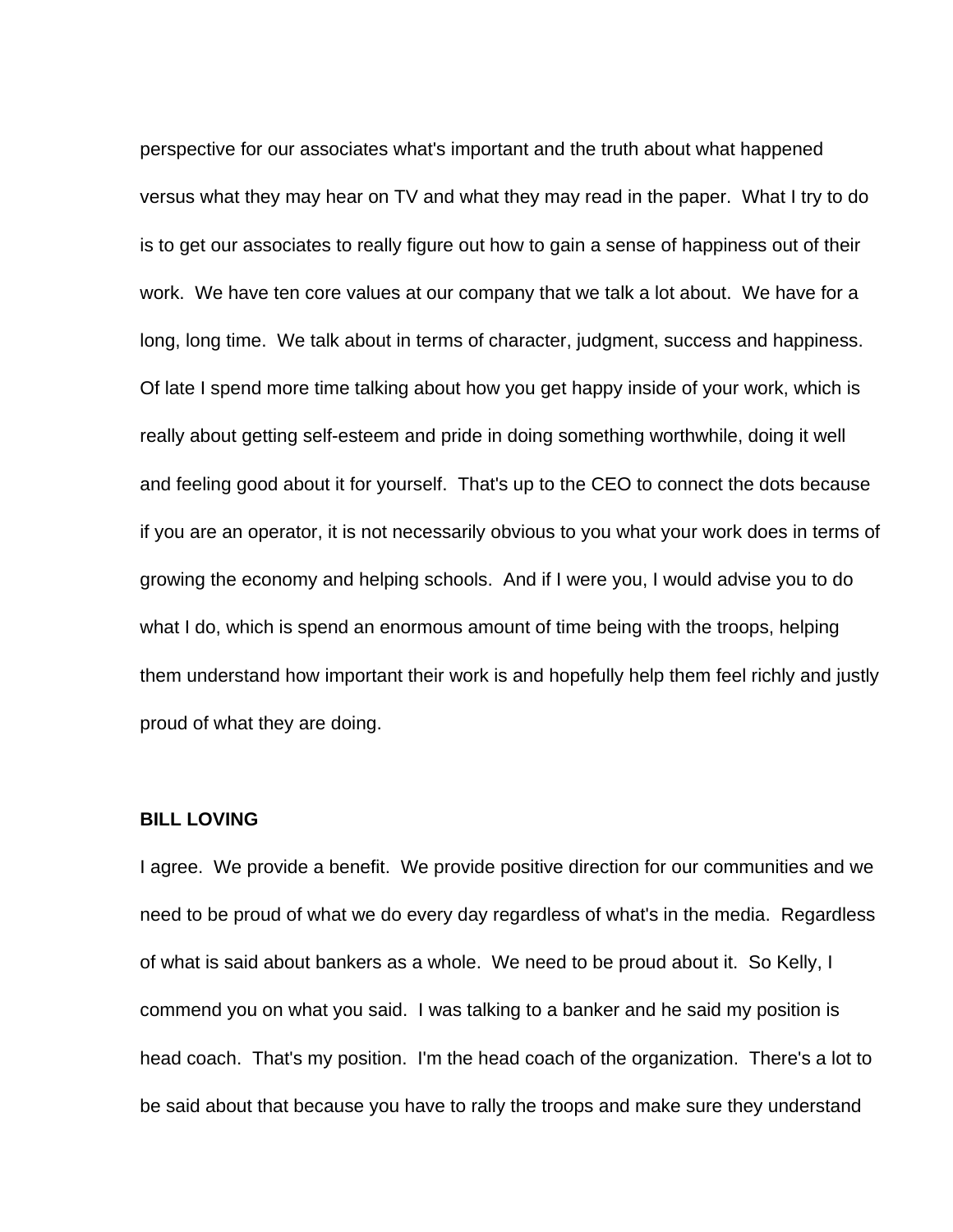the end result. We have recently had some of our tellers go to the operations area and work for a day or two in the operations area. We wanted them to understand what happens through the process and how they can help, they can contribute to not only their customer, but they can contribute to their internal customer and create some camaraderie between the two. And understand the process. So connecting the dots is very, very important in making sure people understand they are appreciated. Oftentimes it's very easy to be negative and we just need to remember and it's obviously something that we all know, but sometimes we are not always proactive to say thank you and great job and we need to do that more.

## **DOROTHY SAVARESE**

This is so hard these days because, as you said, these are wonderful comments. It used to be good that you felt good as a banker and now the attorneys always come up and say thank you because finally they say you are the low man on the totem pole. My apologies to all the attorneys in the room. My residential mortgage guy is one of the most heartfelt and passionate people about what we do and we do a lot of affordable housing loans and we do a lot of writing loans and trying to continually adapt our processes to provide an exquisitely good customer service experience at the same time keeping up with all the changes and regulations. I have said it is like changing the wheels on a car driving down the highway. It's really so stressful for all of our people and we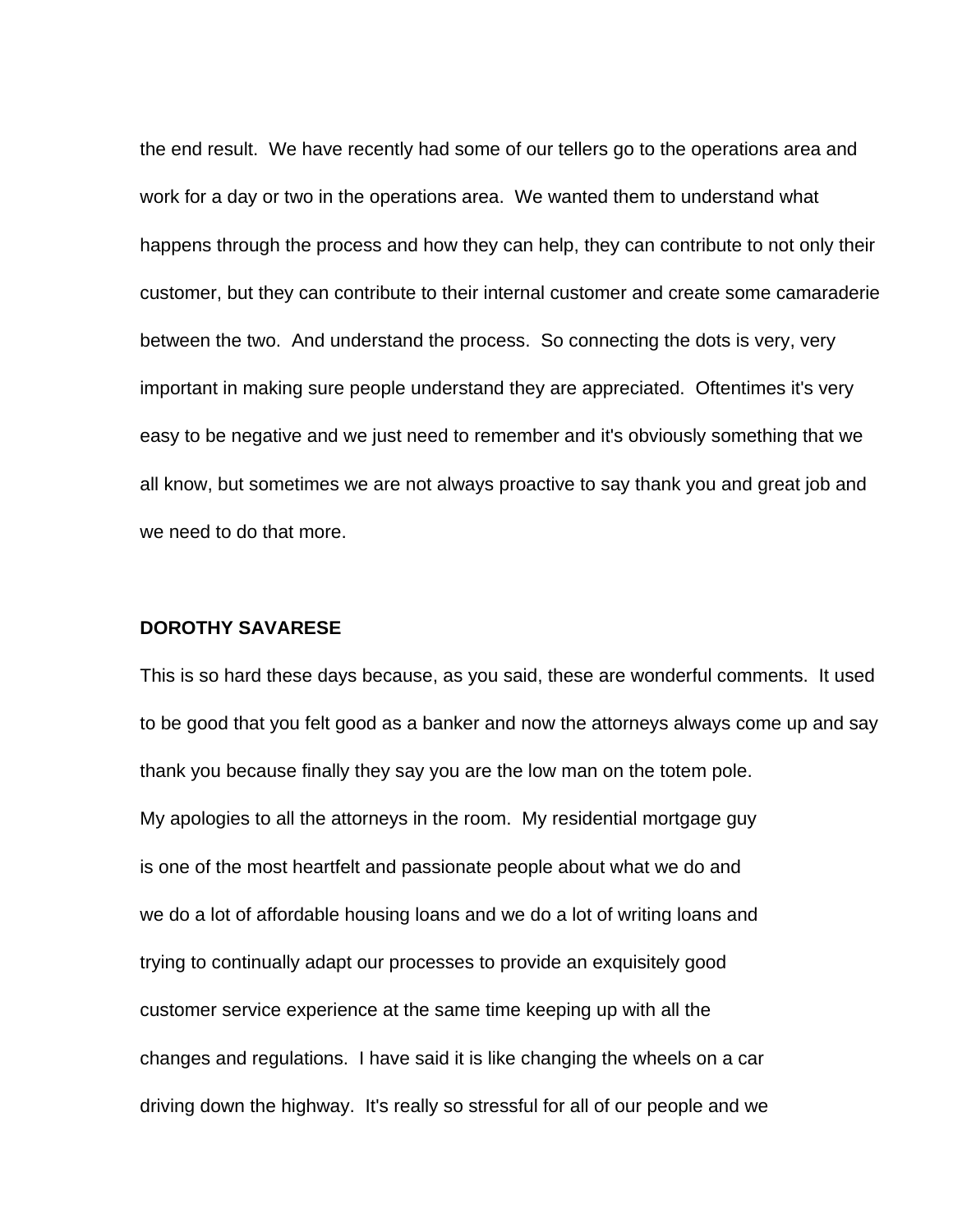are working through that right now. He for himself keeps the letters of appreciation from the customers that he gets; that keep him going. One of the things we try to do for all of our employees is—the whole issue of communication is so critical—we constantly let them know things that we are doing in the community through a variety of means and we let them know we are doing this for the customer. We actually have expanded our teller appreciation day to employee appreciation week, and that is happening next month and we have a variety of things, including taking a picture of every employee and we are giving that picture to them. I know that this sounds hokey, but the whole theme is everyone counts. That they are all part of it. I feel privileged to work at a 156-year-old bank and we have a wonderful reputation. Before I got there for our people one of the nice things is and this happens consistently—they go into the community and say where do you work. They say Cape Cod Five and the person always says Cape Cod Five, that's my bank. That's what really makes it worthwhile.

#### **SANDRA THOMPSON**

All right. Here is a question. Are we dancing around the central issue of compliance burden? Community banks say it is strangling them and regulators say they are sympathetic. But what specifically can—should be—done about it? Bankers first.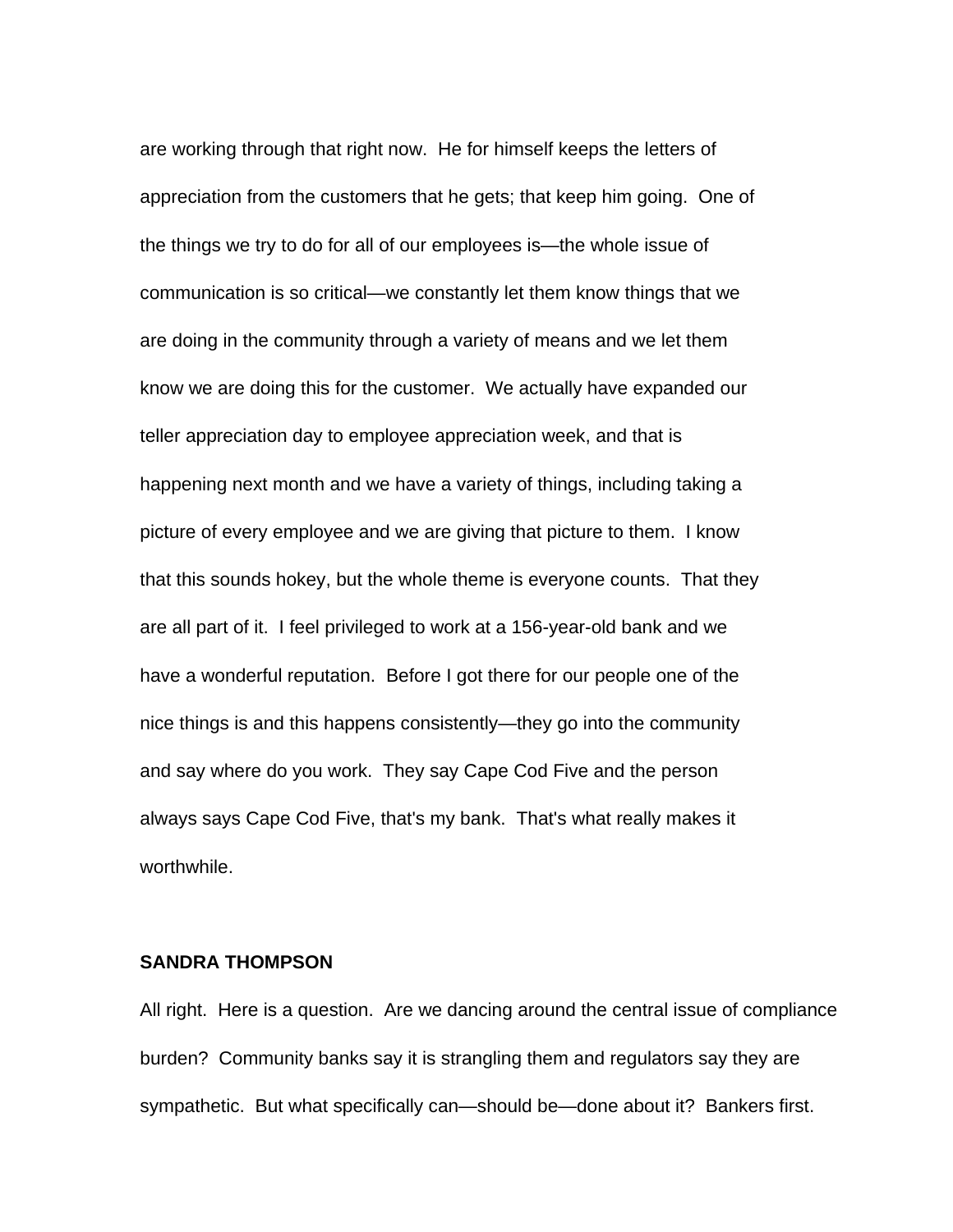### **KELLY KING**

Well, we are all strangling and we are close to death. I personally think that good regulation is good. I agree with the point made earlier that we have drifted way too far away from safety and soundness to too much focus on consumer protection, not because bankers—it's ironic somehow some people want to think bankers don't care about consumer protection. That's completely irrational because obviously we want our clients to do well. It would be stupid for us not to want our clients to do well because they pay our checks. So we obviously want to do good consumer protection and I think generally we do. I think there are some parts of the nonbanking sector that does not do a good job and they need some support. But we do have a risk today that when we created the CFPB and I hope Mr. [CFPB Director Richard] Cordray is not in the room, but I did have dinner with a group with him recently, so he knows where I stand on it. It is potentially an extraordinarily damaging part of our industry. First of all, it's extraordinarily dangerous to separate focus on compliance from safety and soundness. I think the prudential regulators have done a fine job over the years in balancing that. And I don't think compliance is the problem with the banks. I think it was the nonbanks. So I think we charted a course that, with this CFPB, potentially it was so distorted on consumer protections that it does a lot of damage to the proper institutions and actually makes the consumer protection less real, because by the time you take the 350 rules of the Dodd-Frank and the thousands of rules that come out of that, I doubt anybody can figure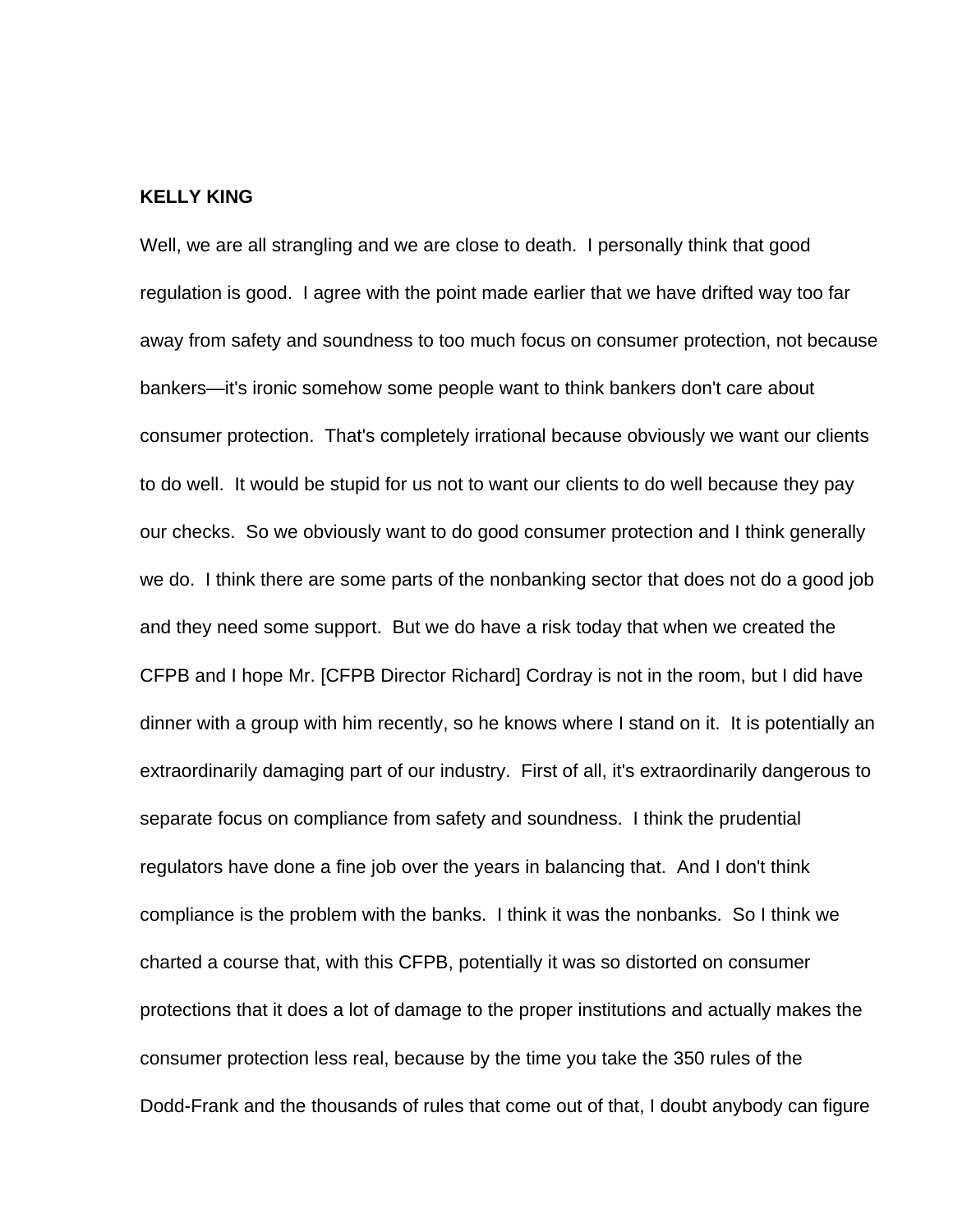any product. What we need is clarity, transparency and simplification, not more and more. But I'm afraid this will create problems for the consumer, problems for the economy, and big problems for the banks.

## **RON HANSEN**

I would submit that community bankers did consumer protection before anyone knew what consumer protection was. If we took advantage of our customers as community bankers, we would not have any customers. It was just what you said, Kelly, it was the nonbanks that have created this. I'm going back a ways, how do we get the right of rescission? Swimming pool and siding salesman. It was not the bankers. But we live with it.

## **BILL LOVING**

I agree. I think the regulatory burden is something that is continuing to grow and is the cause of concern for community bankers. The cost of compliance is growing every day; and as we look around the room and ask yourselves ten years ago, 15 years ago, how many did I have in my compliance area then and how many do I have today, I'm sure everyone would say it has grown. We are not against regulation. We want regulation and we wanted regulated in the right industry. Obviously shadow banking industry is an example of what happens when there is no regulation, but I think, as with the word bank, we try to apply the regulation to the banks in the same passion; and many times, I think,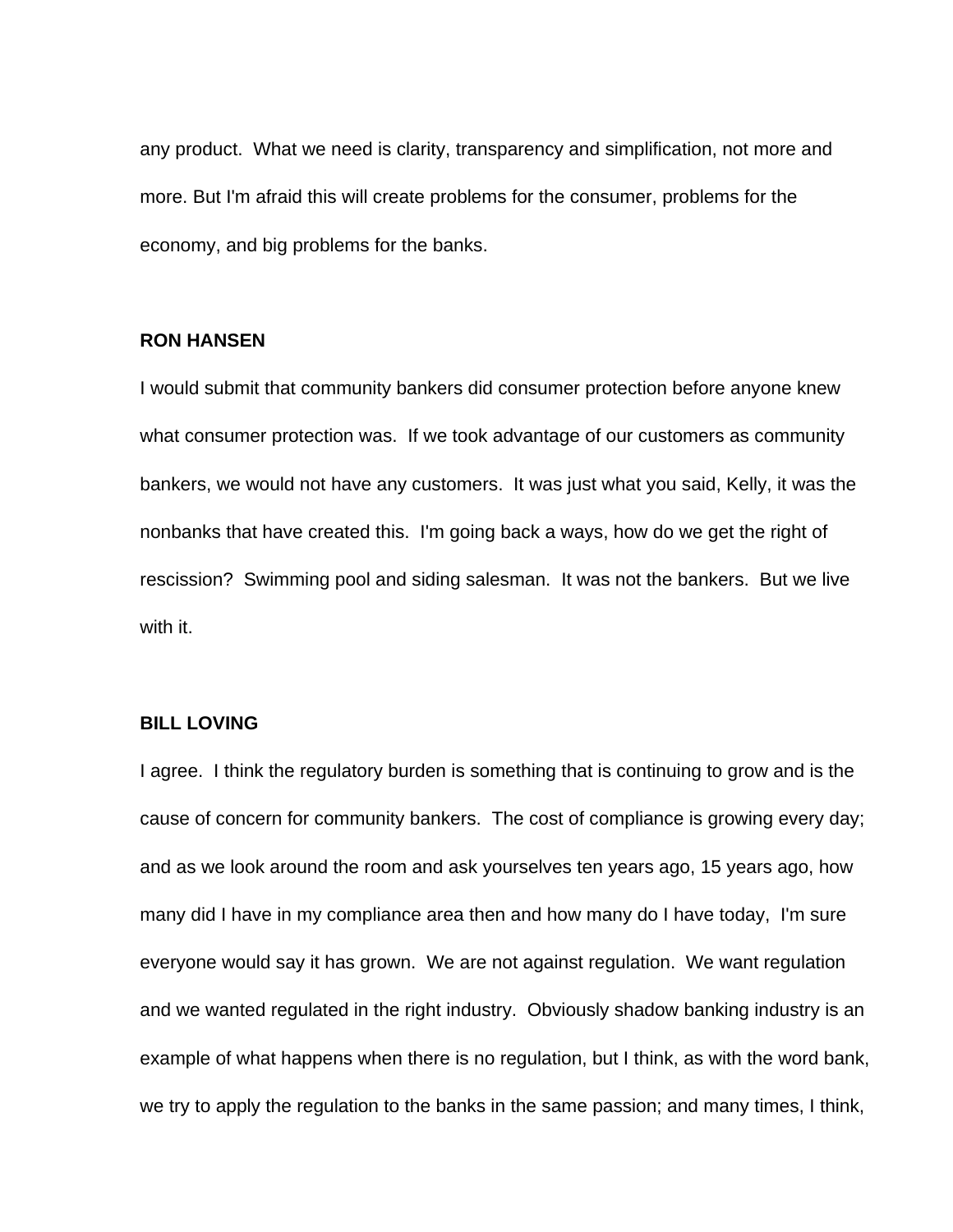it's unfair for the smaller institutions to be facing the same type and the same extent of regulation that some of the larger institutions are facing. As I mentioned earlier, we need to look at tiered regulation. We need to look at how we can simplify the regulation to fit the bank, the institution and the risk profile. For the most part, we make and hold all of our real estate mortgages. We have customers that are farmers and so they have an annual, and they are poultry farmers and they may have monthly and quarterly or they might have semiannual income streams. If I make a mortgage, I have to do a monthly escrow because of the escrow requirement, even though I'm holding it within my portfolio. That creates problems for them. I think we need to look at the regulation and make sure it fits the institution and the risk profile that they have.

## **DOROTHY SAVARESE**

In a larger sense this really is a matter for both the legislators and regulators. We need to maintain an engaged approach, and I think the FDIC can work with us as an ally in terms of revising some of this. I will not repeat everything that has been said because it's all absolutely right on, but one of the things we were getting into a wonderful degree of granularity in studying community banks. One of the things I think we should be studying is the actual impact on consumers from the activities of various institutions. Because again, to Kelly's point, if you look at where the actual damage happened, it was not from community banks. Yet there is this completely plain-vanilla approach to that which is excessively overkill. So again if you begin with the desired outcome and work back from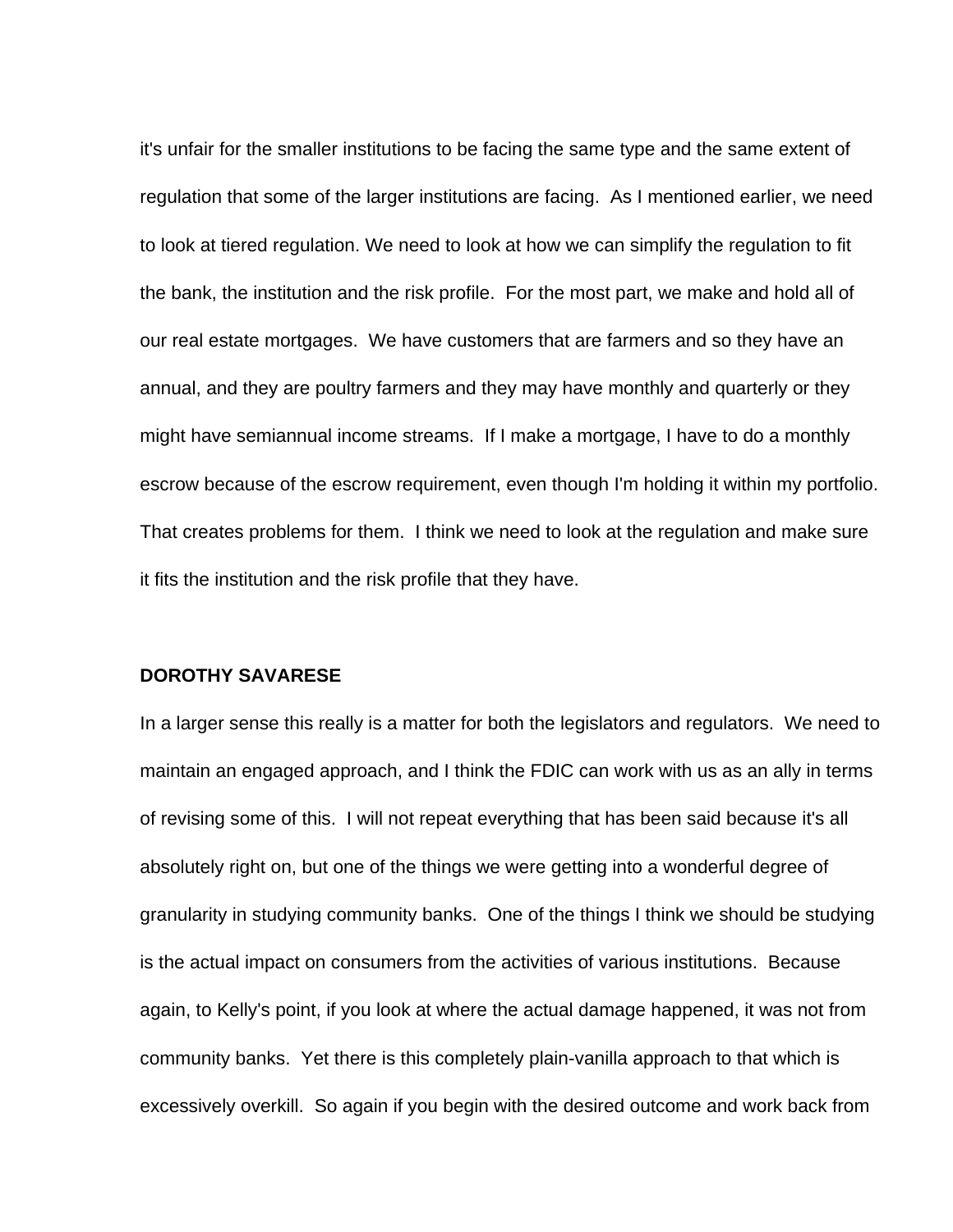there, you can be more effective. The other thing is to Bill's earlier illustration that there is a zero-tolerance on UDAP and a number of regulations that presuppose a negative impact on the consumer, where it would be very difficult in your circumstance to argue that that had in fact happened. So one of the things that I think we need to be very cautious about is if there is again the legislation and the regulation. For example, I don't think that anybody would have intended that QRM would make home mortgages out of the reach of most consumers, but that may in fact be something that happened. Last, in terms of the management, and again I know that the FDIC is focusing on this very aggressively right now. But when you create expectations for people and if I want to be successful as an examiner — as a compliance examiner, for example—am I going to be thought of well if I spend a lot of time getting to know Bill's specific needs and the needs of his customers and interpret the regulation in a rational way to fit that? Not if things go up to Washington and then there's this box and they say someone else comes in later and said you let that slip by. So there's a human resources management. Again I know Director Thompson, you are focused on this, so I am speaking to the choir, but it is important.

## **SANDRA THOMPSON**

We have to try to take a balanced approach to supervision and in terms of having this conversation, we did say that it was going to be open and frank; to not raise this issue would not have been appropriate given it is on the minds of so many community bankers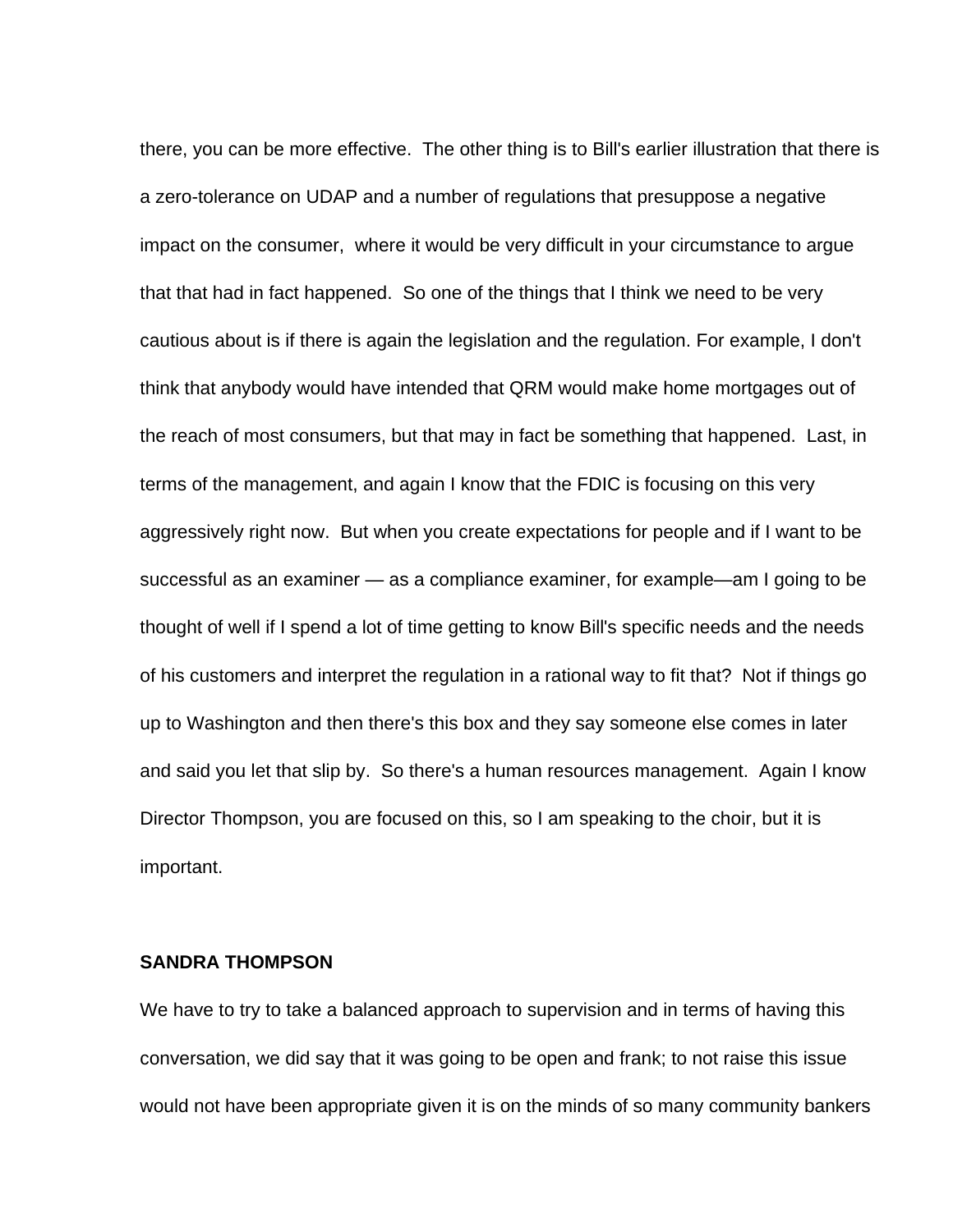around the country. So I take your comments. We receive them and as we go around the country and listen to other bankers, we will certainly try to take those into consideration.

## **RON HANSEN**

As a community banker for almost 40 years, I can't make a real estate loan today. I can make the decision and tell you whether it's a good real estate loan. I can document it from a safety and soundness standpoint. I know we need a note and a mortgage, but I can't do the rest of it. I talked to a guy the other day when he started banking, he said when I made a mortgage loan, it was four documents. And he just refinanced his house recently and it was 62 pages of documents. Even the consumer does not want that. We have to get realistic.

## **SANDRA THOMPSON**

Next question. I think we do have microphones out there. While they are out, I would ask this question to the panel. If there were no boundaries other than applicable law, what type of assistance would you ask for from the regulators in the consumer compliance or risk management arena that you believe could enhance the ongoing viability of community banks? What kind of assistance would you ask for from the regulators? I think Kelly had a good point earlier with regard to the training. Ron.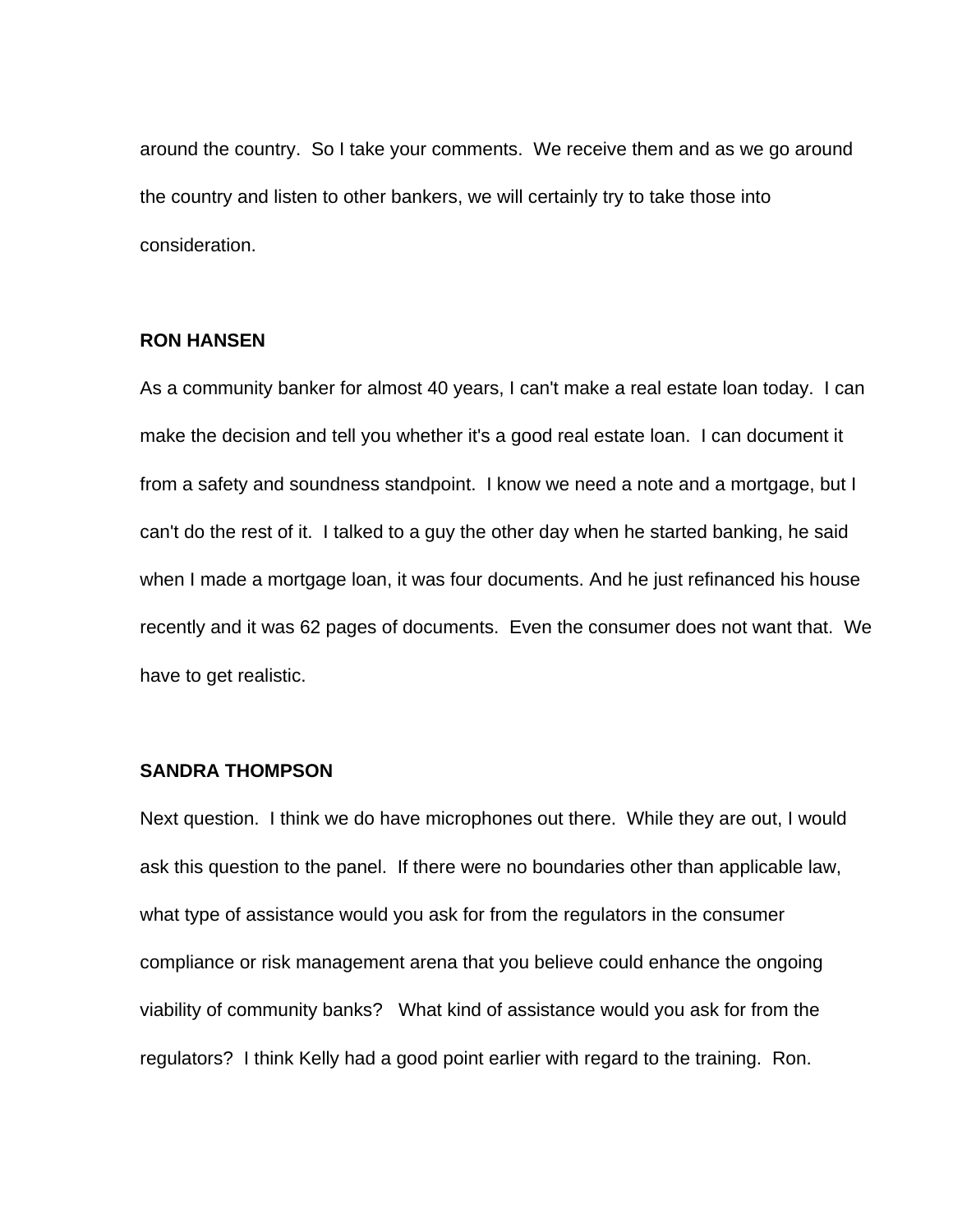## **RON HANSEN**

I guess I would ask the regulators to join forces with the banks and go to the legislator and say this stuff you're proposing is ridiculous.

## **KELLY KING**

Well said.

## **SANDRA THOMPSON**

Anything?

# **BILL LOVING**

It's tough to top that one. But we talk about the education process and the opportunity to provide more information to the bankers. We have internal audits and best practices and often times you are reluctant to share information because it may be considered confidential or otherwise. But if there is a way going back to what is happening across the country and bring in best practices or areas of concern so we can be looking at and understanding, there may be a different way to approach this; and from a regulatory perspective, from a safety and soundness perspective, you are looking at it to make sure it is compliant with regulation. But you also see a lot of unique opportunities and unique circumstances across the country. If some of that information could be shared in a fashion that is not divulging confidential information, but providing resources for the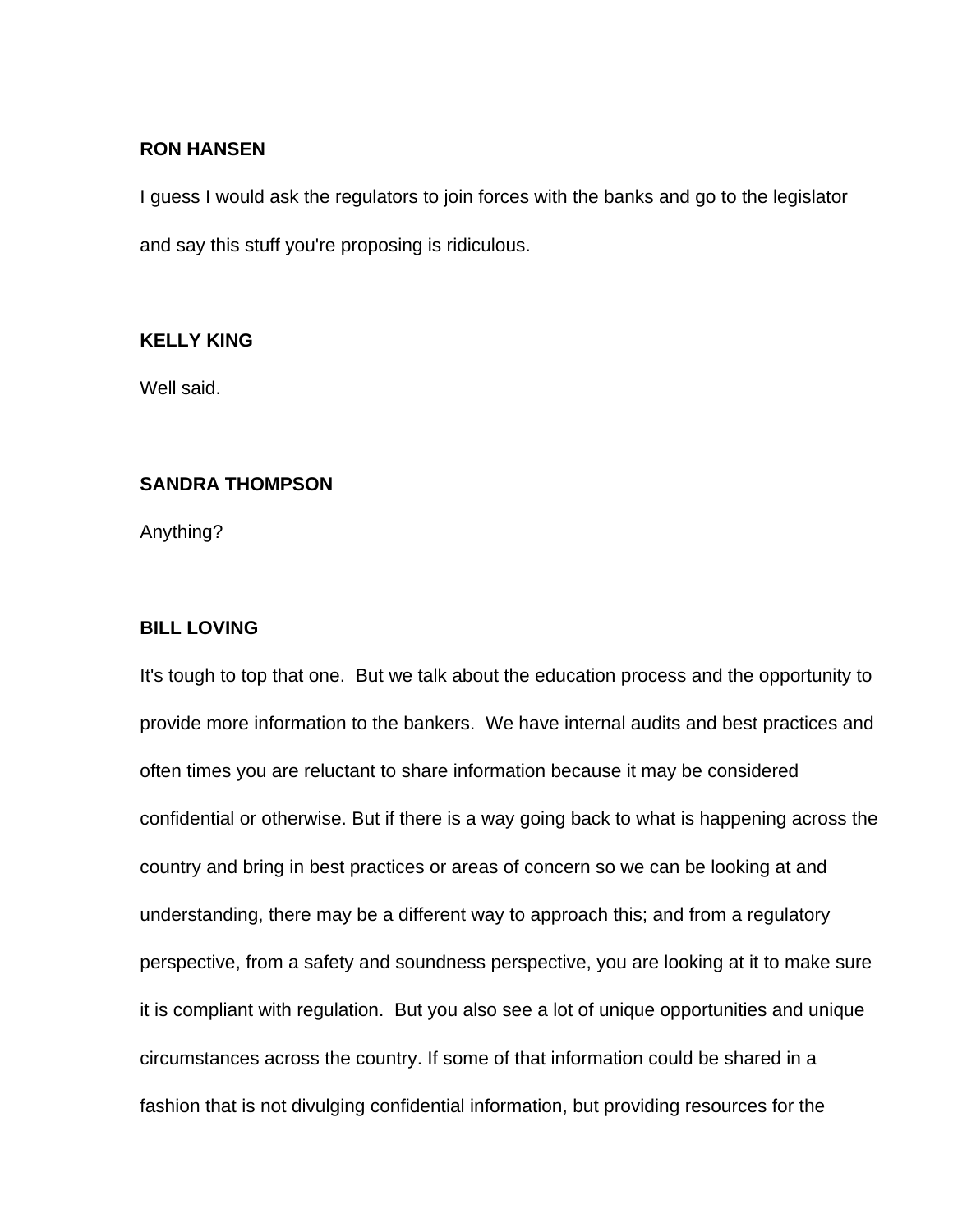community banker—if you think about doing it this way. Did you think about doing it that way? That would certainly be helpful.

## **DOROTHY SAVARESE**

Again I can't top Ron's comment because I do think there has to be a united front with the legislators to help them understand the real-life implications for community banks and I think we've established the criticality of the viability of community banks. But one of the things that the regulators could do was having a willingness to actually opine specifically on questions that are raised. So if someone says is this disclosure OK? Being willing to say yes, that is OK, and we will stand up to that in the next exam. In other words, being like a little bit of the battleship and keep trying to get an answer. Actually providing some sort of a collaborative approach that lets people provide questions. Get answers and then to Bill's point, share that answer in a way that other people can say if I need a disclosure on X, I can do that and that language is approved. So we don't have to reinvent the wheel each time.

## **KELLY KING**

There is one impending area that I think we as an industry and regulators need to work on and we have to do this together. If you go back 30 years ago, if you know then what you know now, you could have seen this economic crisis coming around credit. I believe, looking forward, we have a far greater risk, and this is cyber security and cyber fraud.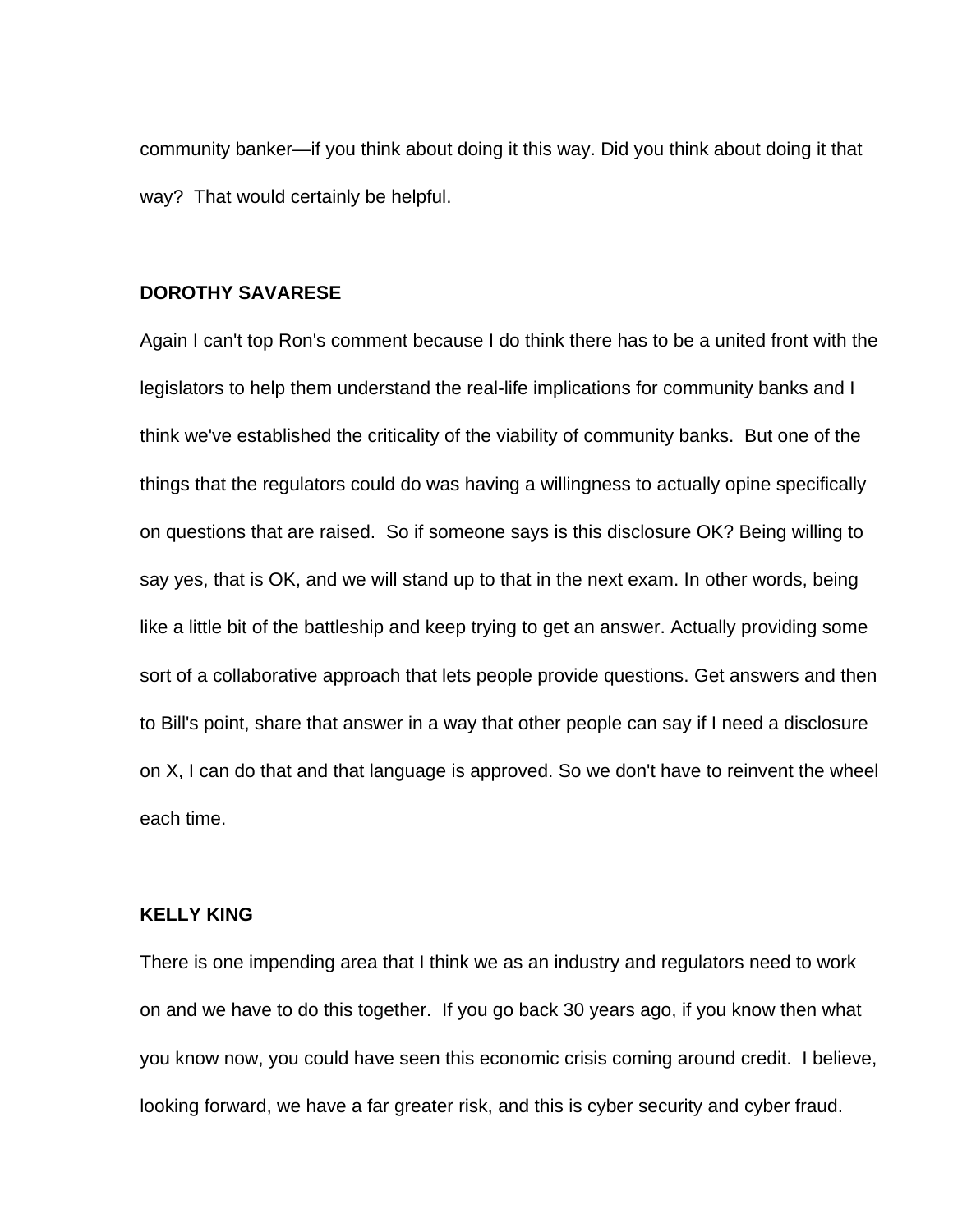We are doing virtually little about it. We have to find a way as institutions to work together and it has to be done through the regulators as well, particularly the Fed, where we transfer so much data and I'm chairing a committee and we will try to get the large banks and the regulators engaged. But every bank needs to be focusing on this and it has to be an industry solution, because the way it works is that one of us today and tomorrow move onto the next one. If you all could help us in charging, that it would be really helpful.

# **RON HANSEN**

In Iowa, we have a payment task force that the Iowa Bankers Association has formed recently and we invited the Fed from Chicago to sit in on that and they've been gracious and supportive, but they've also expressed concerns about going too far and having some of the large banks be critical of them as regulators being involved in the protection of the payment system. I understand you have to walk a fine line there. You can't endorse products of particular vendors and so on and so forth. But we do need the support of the regulatory agencies as we work through this issue. This payment issue will be a huge issue for us going forward when you look at PayPal and what some of them are doing out there. I have concerns that we could lose control of the payment system.

## **SANDRA THOMPSON**

Someone wrote a question: rank the following companies that most worry you in their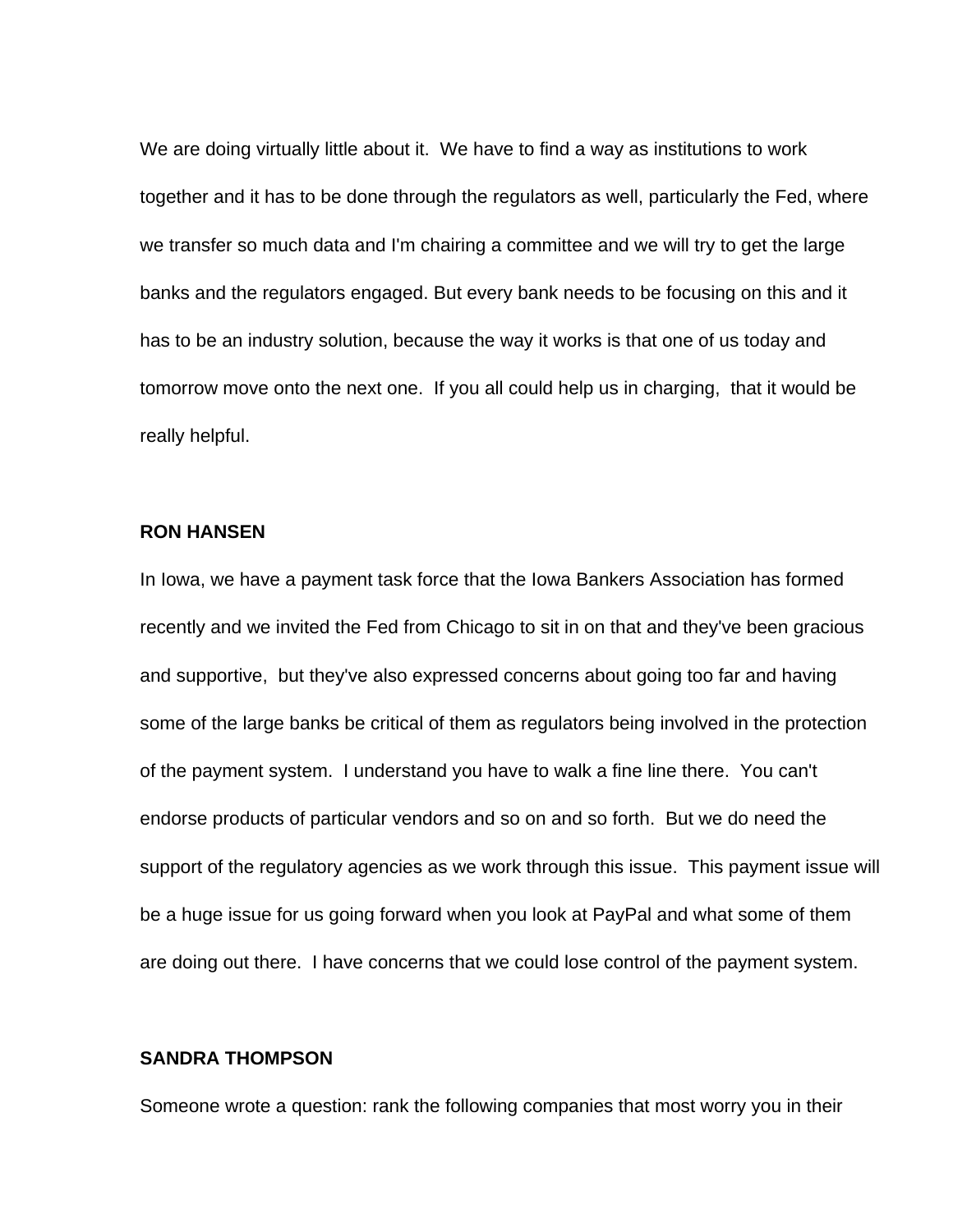involvement in financial services PayPal, Apple, Google, and Wal-Mart.

#### **DOROTHY SAVARESE**

That's the point I made earlier about you can't—when you think about your customers' needs and preferences—this disintermediation that's going on electronically with monolines and with payment systems is huge. I think both points are critical. The issue of cyber security is an enormous threat and has hit far more institutions than are willing to admit, and losing payments is important. I guess a less tangible thing, but I think one that might speak to some of the concerns of the people in this room, is the fact that you initiated an effort to really understand. Acting Chairman Gruenberg was fabulous this morning talking about the three primary reasons why community banks are so critical to the economic lifeblood of our country. We could use some support on a public basis because talking about it being perceived as a utility—and actually there does seem to be a complete lack of understanding with the cost of provision of banking services right now—but at the end of the day having some of the research that shows how critical the community banking system is to our country, particularly in semi-rural and rural areas, inner cities, has been pointed out. I think that would go a long way toward supporting the viability of community banks.

## **SANDRA THOMPSON**

We have a few minutes left. I would like to ask each of you to just describe an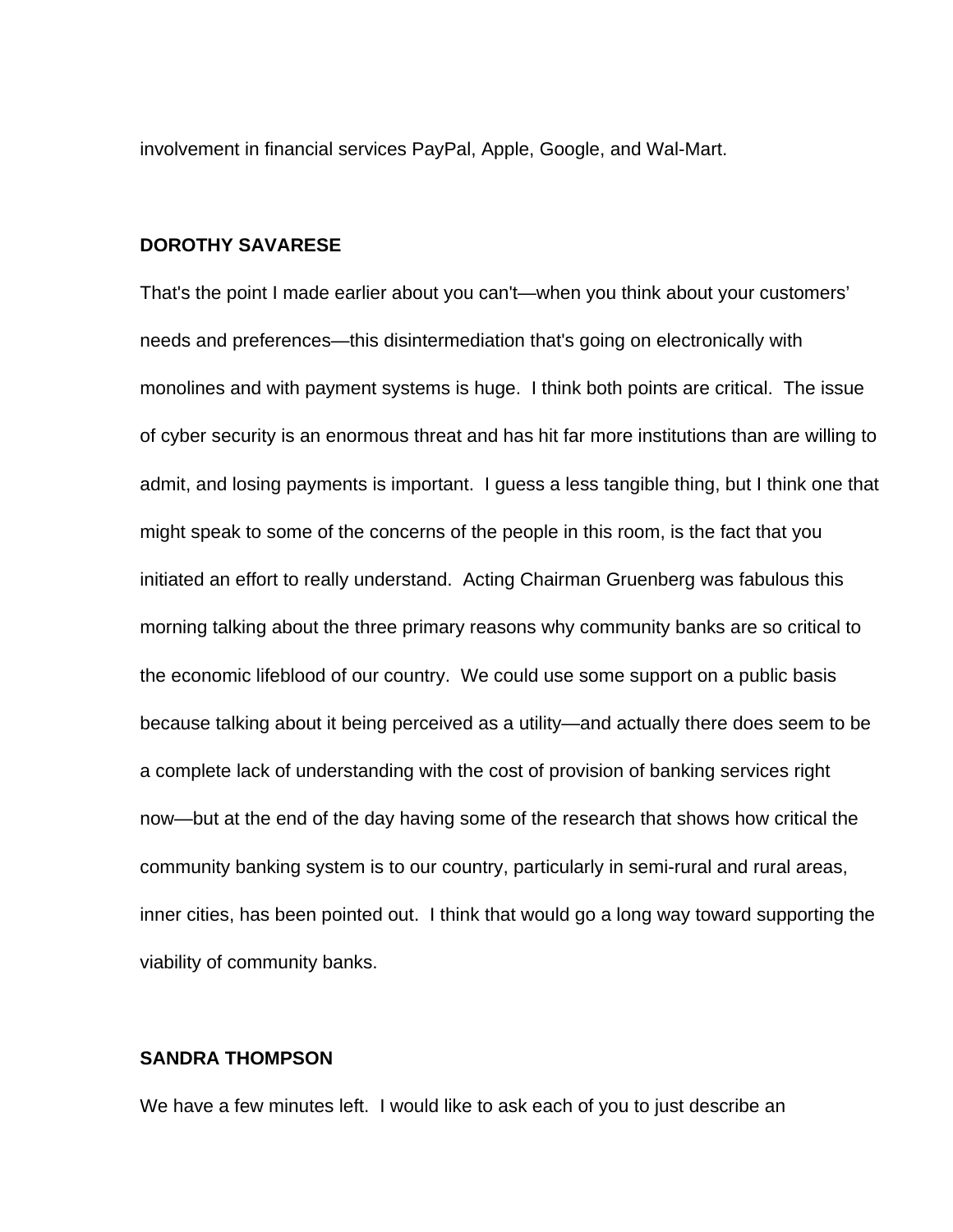opportunity as we move forward that you think community banks have. Where's the next sweet spot for community banks?

## **RON HANSEN**

Let's start on that end. Dorothy.

## **DOROTHY SAVARESE**

Oh good, because you will use all my ideas, I think, we have covered. We have covered wonderful, wonderful ideas today. Here's what I would say. there's tremendous opportunity that was touched on in the previous panel. I do think there is something that community banks have that almost no other institution has and that is the trust of its local customers. So as an opportunity, if you look at the fact that what you are trying to do, and our purpose is very similar to what was the mission statement that has been articulated, our goal is to empower our customers to achieve their financial goals. So we need to understand how to unleash that. For example, one of the major things we are undertaking—we make no money from it, but it's because we see it as needed—is financial literacy. I actually think engagement and financial literacy is an important opportunity for community banks.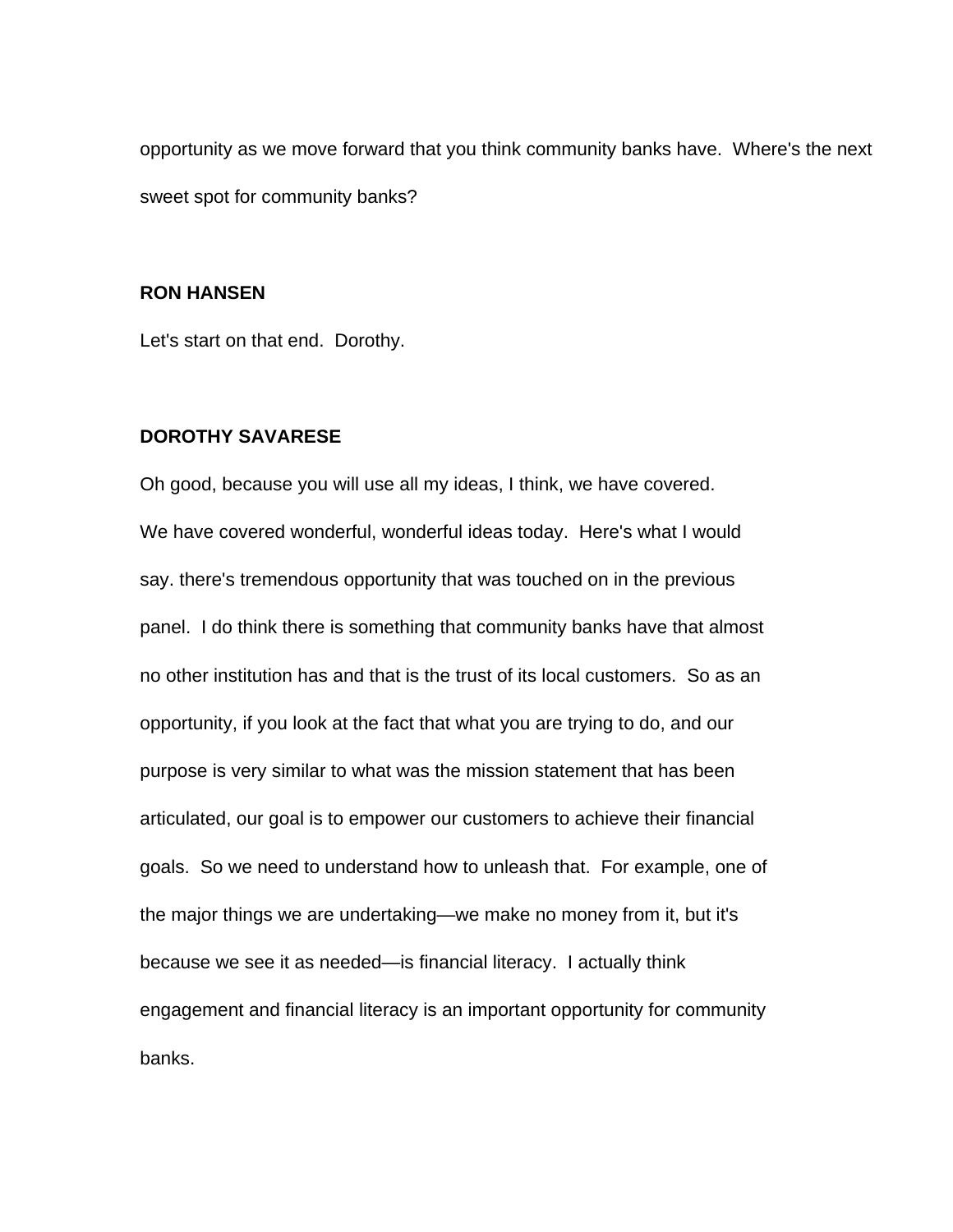## **BILL LOVING**

I think there's a great opportunity for community banks to show their wealth and their worth to communities in programs such as financial literacy and educational programs to grade school, middle school and high school. That's critical going forward. It's surprising to talk with a particular customer service rep and they are helping someone balance the checkbook because they do not know how to write. We fail as an industry if we have that taking place in our country, and that's important. There's also another opportunity to take advantage of technology. That is a sweet spot we have got to use because we have the trust and have to find ways to become more efficient by the use of technology and products that the customers today and the customers of the future want.

#### **KELLY KING**

My best advice to all of us as community bankers is to own the relationship banking space. The large banks are moving with blinding speed toward commoditization and standardization for a lot of the reasons that have been mentioned. It's difficult for large institutions to own at a local level the relationships. In my 40 years there's only been one large paradigm shift in our industry and that's toward the demand for convenience and that's why all the investment in technological change is all about convenience. It's important. You have to do it. But there has been no diminution of the focus of clients on a really good relationship. So community banks can absolutely kill the big banks on relationships and that's where you should draw your line in the sand and stand firm.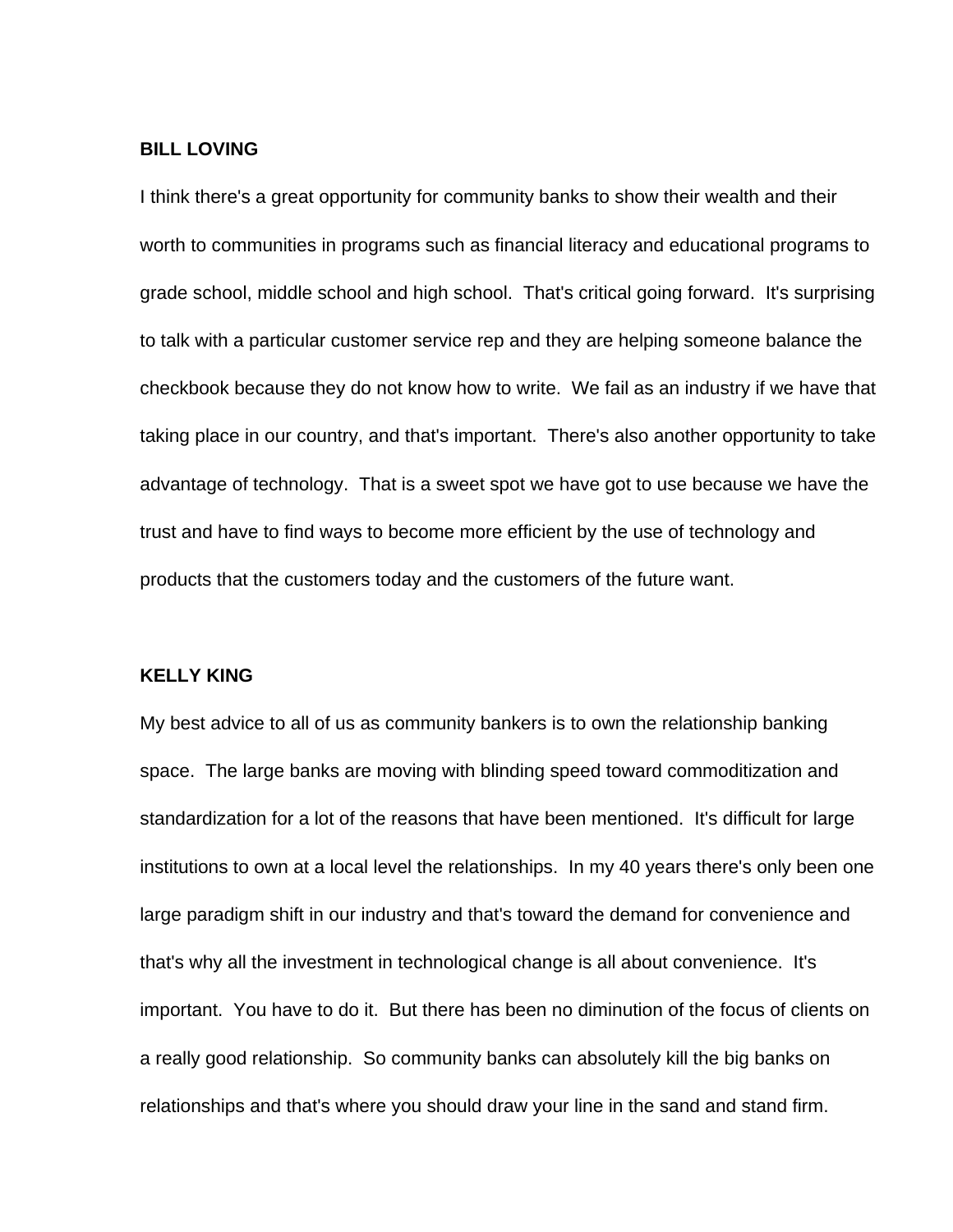## **RON HANSEN**

What can I say after all that?

We need to keep doing what we are doing as far as our relationships with our customers. I think that will help community banks succeed. It will not be without challenges and we need to have as little regulatory burden to do what we do with our customers as possible. If we can't make mortgage loans because of some regulation that came out on escrows or qualified residential mortgages and so on, that would be a real shame in our rural communities. The one takeaway as I prepared for this is about the technology issues, and one of the problems we have on technology is every time we go to a vendor and try to add on another product such as mobile banking, they want another arm and another leg to add to that. I know Kelly's bank, I've heard one of his technology people talk and they've done a lot on mobile banking. We will just have to pay after hearing Tim Koch talk about his seniors in college. We will have to pay and have the product.

# **SANDRA THOMPSON**

Thank you. I'd like to have everyone join me in thanking our panelists.